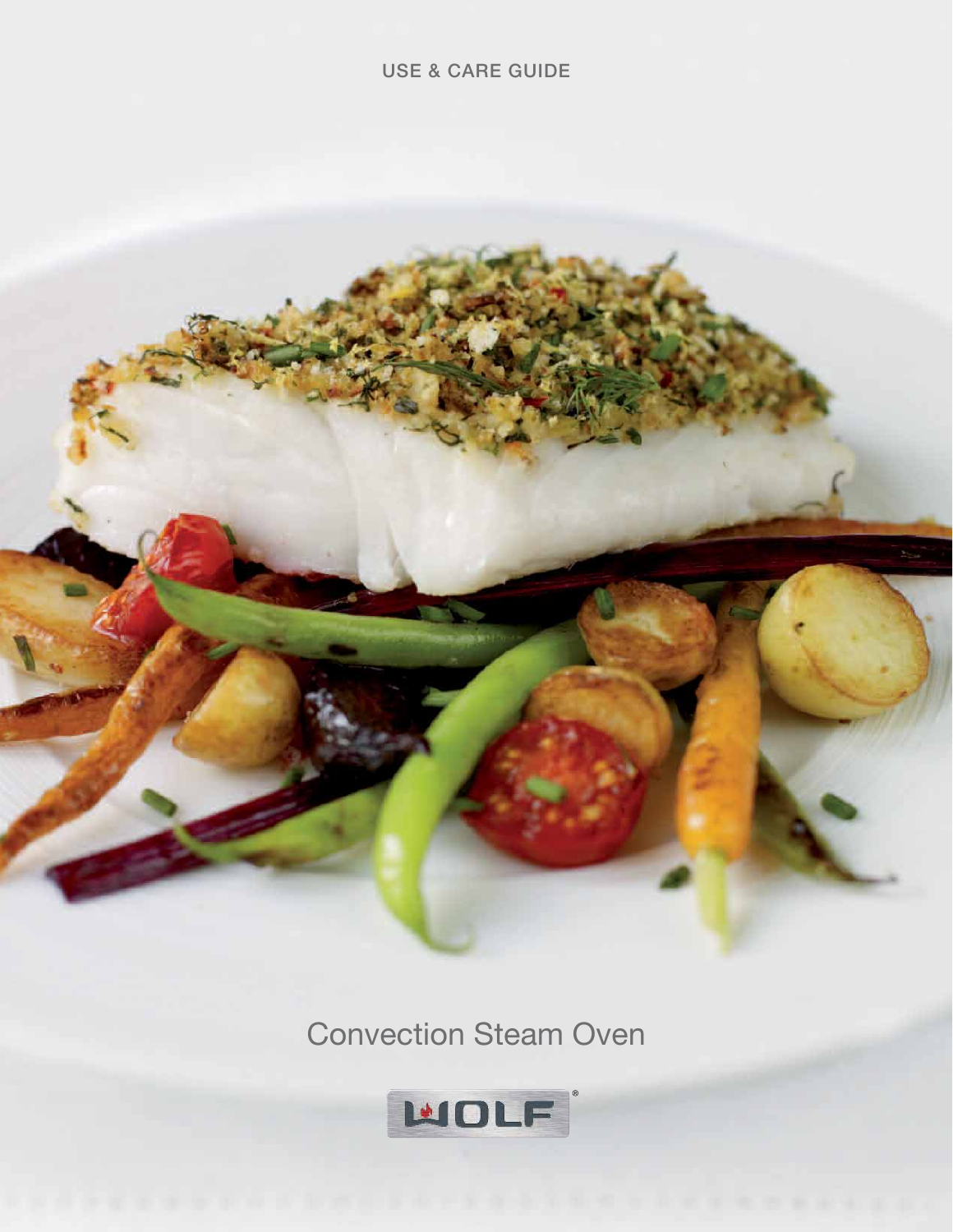### **Contents**

| Wolf Convection Steam Oven  3           |
|-----------------------------------------|
|                                         |
| Convection Steam Oven Features 7        |
| Convection Steam Oven Operation 10      |
| Convection Steam Oven Cooking Modes  17 |
| Convection Steam Oven Care  35          |
| Troubleshooting Guide  40               |
|                                         |
| Wolf Warranty  43                       |

Features and specifications are subject to change at any time without notice. Visit our website, wolfappliance.com for the

**IMPORTANT NOTE:** Throughout this guide, dimensions in

### Important Note

To ensure the safe and efficient use of Wolf equipment, please take note of the following types of highlighted information throughout this guide:

**IMPORTANT NOTE highlights information that is especially important.**

**CAUTION signals a situation where minor injury or product damage may occur if instructions are not followed.**

**WARNING states a hazard that may cause serious injury or death if precautions are not followed.**

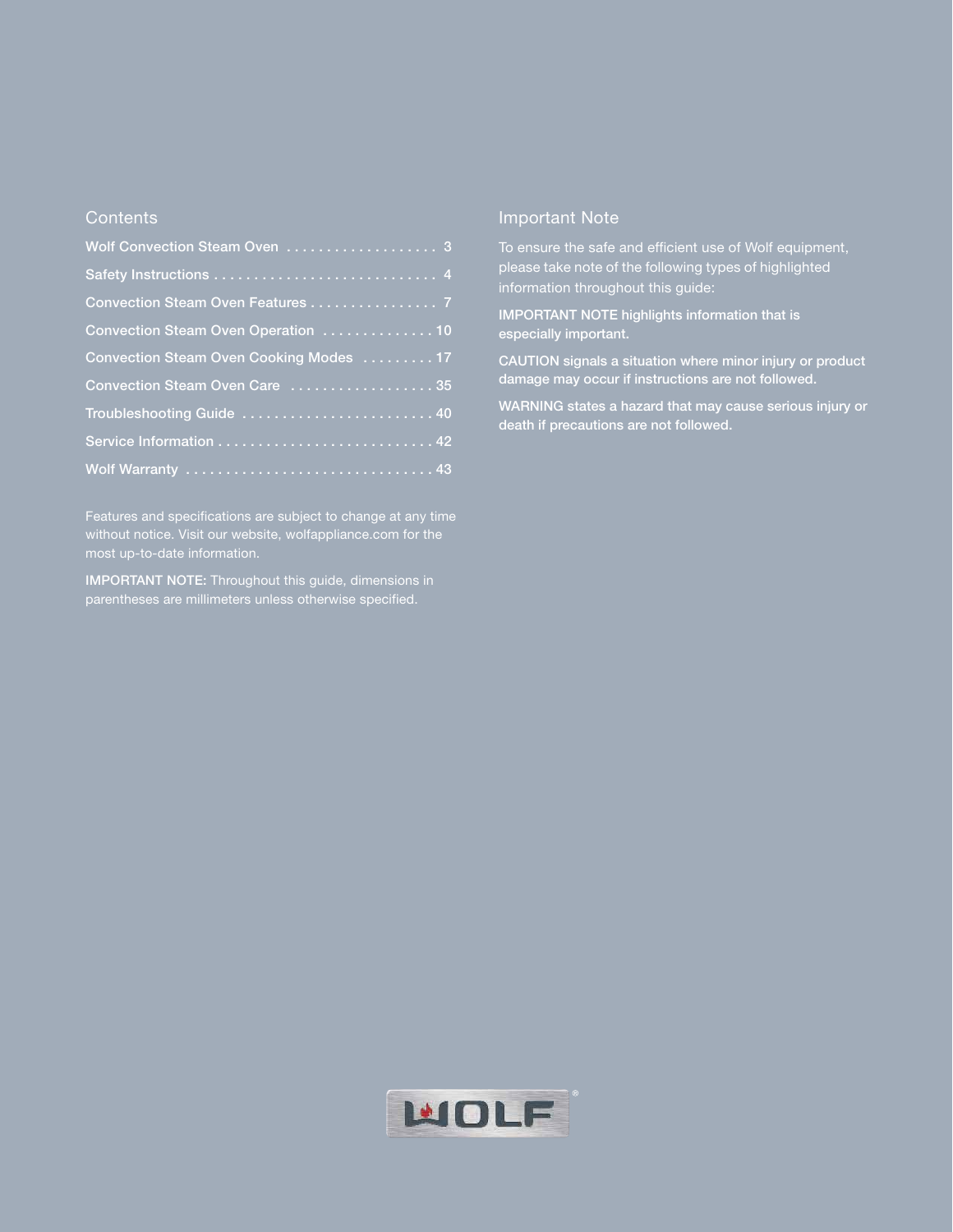### Welcome

Congratulations on your choice of a Wolf convection steam oven.

The legacy of the "combination oven" goes back decades, to innovative restaurant chefs in America and Europe who embraced the gentle combination of air movement with superheated steam to achieve superior results in menu offerings from breads and roasts to delicate fishes, seafood and vegetables.

European home cooks wanting the highest degrees of freshness, flavor and vitamin preservation for their families also embraced the technology, and today the home steam oven is a standard fixture of the residential kitchen in many European countries.

Now Wolf combines the benefits of convection heat and steam heat for the most innovative home steam oven on the market today. Virtually any dish prepared in a conventional oven, range or microwave can also be prepared in the Wolf convection steam oven—with more control over the finished product. The convection movement of hot air ensures consistent heating and browning and eliminates odor transfer while steam adds moisture at just the right times and amounts—for the perfect end results.

- Moistness and flavor are retained so no additional oil, basting or sauces are necessary.
- Vitamins, texture, shape, size and color are preserved.
- Risks of overcooking are reduced and messy boilovers eliminated.
- Breads, bagels, bakery and pastry can be proofed, baked and crisped with steam.
- Meats defrost gently and evenly without any hot spots.
- In Wolf gourmet mode, a sensor automatically adjusts cooking time to the type and amount of food being cooked, preventing under- or overcooking.
- Smart timer functions are like an extra pair of hands, cooking food that's ready to serve when you need it even when you're not in the kitchen to start and stop the oven.

The more you use your Wolf convection steam oven, the more you will reap these and many more benefits.

Enjoy greater confidence in the kitchen with more ease and professional results than ever before. This guide has been thoughtfully arranged to help you to learn the features and benefits of your new oven, and to be as enjoyable and productive as possible. Please read it, keep it handy for reference and follow the following safety precautions.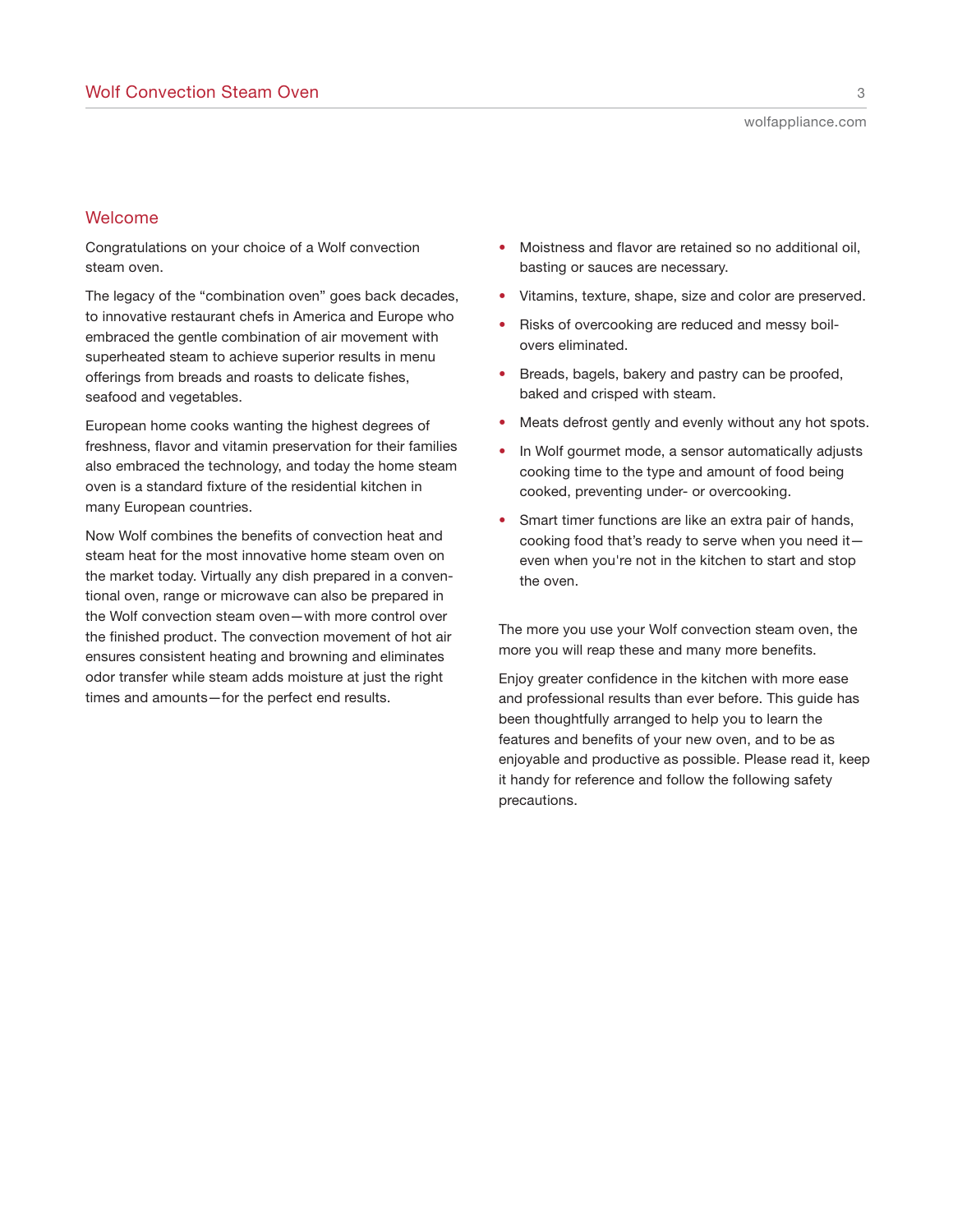## SAFETY PRECAUTIONS

This oven was built to achieve recognized standards in technology and safety regulations and is designed for use in the home for preparing food. It is not intended for use by persons with reduced physical, sensory or mental capabilities, or lack of experience and knowledge, unless supervised or unless they have been given instruction concerning the use of the appliance by a person responsible for their safety. Proper use is essential to avoid damage or accidents.

Installation and connection to power supply must be performed by a qualified electrician in accordance with provided installation instructions.

Before first use, please fill the water tank and perform related duties as outlined in the 'Using for the first time' section.

Please retain this guide for future reference. If you sell the appliance or pass it on to a third party, please ensure these instructions accompany the appliance, together with the instructions on installation.

## IMPORTANT SAFEGUARDS

When using electrical appliances, basic safety precautions should always be followed including the following:

- Read all instructions.
- Do not touch hot surfaces. Use handles or knobs.
- To protect against electrical shock, do not immerse cord or plug in water or other liquid.
- Close supervision is necessary when any appliance is used by or near children.
- Unplug from outlet when not in use and before cleaning. Allow to cool before putting on or taking off parts.
- Do not operate any appliance with a damaged cord or plug, or after the appliance malfunctions or has been damaged in any manner. Return appliance to the nearest authorized service facility for examination, repair or adjustment.
- The use of accessory attachments not recommended by the appliance manufacturer may cause injuries.
- Do not use outdoors.
- Do not let cord hang over edge of table or counter, or touch hot surfaces.
- Do not place on or near a hot gas or electric burner, or in a heated oven.
- Extreme caution must be used when moving an appliance containing hot oil or other hot liquids.
- Always attach plug to appliance first, then plug cord into the wall outlet. To disconnect, turn any control to "off", then remove plug from wall outlet.
- Do not use appliance for other than intended use.
- Save these instructions.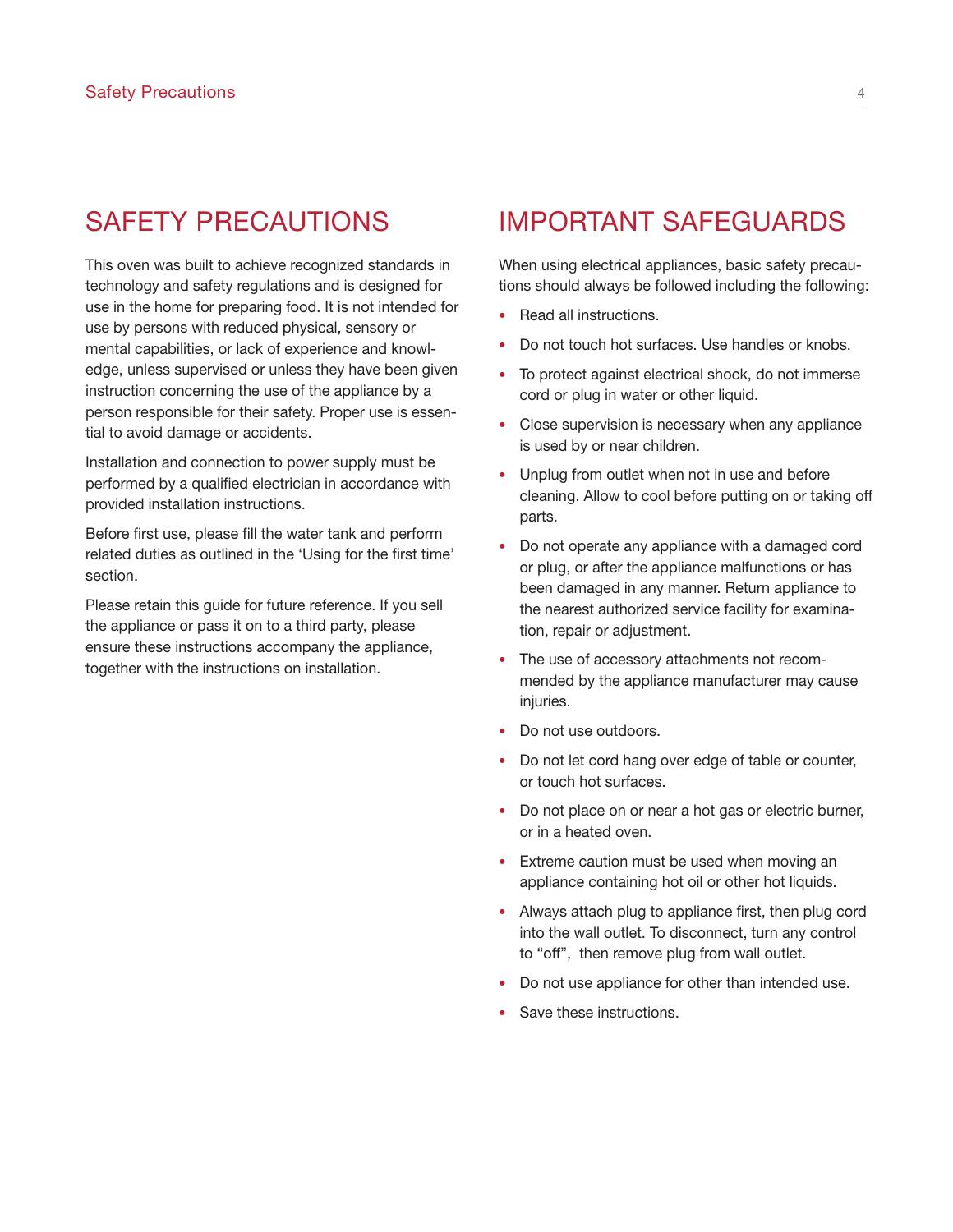# SAFETY PRECAUTIONS

### **CHILD SAFETY**

- Plastic and polystyrene can be dangerous for children. Keep these packaging materials away from children.
- The appliance is designed for use by adults who are familiar with these operating instructions. Children are often unable to recognize the danger of electrical appliances. Ensure proper supervision and do not allow children to play with the appliance.
- Use the childproof locking feature outlined on page 9.

### **FIRE HAZARDS**

- Never flambé or cook food using excessive fats.
- Never use the appliance to dry animals, textiles or paper.
- Do not use the oven as a room heater or humidifier.
- Only use the probe supplied. Do not submerge it in water or clean it in the dishwasher.
- Installation and operation should only occur in a room with an ambient temperature between 41°F and 95°F. If frost develops, residual water left in the pumps could freeze and cause damage.
- Any repairs, modifications or manipulations to the appliance, especially any electrically live parts, should only be carried out by the manufacturer, its customer service department or similarly qualified persons. Incorrectly done repairs may cause serious injury, damage the appliance and fittings, and affect the functioning of the appliance.
- If the appliance is not working properly or in case a repair is needed, follow the instructions given in the troubleshooting guide. Please contact Wolf customer care if necessary.
- Only original equipment manufacturer parts may be used.
- If the appliance is visibly damaged, do not use it. Contact Wolf customer care.
- If the appliance is not operating property, disconnect it from the power supply immediately.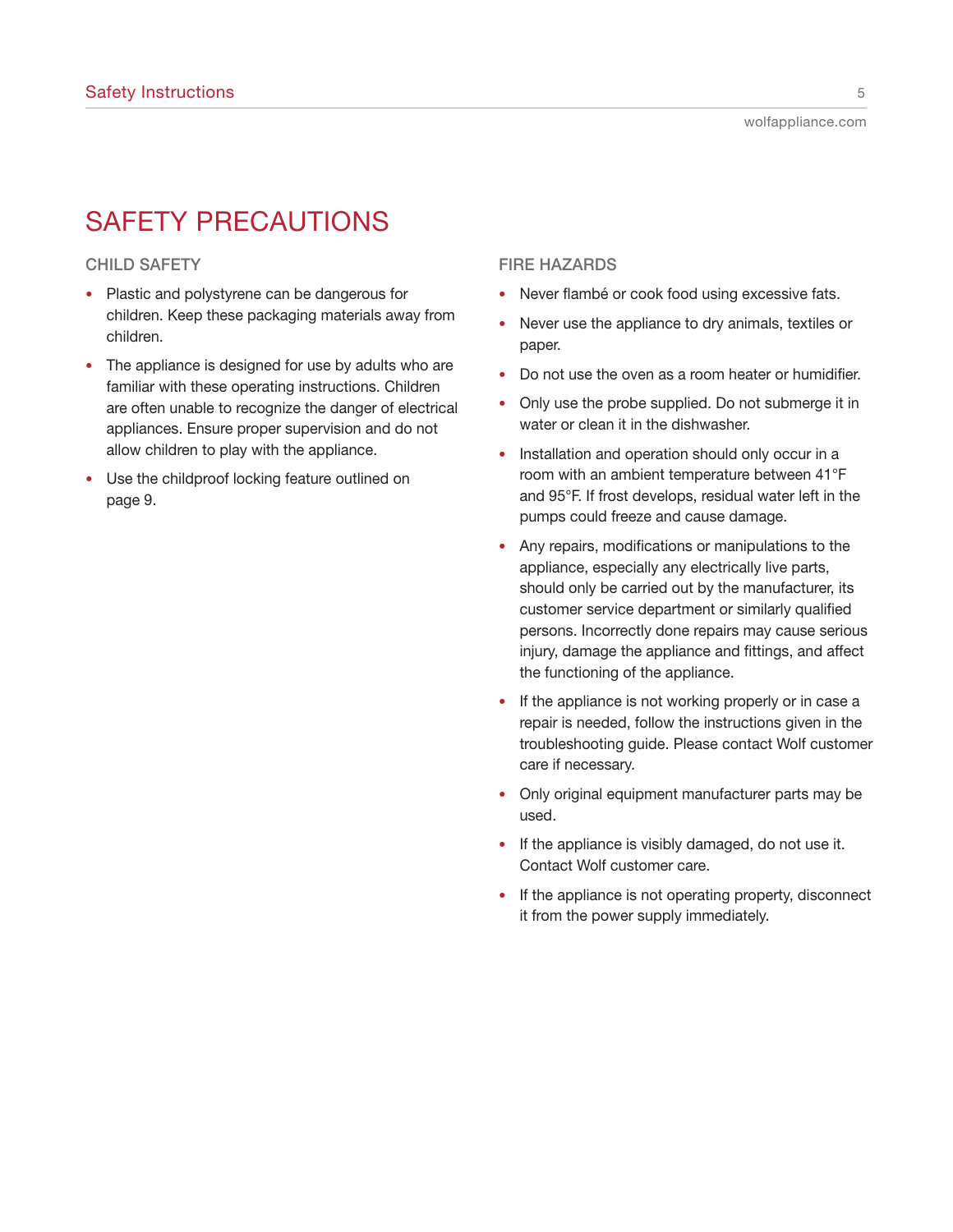## SAFETY PRECAUTIONS

### **FIRE HAZARDS**

- Ensure the main cables of other electrical appliances do not get caught in the door of the oven, which could damage the electrical cable insulation and create a fire hazard.
- If the main cable of the appliance is damaged it must be replaced by a Wolf factory certified service provider.
- Ensure there are no foreign bodies in the cooking space before closing the appliance door.
- Never store objects in the cooking space. This could pose a danger if the appliance were accidentally turned on. Do not store food, temperature-sensitive or inflammable materials (e.g. cleaning agents, oven sprays, etc.) in the cooking space.

### **BURN HAZARDS**

- The appliance gets very hot when in use. The oven door, especially the glass, can also get hot. Do not touch the oven door. Keep children away.
- The appliance will remain hot for some time after it is turned off and will cool down slowly to room temperature.
- Steam may escape from the cooking space when the door is opened. Do not put your hands into the cooking space if there is steam inside of it.
- Water in the water tank can be hot and can present a scalding hazard.
- Keep oven vent ducts unobstructed.
- Hot steam may escape from the steam vent during operation. Use care when opening the door to allow steam to escape before removing or replacing food.
- Overheated fat and oil can easily catch fire. Heating oil in the cooking space to sear meat is dangerous and should not be done. Never try to extinguish burning oil or fat with water. Smother fire or flame or use dry chemical or foam-type extinguisher.
- Do not pour spirits (e.g. brandy, whisky, schnapps, etc.) or extracts with alcohol over hot food.
- Do not leave the appliance unsupervised when drying herbs, bread, mushrooms, etc. If the foodstuff dries out too much it can pose a fire hazard.
- If you notice smoke possibly coming from the appliance itself or from inside the cooking space, keep the appliance door closed. Disconnect the appliance from the power supply.
- Do not heat unopened food containers as build-up of pressure may cause the container to burst and result in injury.
- Accessories get hot in the cooking space. Always wear dry oven mitts or other dry, protective gloves or use oven cloths.
- Do not put fingers in the door hinges, which could cause injury if the appliance door is moved. Particular care should be taken when children are around.
- Only leave the appliance door open in the at-rest position. An open appliance door poses a danger of tripping or injury. Do not sit or rest on the appliance door or use it as a storage surface.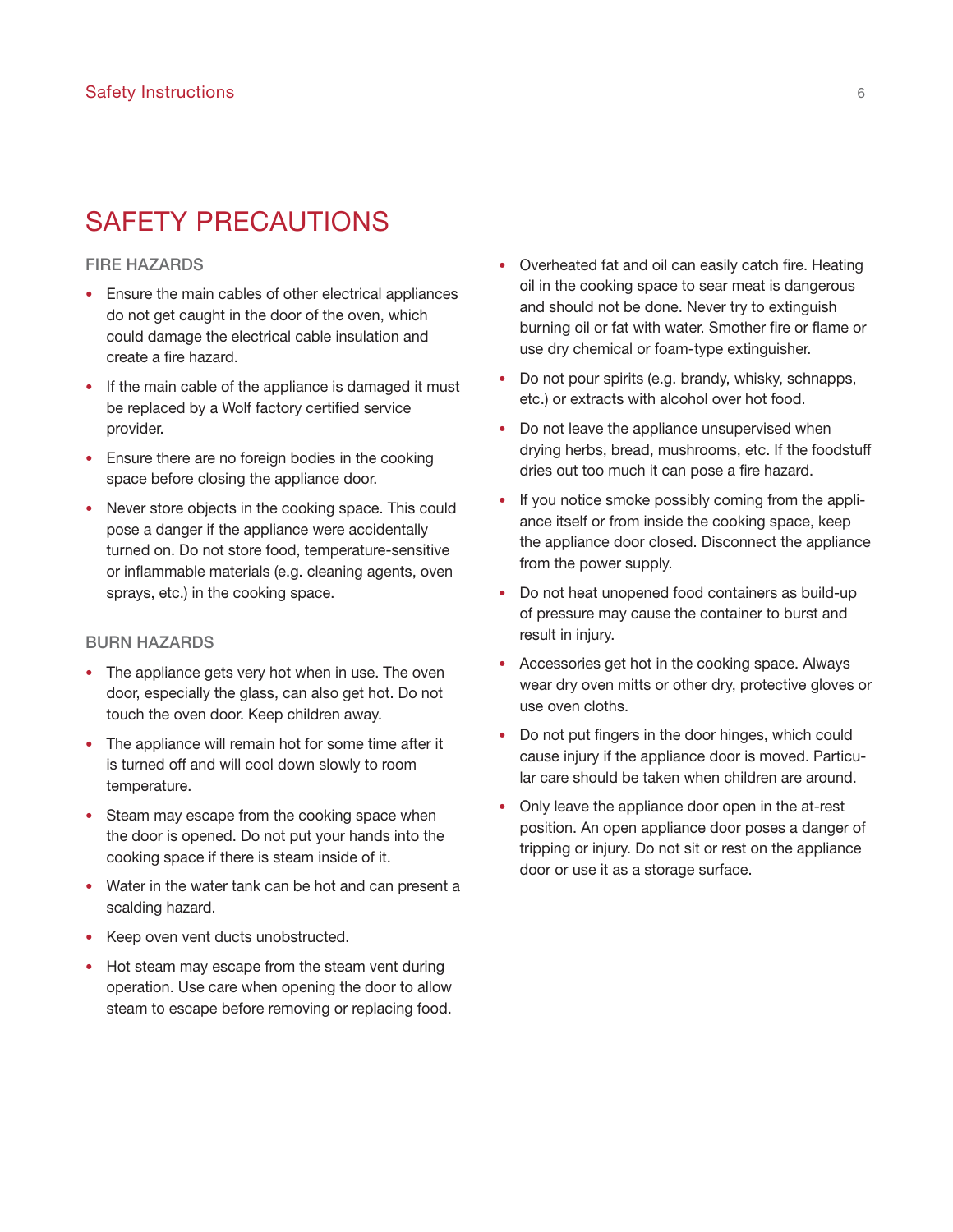### Convection Steam Oven Features

- Stainless steel with tubular handle.
- Can be installed in a standard or flush inset application.
- Stainless steel trim to match L series and E series ovens.
- Convection with twelve cooking modes: steam, reheat, auto steam bake, convection, convection humid, convection steam, Wolf gourmet, slow roast, recipes, my recipes, keep warm, descale and cleanse.
- Four-level rack guides with two adjustable oven racks.
- Large viewing window and halogen interior lighting.
- Temperature probe.
- Recipes mode.
- Delayed start feature and descaling program.
- Agency certified for US and Canada.
- Two and five year residential warranty-exclusions apply, see warranty at the end of this guide.

The Wolf convection steam oven has been developed for the highest levels of quality and ease of use. For best results please take a moment to familiarize yourself with the oven's composition, components and accessories.

### **OVEN COMPONENTS**

- Two wire oven racks.
- One perforated  $17<sup>3</sup>/4"$  x 1" x 15" stainless steel pan.
- One solid 173/4" x 1" x 15" stainless steel pan.
- Water tank with lid.
- Temperature probe.

#### **OPTIONAL ACCESSORIES**

- 30" (762) L and E series stainless steel trim—framed and unframed.
- Perforated stainless steel pans— 123/4"x11/2" x 7" and 123/4"x21/2" x 7".
- Solid stainless steel pans-123/4"x11/2" x 7" and 123/4"x11/4" x 14".
- Oven rack.
- Descaling solution.



#### **CONVECTION STEAM OVEN**

Model CSO24 shown with E series unframed trim.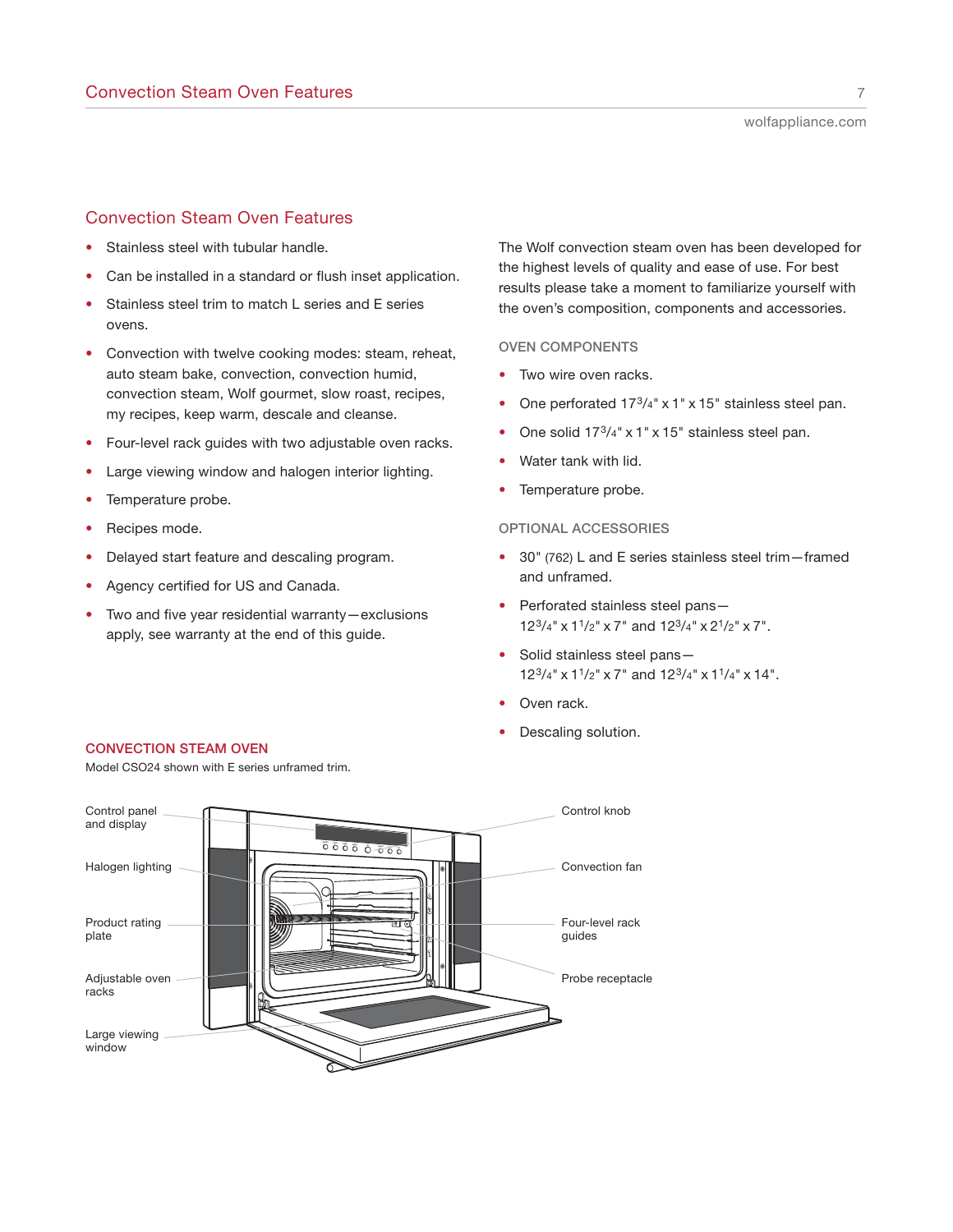### Display and Control Panel

The display and control panel is streamlined and easy to use. The control knob and buttons are used to set the cooking modes and access all of the features of your convection steam oven for exceptional results.

#### **DISPLAY AREA**

The convection steam oven has one display window with three separate displays providing different information. The left digital display shows cooking temperature and probe setpoint. The center text display is the informational readout used for setting different modes and cooking functions. The right digital display is the clock, timer and delayed time display.

In the lower part of the display area, symbols representing temperature, probe, cooking functions and time settings will illuminate when in use.

### **CONTROL BUTTONS**

The control knob (OK) and buttons, including WATER, LIGHT, TEMP, MODE, TIMER, TIME and OFF allow you to open the water tank, light the interior and select operating modes, temperatures and timing functions.

#### **CONTROL KNOB**

The control knob (OK) is used on its own or with the control buttons to make selections. It is used to confirm any selection. You will always end a selection by pressing the control knob to confirm.

The knob's press and turn action puts every option at your fingertips. Used on its own, the control knob provides direct access to user settings and cooking modes.

#### **Example using the control knob:**

- **1)** Press the control knob. Turn 5 clicks to user settings and press to select.
- **2)** Turn to the setting you wish to personalize and press to select.
- **3)** Turn to your preference and press to select. Back will return you to the previous menu.

#### **Example using the control knob with the control buttons:**

- **1)** Press the MODE button three times to select auto steam bake. The auto steam bake  $\textcircled{\small\square}$  symbol illuminates. A recommendation for temperature flashes in the digital display.
- **2)** Turn the control knob to select the temperature for this mode and press to confirm. Settings will be automatically accepted after ten seconds. Additional settings or changes can be made at any time.



Steam, reheat, auto steam bake, convection, convection humid and convection steam symbols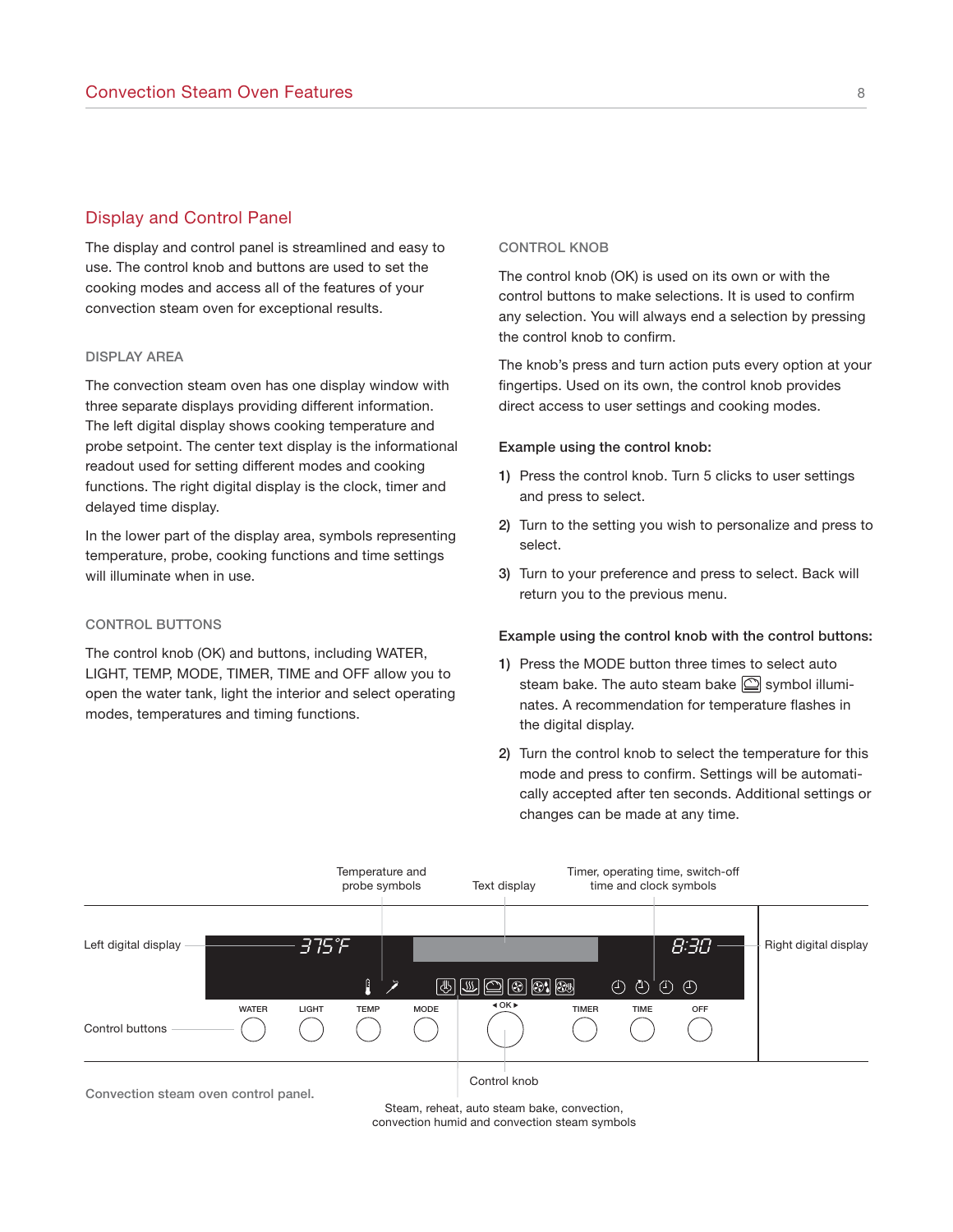### Personalization

Now let's take a moment to personalize your oven to suit your needs and preferences. Turn the control knob to user settings to make your selections.

#### **LANGUAGE**

**English, French or Spanish.** Turn the control knob until the desired language is displayed. Press to confirm your selection.

### **CHILDPROOF LOCK**

To activate or deactivate childproof lock mode, turn the oven off, then press the control knob. Turn the knob to user settings and press to select. Turn to childproof lock and press to select. Press to select on or off.

To use the oven by temporarily disabling the lock, simply press and hold the OFF button while pressing MODE and the control knob. The lock will automatically reactive ten minutes after the oven has been off.

#### **TIME DISPLAY**

**Visible or invisible.** Invisible mode minimizes power consumption while the oven is off. The time display will disappear in approximately one minute.

#### **ACOUSTIC SIGNAL**

**High, low or off.**

#### **ILLUMINATION**

**Button only or automatically with door.** The cooking space can be illuminated by pressing the LIGHT button at anytime, and will turn off automatically after 30 seconds.

#### **WATER HARDNESS**

**Hard, medium or soft.** The oven default is for hard water. If you are unsure of your water hardness, you may use the test strip provided in your use & care guide. You may purchase additional test strips from a local home improvement center.

Follow the instructions on the test strip to determine your water hardness then select the appropriate hardness setting.

#### **TEMPERATURE UNIT**

**Fahrenheit (°F) or Celsius (°C).**

#### **CONTRAST**

Select from low to high contrasts for the control panel display. There are six settings, or boxes, which light up for increasing contrast.

#### **FORMAT**

**12-hour** (am/pm) **or 24-hour clock.** In 24-hour mode the display is dimmed between 24:00 and 6:00.

#### **FACTORY SETTINGS**

**Reset.** Returns all user settings to the factory preset.

#### **WATER DOOR CONTROL**

**Button only or automatically with message.** If automatically with message is selected, the water door panel will open automatically if the water tank empties during operation. The flap may also be opened at any time by pressing the WATER button. Do not attempt to open the water door manually.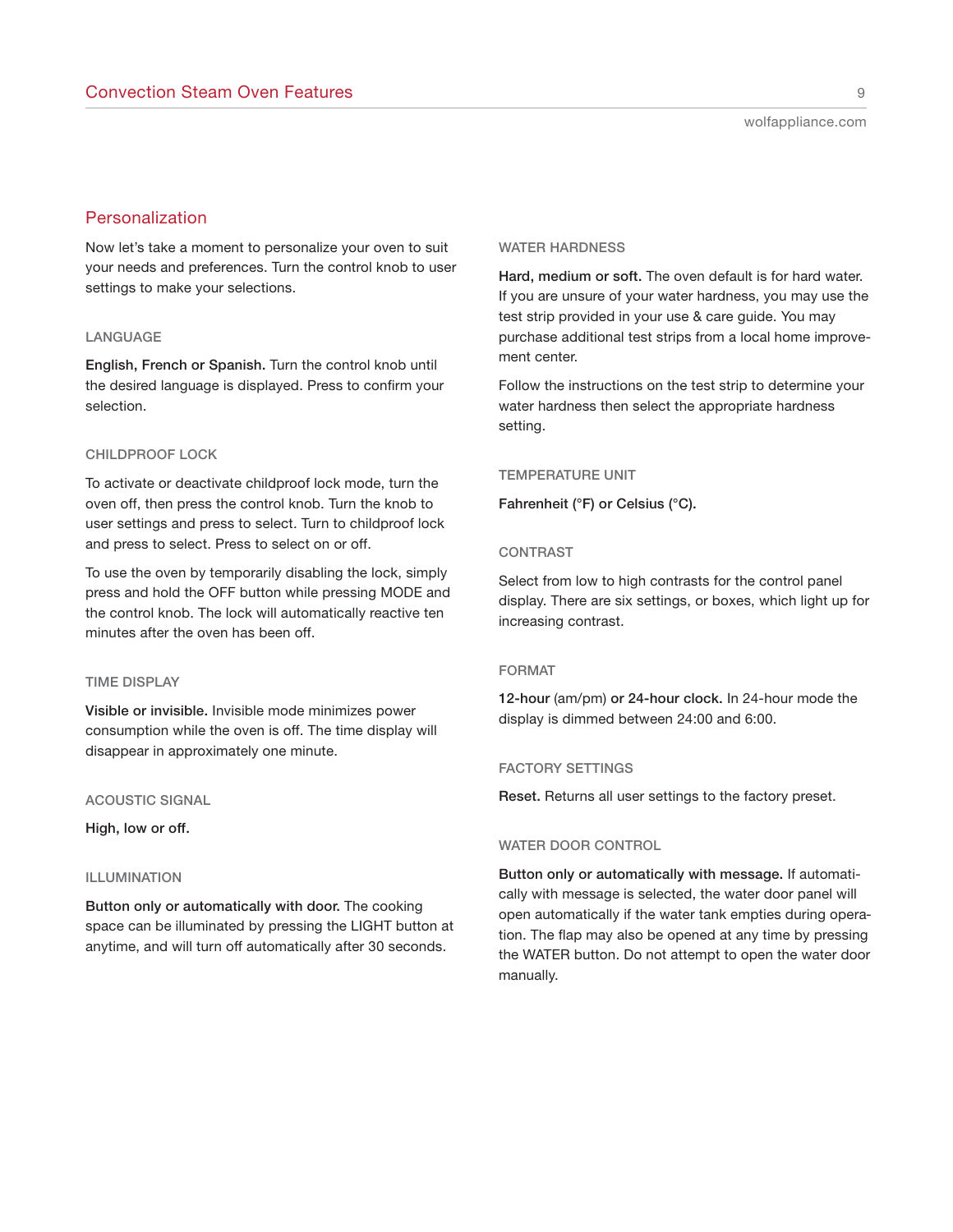### Selecting Operating Modes

**SELECTING OPERATING MODE**

- **1)** Press the MODE button until the desired mode appears.
- **2)** Press the control knob to confirm the mode.

### **Example:**

- **1)** Press the MODE button until you reach auto steam bake mode. 'Auto Steam Bake—Rack 2 or 1+3' appears in the text display. The recommended temperature flashes in the upper left digital display. The auto steam bake  $\supseteq$  and temperature  $\int$  symbols flash.
- **2)** Press the control knob to confirm. 'Auto Steam Bake— Steam phase' followed by 'Auto Steam Bake—Hot air phase' appears in the text display.

### **CHANGING OPERATING MODE**

- **1)** Press the OFF button. The selected operating mode is ended.
- **2)** Press the MODE button to select a new operating mode.

### Selecting Temperature

After a cooking mode is selected, the temperature can be set.

**SELECTING COOKING SPACE TEMPERATURE**

- **1)** Press the TEMP button.
- **2)** Turn the control knob to set the desired cooking space temperature and press to select.
- **3)** Once the mode has started, you can press the TEMP button and turn the control knob to change the temperature. Press the control knob to select the temperature.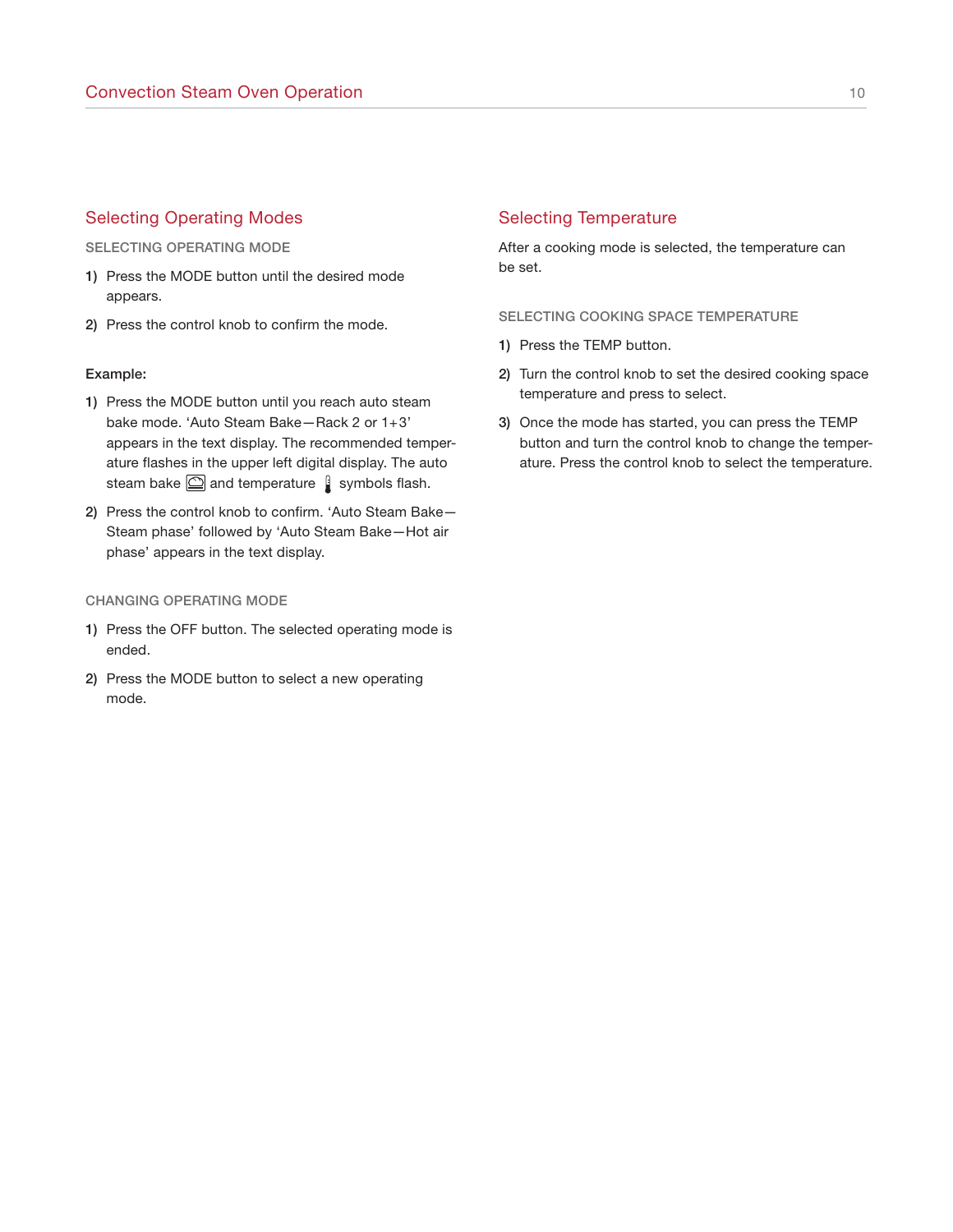### Turning Oven Off

- **1)** Press the OFF button. The temperature and mode symbols go out. Steam is gradually released from the cooking space over 1 minute to avoid a rush of steam when the oven door is opened. The cooling fan can continue to run. 'Residual heat' appears in the text display.
- **2)** After each use, leave the oven door open in the "at-rest" position, until the interior has cooled down. Refer to the illustration below. When cool, wipe the cooking space dry before closing the door.

After turning off any mode utilizing steam, the display will read 'Water is being pumped off'. Be sure not to remove the water tank during this time.



**Oven door "at-rest" position.**

## Timer and Timer Functions

The Wolf convection steam oven includes timer functions that manage cooking start and stop times so you can be away from the kitchen and still enjoy hot-from-the-oven meals at pre-specified times. Please take a moment to set your local time, and learn more about these useful timesaving features.

The timer can be used at any time, independently of other functions.

#### **SETTING CURRENT TIME**

- **1)** Press the TIME button.
- **2)** Turn the control knob to set the hour and press to select.
- **3)** Repeat for minutes.

### **SETTING THE TIMER**

- **1)** Press the TIMER button.
- **2)** Turn the control knob to set duration. The timer can be set for up to 9 hours, 59 minutes. For the first 10 minutes, the intervals are 10 seconds. Example: 5' 40. After 10 minutes, one minute intervals can be selected.
- **3)** Press the control knob to start. 'Timer' appears in the text display window and the countdown of time is visible in the right digital display. The timer  $\binom{1}{1}$  symbol illuminates. When timed duration is up, a sequence of audible signals repeats for one minute. 'Timer finished' appears in the text display and the timer  $(1)$  symbol flashes.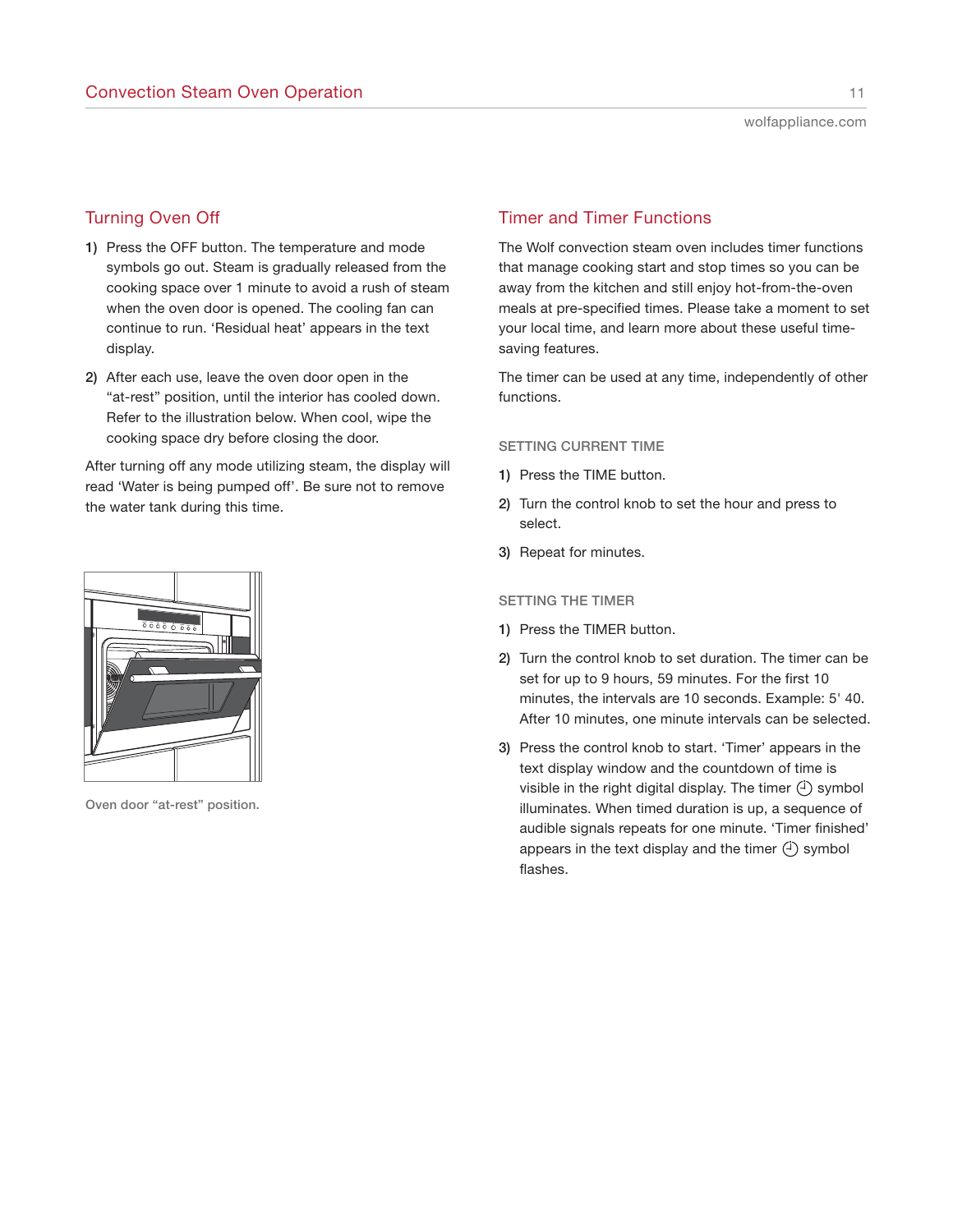### Timer and Timer Functions

**TURNING OFF TIMER NOTIFICATION**

**1)** Press the TIMER button.

#### **CHECKING / RESETTING TIMER**

- **1)** Press the TIMER button to view countdown.
- **2)** Turn the control knob to change duration and press to select.

#### **TURNING TIMER OFF**

- **1)** Press the TIMER button twice. The right digital display will flash 0'00.
- **2)** Press the control knob to confirm.

### **OPERATING TIME**

The operating time feature automatically turns the oven off at the desired time. These instructions assume you have placed food in the cooking space and selected a mode and temperature.

#### **SETTING OPERATING TIME**

Preheat the cooking space if necessary before setting time.

- **1)** Press the TIME button.
- **2)** Turn the control knob to set the duration. Operating mode automatically turns off when the operating time has been reached.

### **CHECKING / CHANGING OPERATING TIME**

- **1)** Press the TIME button. Time remaining flashes in the right digital display. The operating time  $(1)$  symbol flashes.
- **2)** Turn the control knob to change duration and press to select.

**TURNING OFF BEFORE TIME**

**1)** Press the OFF button.

#### **END OF TIME SIGNALS**

The selected mode turns off automatically when the operating time is up. Notification includes a long, intermittent audible signal emitted for 1 minute.'Operating time finished—Continue: select duration' appears in the text display. Cooking space temperature appears in the left digital display and the operating time  $(1)$  symbol flashes in the right digital display. Settings remain for 3 minutes.

#### **EXTENDING TIME**

**1)** Turn the control knob to select a new duration within 3 minutes of the time ended notification.

#### **TURNING OFF**

**1)** Press the OFF button. Settings are cleared. Residual heat temperature continues to be displayed.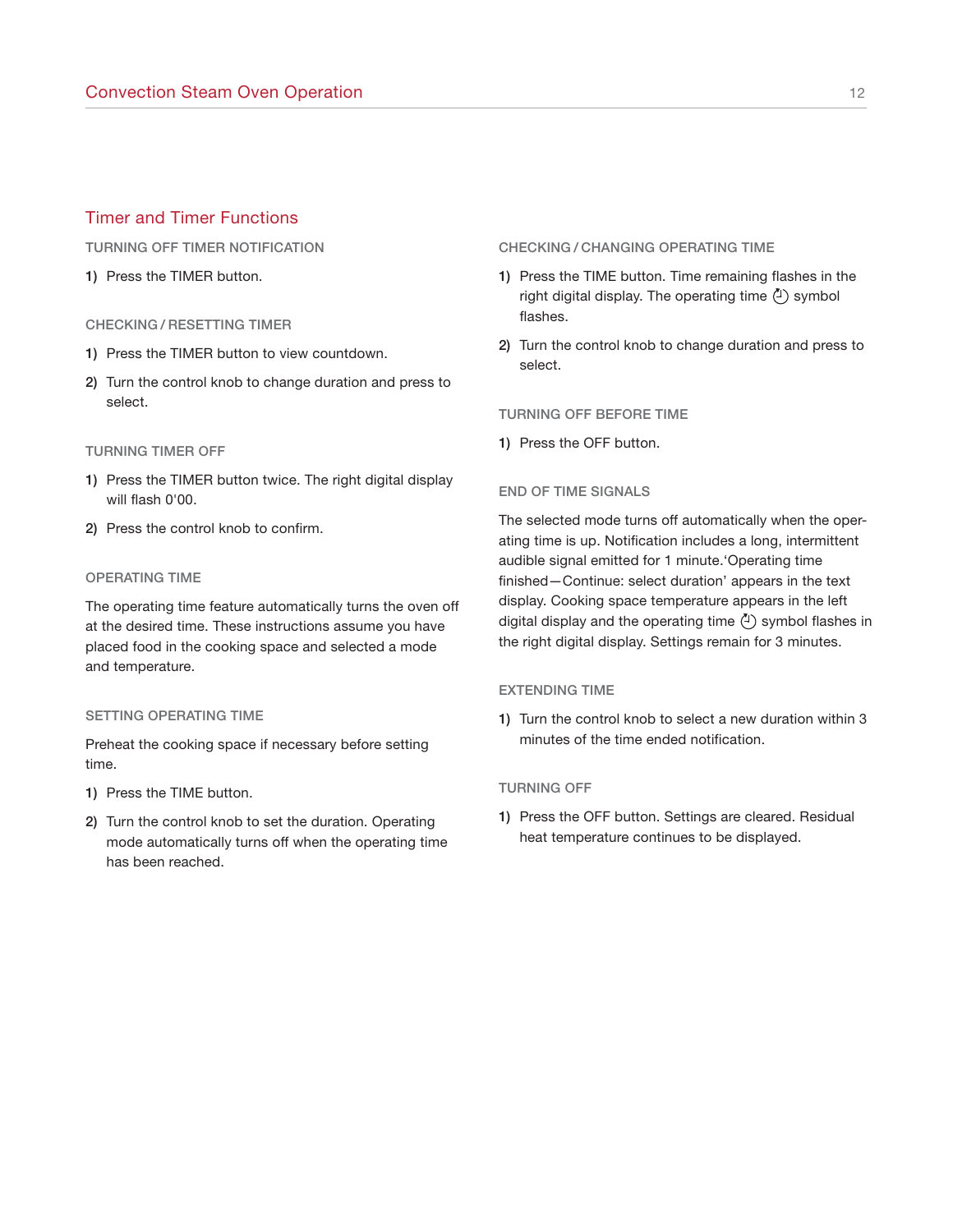### Delayed Start

The delayed start feature automatically turns the convection steam oven both on and off at desired times. The instructions below assume you have placed food in the cooking space and selected a mode and temperature.

#### **SETTING DELAYED START TIME**

- **1)** Press the TIME button.
- **2)** Turn the control knob to select the operating time.
- **3)** Press the TIME button again
- **4)** Turn the control knob to select the switch-off time and press to confirm.

**Example:** At 8:00 am, select convection mode and 355°F. Press the time button and select an operating time of 1 hour. Press the time button again and set the switch-off time to 9:30. Press the control button to confirm. The oven will remain off with the switch-off time  $(1)$  symbol illuminated. The oven will turn on at 8:30 automatically.

#### **CHECKING / CHANGING SWITCH-OFF TIME**

- **1)** Press the TIME button. The operating time is visible for 3 seconds.
- **2)** Press the TIME button again. The switch-off time flashes.
- **3)** Turn the control knob to adjust the switch-off time and press to confirm. When the switch-off time flashes, turn the control knob to change. The switch-off time can be delayed by a maximum 11 hours 59 minutes in 12-hour mode and 23 hours, 59 minutes in 24-hour mode.

### **TURNING OFF BEFORE TIME**

**1)** Press the OFF button.

### **END OF TIME SIGNAL**

The operating mode turns off automatically when the operating time is up.

- A long, intermittent audible signal is emitted for 1 minute. 'Operating time finished—Continue: select duration' appears in the text display.
- The cooking space temperature appears in the left digital display.
- The time flashes in the right digital display.
- The operating time  $(1)$  symbol flashes.
- The settings remain for 3 minutes.

#### **TURNING OFF**

**1)** Press the OFF button. Settings are cleared. Residual heat temperature continues to be displayed.

#### **USING DELAYED START WITH TEMPERATURE PROBE**

When using delayed start with the probe, the oven will automatically turn off when the set probe temperature is reached, which may be somewhat earlier or later than the set switch-off time.

#### **ADDITIONAL NOTES ON DELAYED START**

Delayed start is available for recipes that do not require preheating, including Wolf gourmet, recipes or my recipes. Perishables should not be kept unrefrigerated.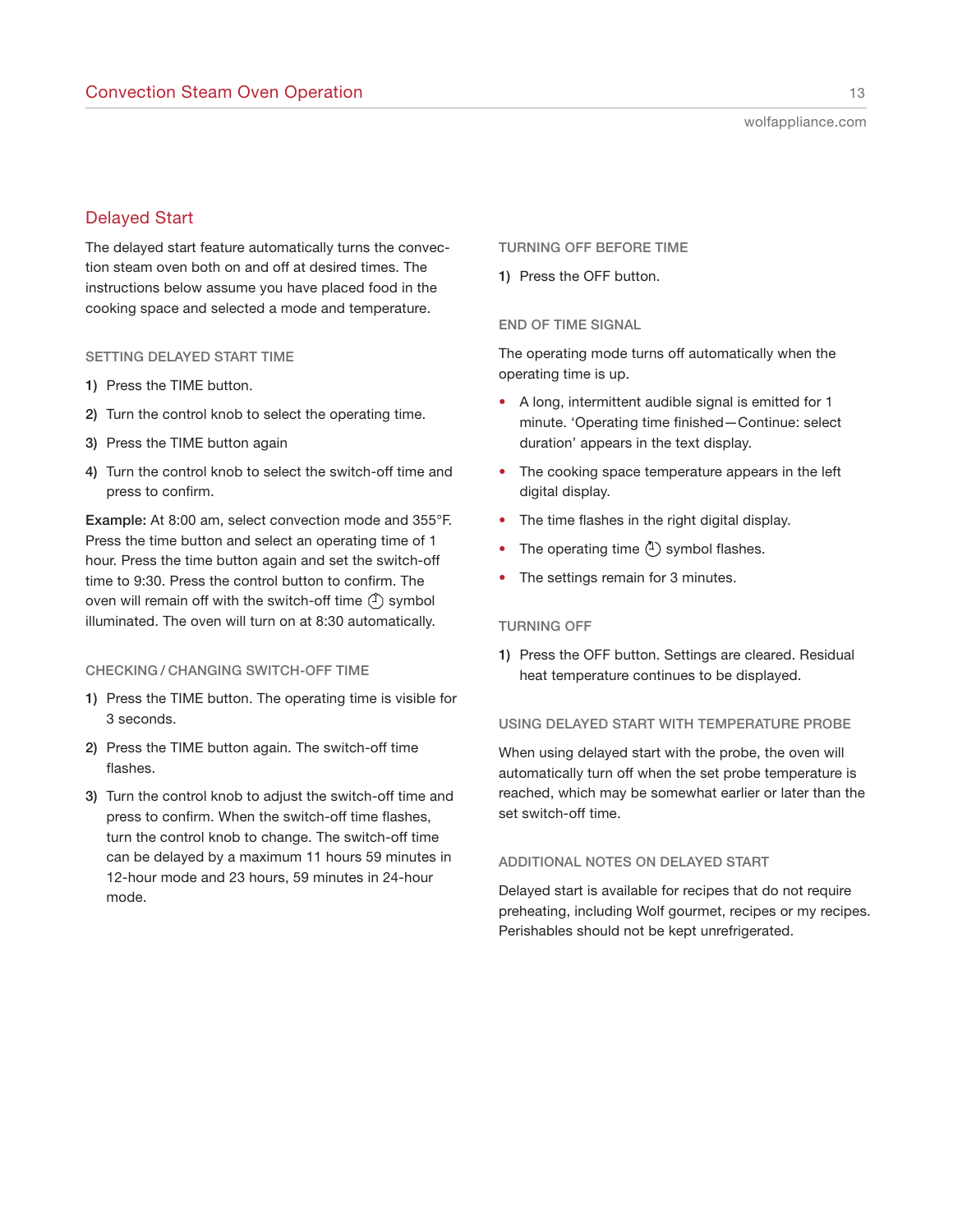### Using the Temperature Probe

The probe monitors your food's temperature and announces when it has reached a temperature considered "done" and safe for consumption. Using the probe also helps to maintain ideal tenderness.

The internal temperatures shown in the chart below are the USDA recommendations for safe food consumption. Your desired doneness may vary.

#### **INTERNAL TEMPERATURE**

| <b>DONENESS</b>         | <b>INTERNAL TEMP</b>              |
|-------------------------|-----------------------------------|
| BEEF, LAMB AND VEAL     |                                   |
| Rare                    | $140^{\circ}$ F (60 $^{\circ}$ C) |
| Medium Rare             | $145^{\circ}$ F (65 $^{\circ}$ C) |
| Medium                  | 160°F (70°C)                      |
| <b>Well Done</b>        | $170^\circ$ F (75 $^\circ$ C)     |
| <b>PORK</b>             |                                   |
| <b>Well Done</b>        | $170^\circ$ F (75°C)              |
| <b>POULTRY</b>          |                                   |
| <b>Well Done Breast</b> | $170^\circ$ F (75°C)              |
| Well Done Thigh         | $180^\circ$ F (80 $^\circ$ C)     |
| Well Done Stuffing      | 165°F (75°C)                      |

#### **POSITIONING THE TEMPERATURE PROBE**

- **1)** Insert the probe into the thickest part of the meat so that the tip is in the center of the meat. Bury the entire metal shaft into the dish, or as much as is possible. To maintain accuracy, avoid touching bone or fat with the probe as they conduct heat faster.
- **2)** Insert the plug end of the probe into the socket located on the right interior oven wall behind the metal flap.
- **3)** Ensure probe cable is neatly tucked inside of the oven interior. Close the oven door.

#### **SETTING THE PROBE TEMPERATURE**

- **1)** Select the operating mode and cooking space temperature.
- **2)** With the probe positioned and plugged in, press the TEMP button until the display reads 'Probe Temperature'.
- **3)** Turn the control knob to set the probe temperature based on the desired level of doneness and press to select. Probe temperature appears in the left digital display when the temperature reaches 85°F or higher.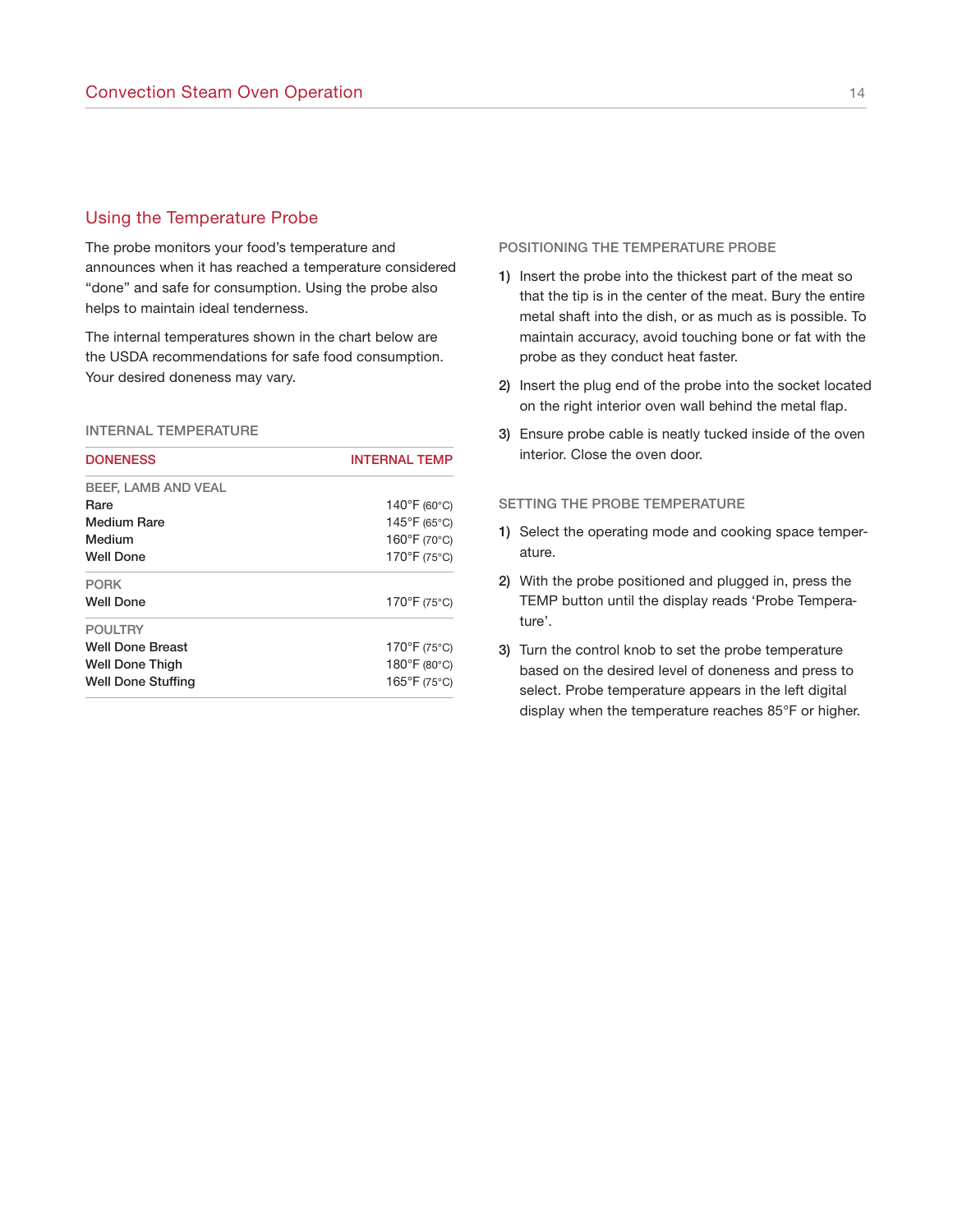### Using the Temperature Probe

### **CHECKING AND CHANGING PROBE TEMPERATURE**

The TEMP button toggles between displaying the actual probe temperature and the set temperature.

**1)** To change the set probe temperature, press the TEMP button twice until the display reads 'Probe Temperature', then turn the control knob to set a new temperature and press to select.

#### **END OF COOKING**

When the set probe temperature is reached, the oven automatically turns off.

- 'Probe temperature reached' appears in the text display, and the actual probe temperature appears in the left digital display.
- The probe  $\nearrow$  symbol will flash and an audible signal will sound for 1 minute.
- Probe temperature may continue to rise due to residual heat.

### Preparing for First Use

Please take a moment to record the serial number of your convection steam oven, the installation date and company that performed the installation on page 42 of this guide.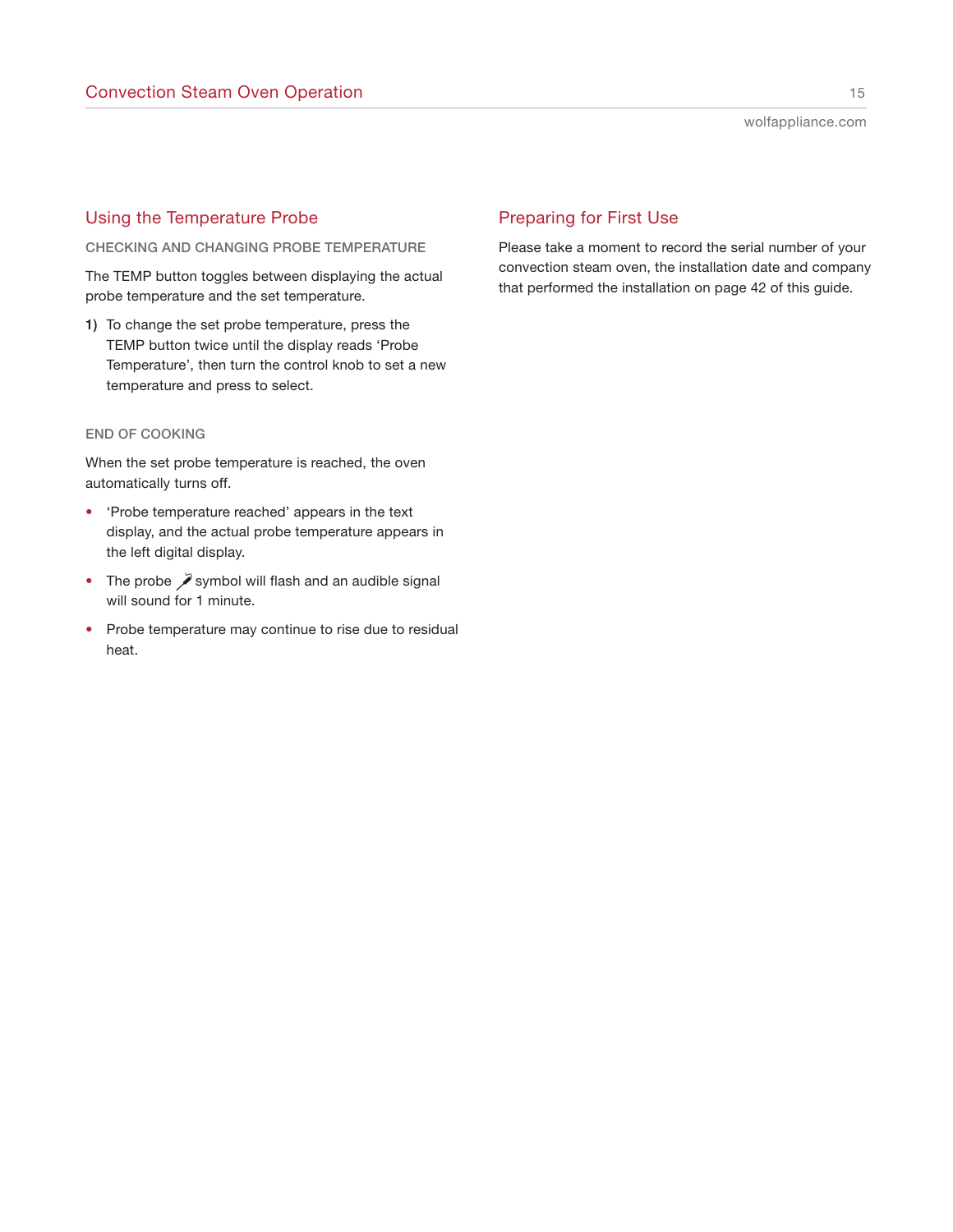### Preparing for First Use

### **CLEANING**

Clean the cooking space and accessories with warm, soapy water and a soft cloth.

#### **OPEN THE WATER TANK**

#### **1)** Press the WATER button.

**IMPORTANT NOTE:** Always use this button to open the water tank. Trying to access the water tank manually will damage the oven.

#### **FILL THE WATER TANK**

- **1)** Fill the tank with fresh, cold tap water. Never fill the tank with demineralized, filtered or distilled water.
- **2)** Close the lid.
- **3)** Push the water tank into its compartment and ensure it is seated firmly.

The water tank holds enough water for 1.5 hours of continuous steam, typically enough for four or five cooking sessions. In the event the tank needs refilling in the middle of a cooking session, add no more than 2 cups of water. This will prevent overflow when water is pumped back into the tank.

#### **CLOSE THE WATER TANK**

**1)** Close the panel flap manually.

### **BEFORE USING FOR THE FIRST TIME**

Heat the empty cooking space without oven pans using auto steam bake mode for 30 minutes at 410°F.

#### **EMPTYING THE WATER TANK**

When the oven is turned off, residual water is pumped back into the water tank.

- 'Water is being pumped off' appears in the text display. Residual water is not pumped back until its temperature is below 175°F. If 'Do not remove water tank' is displayed in the text display, the temperature of the residual water is still over 175°F.
- When the water has been pumped back you may remove, empty and dry the water tank.
- When the symbols are no longer illuminated and the text display is dark, the oven is off.
- Any operating mode can be started again at any time.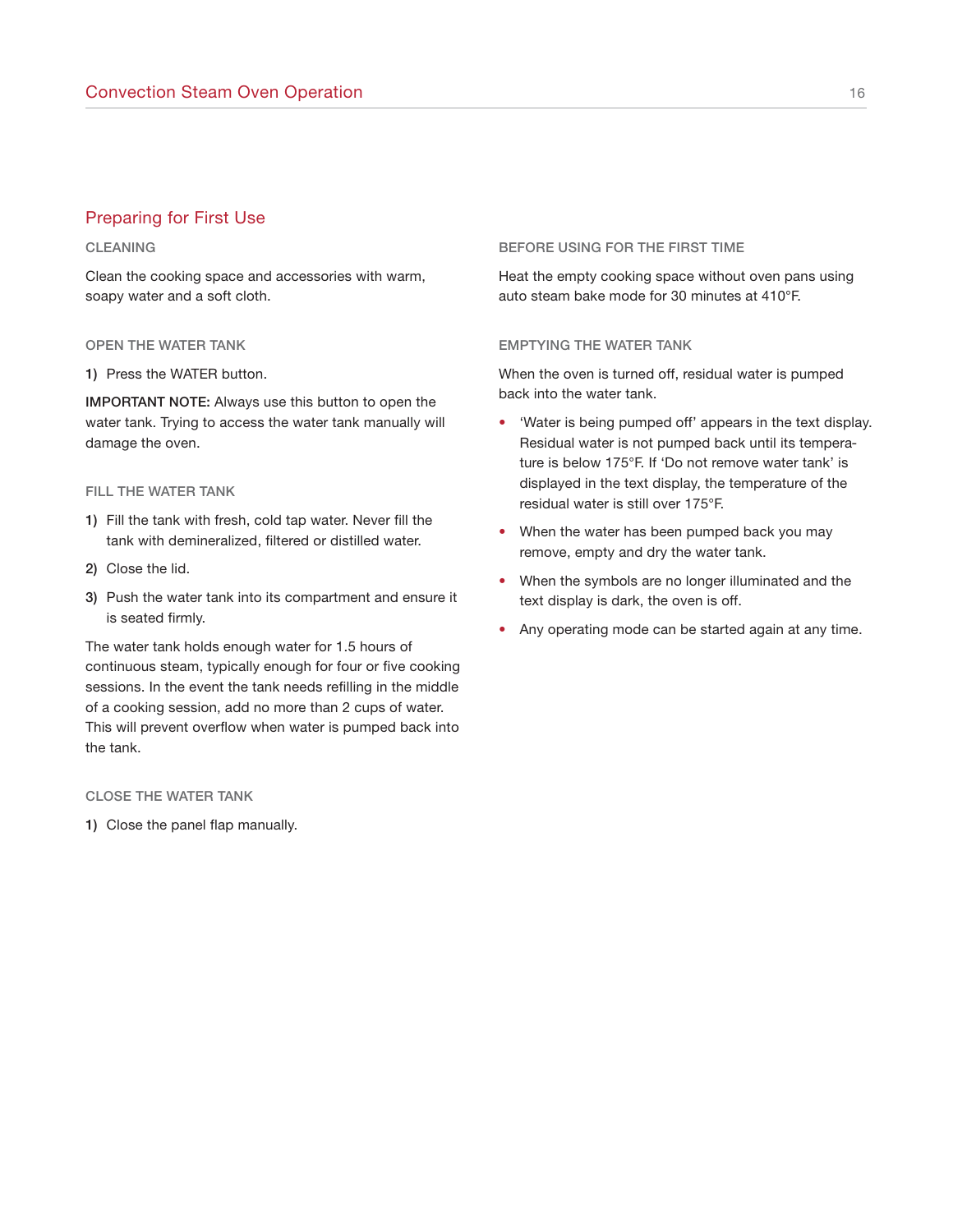### Cooking Modes

Twelve cooking modes bring the world of modern food preparation right into your kitchen. Steam mode perfectly poaches fish. Auto steam bake turns out breads that are tender inside and delightfully glossy and crusty outside. Now you can enjoy meats, casseroles, breads, appetizers, desserts or multi-course meals with enhanced taste, texture and appearance.

### **QUICK LEARNING GUIDE**

In this section you will learn about each mode, its benefits to you, and receive suggestions to help you decide when you would want to select that mode.

We also recommend that you take advantage of the demonstration recipes with each mode for immediate hands-on experience—and an end product that showcases the professional results that you can look forward to.

Now is also a good time to get into the habit of leaving the oven door open after cooking in the "at-rest" position and when the interior is cool wiping the cooking space dry. This makes the cooking space clean for the next session.

#### **COOKING MODES**

| <b>MODE</b>                               | <b>USES</b>                                                                                                                           |
|-------------------------------------------|---------------------------------------------------------------------------------------------------------------------------------------|
| <b>Steam Function</b><br> ♨               | Use the steam function for foods you would<br>have heated in a saucepan and for all foods<br>that would benefit from gentle handling. |
| <b>Reheat Function</b><br>$\sqrt{33}$     | Use in place of reheating in oven,<br>range or microwave.                                                                             |
| <b>Auto Steam Bake</b><br>$\triangle$     | Use for breads, buns, cakes and pastries<br>whether fresh, par-baked or frozen.                                                       |
| <b>Convection Mode</b><br>$ \circledast $ | Use for baking muffins, biscuits<br>and roasts.                                                                                       |
| <b>Convection Humid</b><br>$\otimes$ .    | Use for cakes, casseroles,<br>grain dishes, lasagna and meats.                                                                        |
| <b>Convection Steam</b><br>k%)            | Use for foods you want tender<br>inside and roasted or crisped outside.                                                               |
| <b>Wolf Gourmet</b>                       | Use to prepare specified foods,<br>whether fresh, refrigerated or frozen.                                                             |
| <b>Slow Roast Mode</b>                    | Use to keep meats tender<br>by slow roasting.                                                                                         |
| <b>Recipes Mode</b>                       | Use to cook entire meals from<br>appetizers and entrees to desserts.                                                                  |
| <b>My Recipes</b>                         | Use to store cooking instructions for<br>recipes you prepare frequently.                                                              |
| Keep Warm Mode                            | Use when food cannot be eaten<br>when it's hot from the oven.                                                                         |
| <b>Cleanse Mode</b>                       | Use to cleanse baby bottles and<br>canning jars with steam.                                                                           |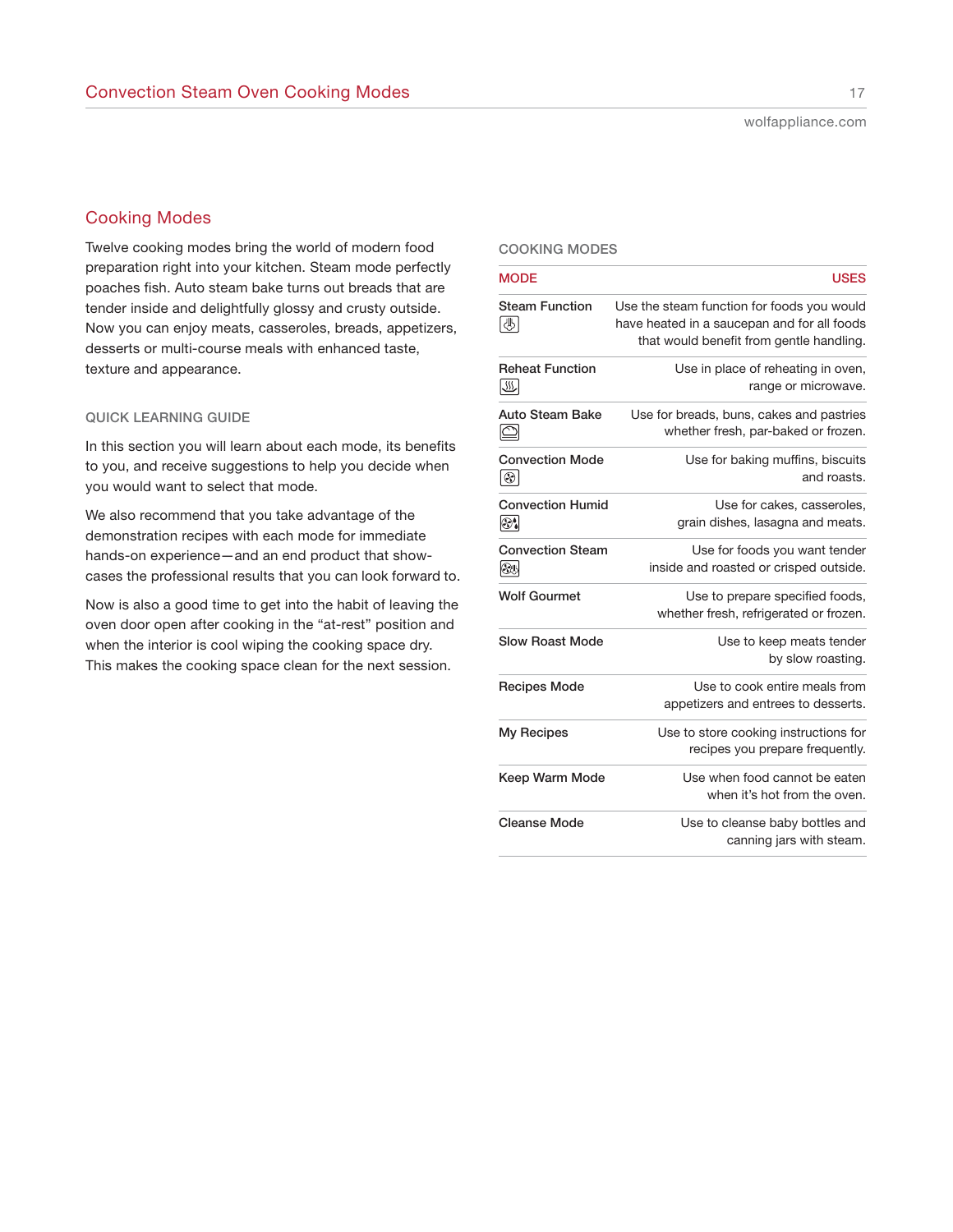### Steam

From vegetables, poultry and fish to grains, beans, pasta and egg dishes, gentle steam heat is ideal for capturing nutrition, color and flavor.

Steam mode heats with steam and hot air, with a temperature range of 85°F to 210°F: just enough heat to firm up a batch of homemade yogurt, or greater steam heat to thoroughly cook meats and side dishes to perfection.

Use the steam function for any food you would have heated in a saucepan, and for all foods that would benefit from gentle handling such as fish and seafood, veggies and rices. Steam offers great flexibility. Cook meal elements together such as chicken and rice or fish and veggies without odor or flavor transfer. Prepare frozen vegetables and defrost foods evenly without any hot spots. Gently extract juices while preserving the integrity of flavor, color, texture, shape and vitamin content.

### **TIPS**

- Foods with similar cooking times may be cooked together, saving energy and clean-up time.
- Place the solid stainless steel pan underneath the perforated pan to collect condensate and food spills.
- Season vegetables after steaming.

#### **STEAM RECIPE**

#### **Steamed Shrimp**

1 lb (16-20 count) raw shrimp, unpeeled, de-veined 1 tablespoon Old Bay Seasoning 1 lemon, juiced 1 lemon, cut into 6 wedges Small bunch parsley sprigs

Combine all ingredients in 3-quart non-metal bowl.

Pour shrimp mixture evenly onto perforated pan, then place on rack position 2. Place a solid pan on rack position 1 to catch drippings. Close oven door. Set oven to steam mode at 200°F (95°C). Steam for 7 to 9 minutes or until shrimp is slightly pink. Remove from oven and serve immediately.

Makes 4 to 5 servings.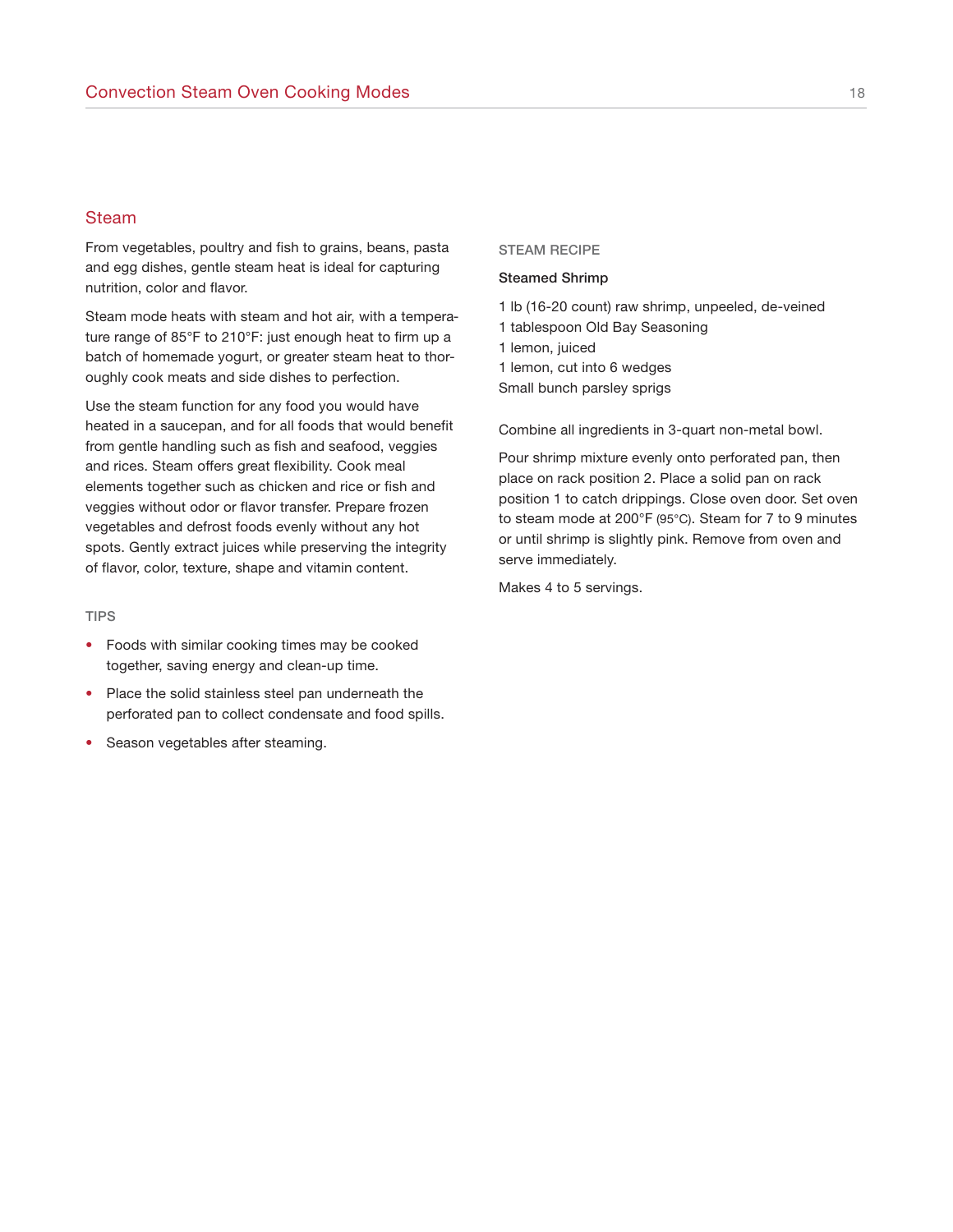### Reheat

Reheat mode uses steam and hot air to rehydrate food gently. Combining just the right balance of air convection and rehydrating moisture, reheat mode warms one to four pans of food evenly and without drying.

Reheat mode temperatures range from 210°F to 300°F. Entrees, casseroles, sides and leftovers are warmed to serving temperature without compromising quality. Frozen meals and convenience foods can also be brought gently and thoroughly up to their ideal serving temperatures. Bread baked days ago can be regenerated at 300°F for an aromatic, fresh-from-the-oven crust and moist interior.

Use the reheat function for any food you would have reheated in the oven, range or microwave with superior results.

### **TIPS**

- If bakery or roast looks good on the outside, but is still doughy or raw on the inside, try a lower cooking space temperature and lengthen operating time.
- If regenerated food seems dry, try a lower cooking space temperature and shorten operating time.
- If there is too much condensate on or around food, try a higher cooking space temperature and lengthen operating time.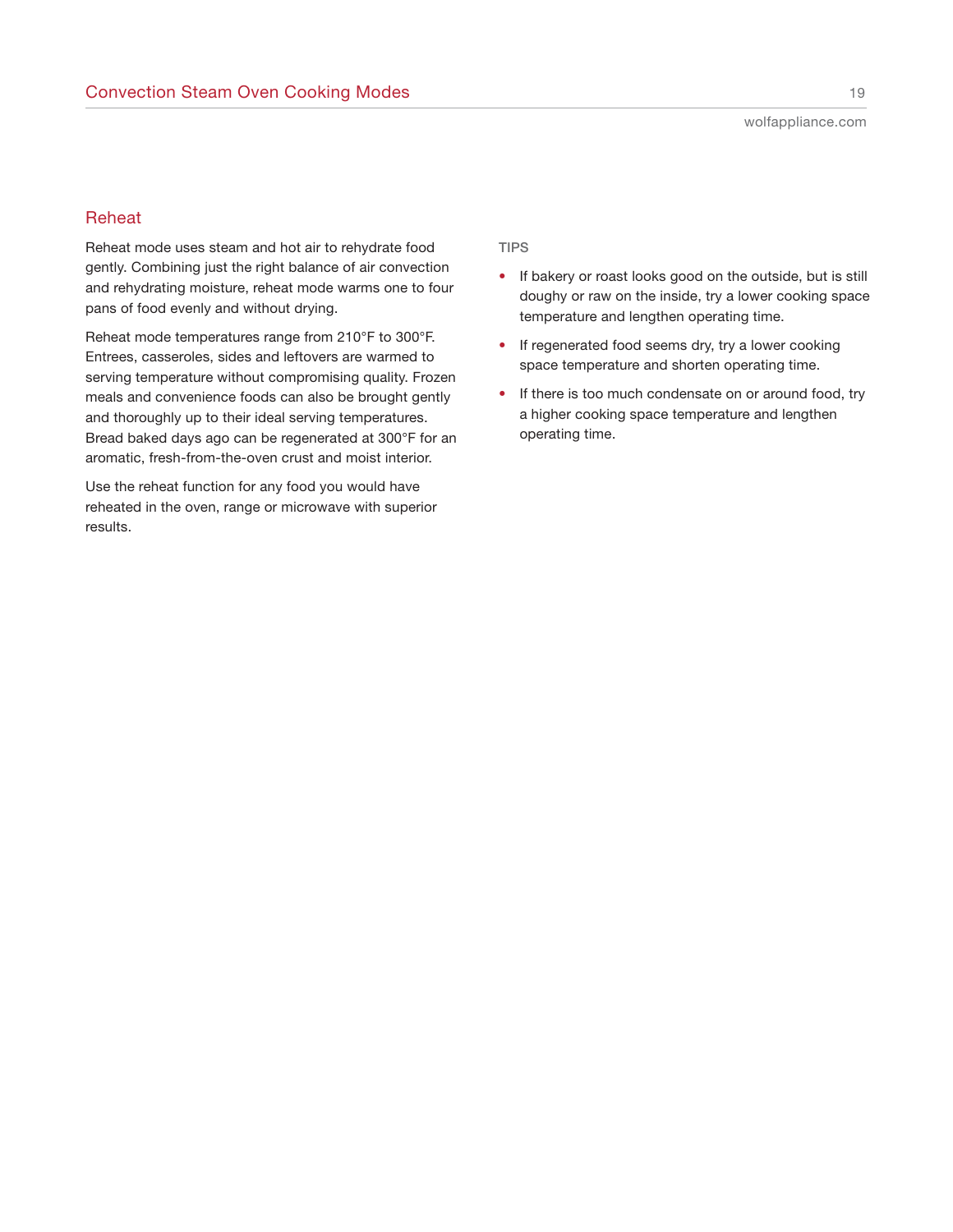### Auto Steam Bake

Bake just like a professional with auto steam bake mode. By heating with steam first, then using convection heat to finish baking, bagels, breads, buns, rolls and pastries acquire a tender interior, a beautiful exterior and a natural shine without the need for brushing with an egg wash.

Auto steam bake mode temperatures range from 210°F to 445°F. Use this mode for breads, buns, cakes and pastries whether fresh, par-baked or frozen. Do not preheat.

#### **TIPS**

- After shaping, allow bread and other yeast products to proof briefly on the counter. Ten minutes is usually sufficient. Place the dough on the stainless steel pan, which has been lined with parchment, put it into the unheated cooking space and bake using the auto steam bake operating mode.
- A nice, shiny crust is formed during auto steam bake. Yeast and puff pastries do not need to be brushed with egg yolk, oil or cream.
- The oven door should not be opened during the steaming phase. The introduction of cold air will prolong the steaming phase, oversteaming the bread and impeding rising.
- For a nice, crispy crust on smaller items use a higher temperature during the hot air phase. The optimum baking temperature for buns is generally higher than for a single loaf of bread.

#### **AUTO STEAM BAKE RECIPE**

#### **Simple No-Knead Bread**

31/4 cups bread flour 11/4 teaspoon salt <sup>1</sup>/<sub>4</sub> teaspoon active dry yeast 13/4 cup water Additional flour

In large mixing bowl, place flour, salt, and dry yeast. With wooden spoon or spatula, stir together. Stir in water until well combined. (The dough will be sticky.) Cover the bowl with plastic wrap. Allow to stand at room temperature 10 to 12 hours or overnight. With generously floured hands, form dough into a rough ball. Place floured parchment paper on solid pan. Place dough on pan. Dust top of dough lightly with flour and cover loosely with plastic wrap or dry towel. Allow to rise 2 hours. With sharp knife, make a slash across the top about 1 inch deep.

Slide pan in rack position 2. Close oven door. Set oven to auto steam bake mode at 425°F (220°C). Set timer for 20 minutes. When oven chimes, insert temperature probe into the center of the loaf. Set probe temperature to 210°F (100°C). When oven chimes again, remove bread onto cooling rack. Cool completely before slicing.

Makes 1 loaf.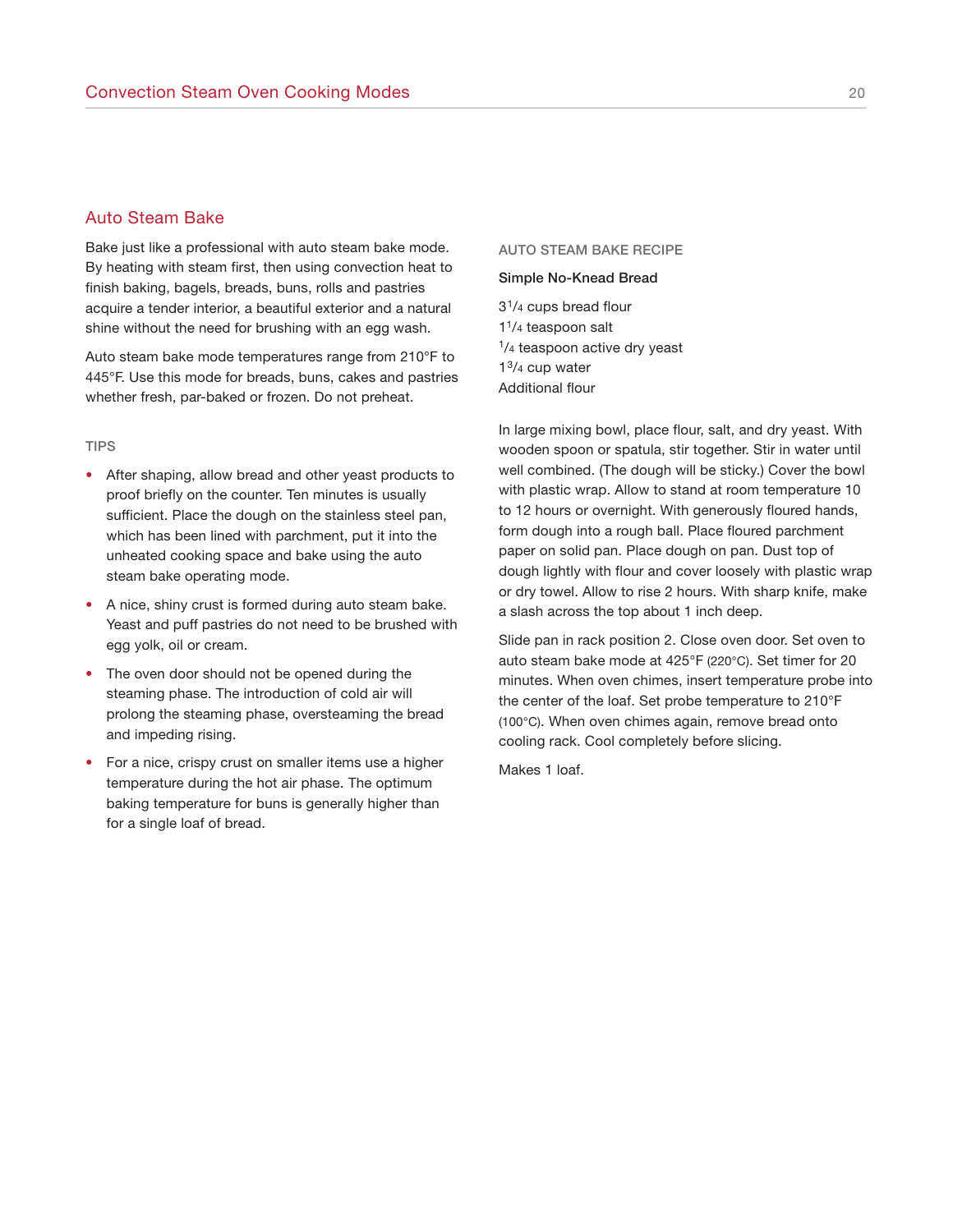### **Convection**

A fan creates the movement of hot air created by a heating element at the back of the oven for convection cooking to distribute heat evenly around food for consistent results and browning. Convection also eliminates odor transfer making it ideal for cooking desserts, meats and vegetables all together.

Convection mode temperatures range from 85°F to 445°F. Cooking temperatures versus traditional ovens may be 25 degrees less, and times may be about 25% faster, saving valuable time and lowering energy costs.

Use convection mode for muffins, biscuits and roasts. Convection mode is also ideal for speeding up cooking time, and for cooking different types of foods together at once to save time. For instance, add dinner rolls and aromatic veggies like broccoli to your meat-cooking session without any odor transference to create a complete meal where every menu item is conveniently cooked together, and is done at the same time.

#### **CONVECTION RECIPE**

#### **Chocolate Chip Cookies**

- 1 cup unsalted butter, softened
- 1 cup firmly packed brown sugar
- $1/2$  cup white sugar
- 2 large eggs
- 1 tablespoon brewed coffee, cooled
- 1 teaspoon vanilla
- 23/4 cups flour
- 1 teaspoon baking soda
- <sup>1</sup>/<sub>2</sub> teaspoon baking powder
- 1 teaspoon salt
- 11/2 cups semi-sweet chocolate chips

In mixer bowl at medium speed, cream butter with sugars about 2 minutes or until smooth. Add eggs, one at a time, scraping bowl after each egg. Add coffee and vanilla; continue to mix on medium high speed until mixture is light and fluffy. Sift together flour, baking soda, baking powder and salt. Slowly add mixture to the bowl and mix just until combined. Stir in chocolate chips on low speed for 10 seconds. Scrape sides of the bowl and continue mixing.

Remove oven racks for baking one rack. Preheat oven to convection mode at 335°F (165°C). Line solid pan with parchment paper. Place dough by 11/2 tablespoon mounds on the lined pan, 12 mounds per sheet. Slide pan on rack position 2. Bake 12 to 13 minutes or until done. Remove pan from oven. Place cookies on cooling rack until completely cooled. Store in airtight container.

Makes 6 dozen cookies.

If baking 2 racks of cookies at the same time, place oven racks at positions 1 and 3. Use baking sheets no larger than 14 x 16-inch. Timing remains the same as above.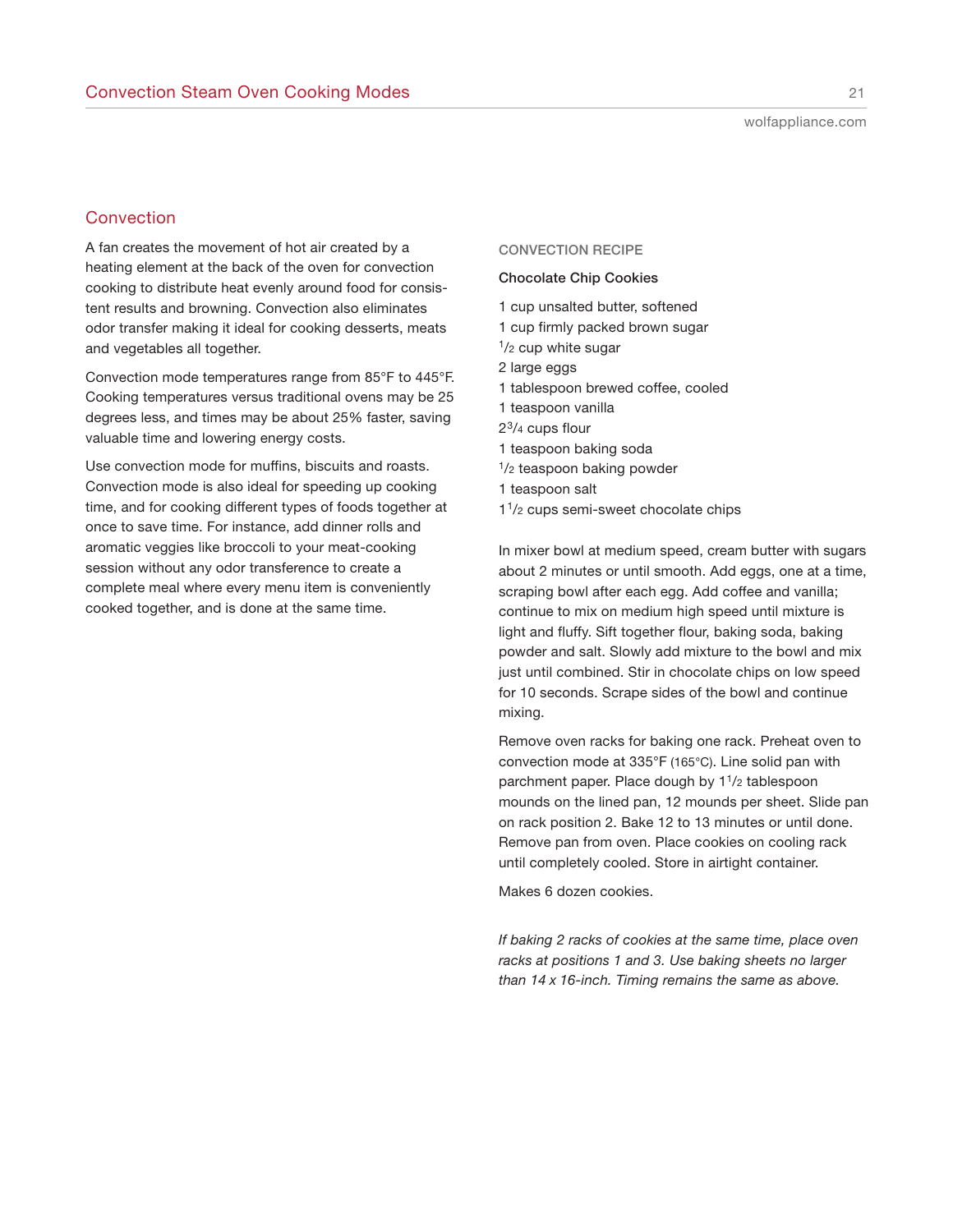### Convection Humid

In convection humid mode, a heating element at the back of the oven produces heat and oven ventilation is sealed so that moisture produced during cooking remains in the oven.

Convection humid temperatures range from 85°F to 445°F.

Use convection humid for cakes, casseroles, grain dishes, lasagna and meats.

#### **CONVECTION HUMID RECIPE**

#### **Scalloped Potatoes**

- 6 medium potatoes (2 lbs), peeled and quartered, sliced  $1/4$ " thick
- 1 cup (5 oz) diced ham
- 1/3 cup diced onion
- 11/2 cups milk
- 6 tablespoons butter
- 2 tablespoons cornstarch
- 1/<sub>2</sub> teaspoon kosher salt
- 1/4 teaspoon freshly ground black pepper

Mix potatoes, ham and onion in greased 2<sup>1</sup>/2-quart casserole. Set aside.

**To make sauce:** In 2-quart saucepan on Wolf cooktop over medium heat, combine milk, butter, cornstarch, salt and pepper. Cook and stir 5 minutes or until smooth and thickened.

Pour hot sauce over potato mixture. Place oven rack to rack position 2. Place casserole on rack. Close oven door. Set oven to convection humid mode at 345°F (175°C). Bake 1 hour or until golden brown and bubbly. Remove from oven and allow to cool for 15 minutes before serving.

Makes 4 to 5 servings.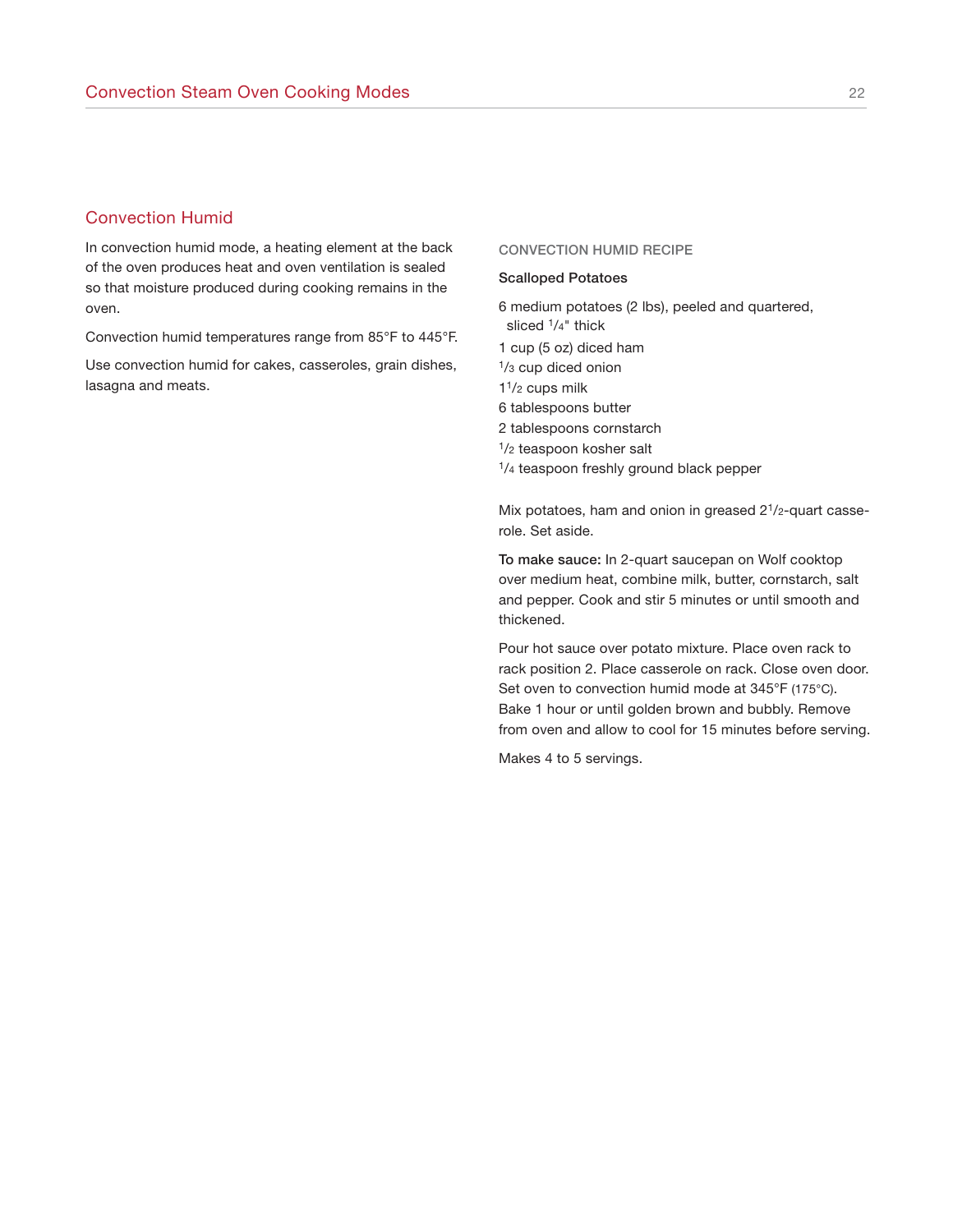### Convection Steam

Convection steam is great for roasting vegetables, grains or potatoes, and multiple items together, like a 12-pound turkey with trimmings. Cook the turkey with steam, then add vegetables or potatoes, turn off steam, and it will all roast and be done together. You control the steam supply.

Convection steam mode temperatures range from 85°F to 445°F. Steam transfers energy to the food more efficiently than hot air alone, which speeds up the cooking process. Food retains its own moisture and delicate parts are more resistant to burning.

Use convection steam for any foods you want to be tender inside and roasted or crisped outside.

### **CONTROLLING THE STEAM SUPPLY**

- Press the MODE button to deactivate steam. The steam  $\circledR$  symbol goes out.
- Press the MODE button to activate steam. The steam **5** symbol illuminates.

#### **CONVECTION STEAM RECIPE**

#### **Roast Chicken with Herbs and Lemon**

1  $(3<sup>1</sup>/2-4$  lb) whole chicken 8 cloves garlic, divided 2 tablespoons fresh rosemary, chopped 3 tablespoons fresh thyme, chopped 1 lemon, zested 1 bunch fresh parsley 7 sprigs fresh thyme Kosher or sea salt Freshly ground black pepper

Finely chop 4 garlic cloves. Mix with chopped rosemary, chopped thyme and lemon zest in a small bowl. Rub this mixture evenly over the whole chicken. Cut zested lemon into thin slices. Lay them inside the chicken with parsley, remaining whole garlic cloves and bunch of fresh thyme. Season with salt and pepper.

Line solid pan with parchment paper. Place chicken on solid pan and slide on rack position 1. Close oven door. Set oven to convection steam mode at 400°F (205°C). Insert the temperature probe in to the thickest part of the thigh and set the temperature to 180°F (80°C). When oven chimes, recheck thigh temperature by inserting probe into other thigh to confirm temperature is 180°F (80°C). When oven chimes again, remove chicken and let stand covered with foil for 10 minutes. Serve warm.

Makes 4 to 5 servings.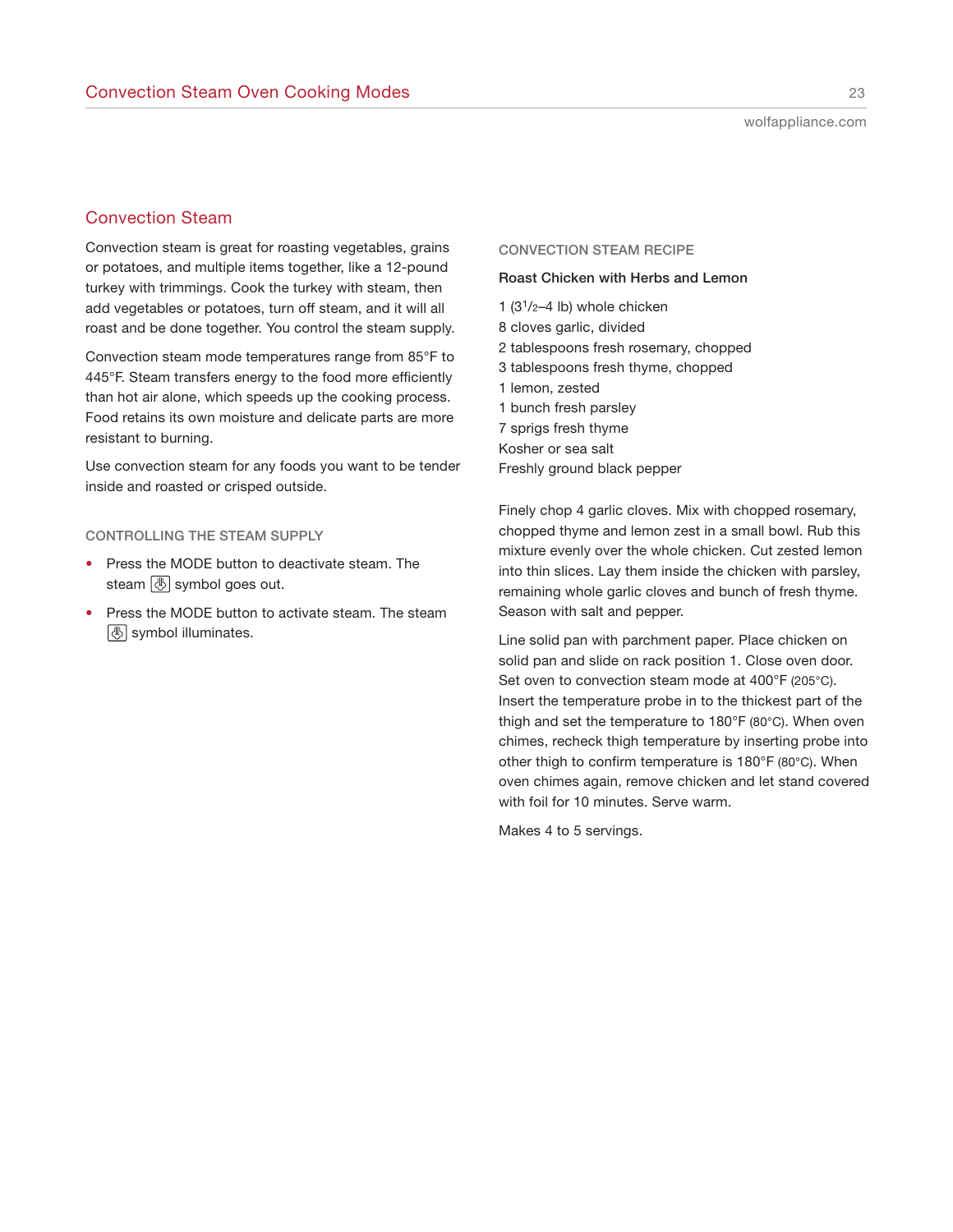### Wolf Gourmet

Wolf gourmet cooks food to perfection; simply tell it what type of food you are putting inside of the oven. The climate sensor knows the amount, shape and consistency and adjusts time, temperature and humidity so no baking instructions are required.

Select your item and preferred level of doneness. After a few minutes it will tell you when your dish will be ready. Great results are achieved easily, quickly and stress-free.

Use Wolf gourmet to prepare any of the following foods, whether they come fresh from your garden, refrigerator, freezer or pantry:

| <b>Wolf Gourmet</b>       | Code           |
|---------------------------|----------------|
| <b>Fresh Appetizers</b>   | A <sub>1</sub> |
| <b>Frozen Appetizers</b>  | A <sub>2</sub> |
| <b>Baked Dish</b>         | A <sub>3</sub> |
| Soufflé                   | A <sub>4</sub> |
| <b>Baked Potatoes</b>     | A <sub>5</sub> |
| Frozen Potato Products    | A <sub>6</sub> |
| <b>Braising Meat</b>      | A7             |
| Fresh Pizza               | A <sub>8</sub> |
| Frozen Pizza              | A <sub>9</sub> |
| Custard                   | A10            |
| <b>Bread</b>              | A11            |
| Yeast Pastry with Filling | A12            |
| Cake                      | A13            |
| Torte                     | A14            |
|                           |                |

### **SELECTING AND STARTING WOLF GOURMET**

#### **Example: A14 Torte**

- **1)** Press the control knob to activate the text display, select Wolf gourmet.
- **2)** Turn to 'A14 Torte' and press to select.
- **3)** Turn to preferred level of brownness and press to select.
- **4)** Press to start. 'A14 Torte—Appliance is preheating' appears on the text display. A single audible signal indicates when the cooking space temperature is reached. 'Put food into cooking space—Press OK to continue' appears on the text display.
- **5)** Place torte in oven.
- **6)** Press control knob (OK) to continue cooking.

#### **TURNING OFF BEFORE TIME**

**1)** Press the OFF button twice.

#### **TIPS**

- For Wolf gourmet to determine optimum cooking or baking time, the initial cooking space must be cool and the oven door should remain closed until the 'h' no longer flashes in the digital display.
- For frozen products, instead of degree of browning, select approximate cooking or baking time.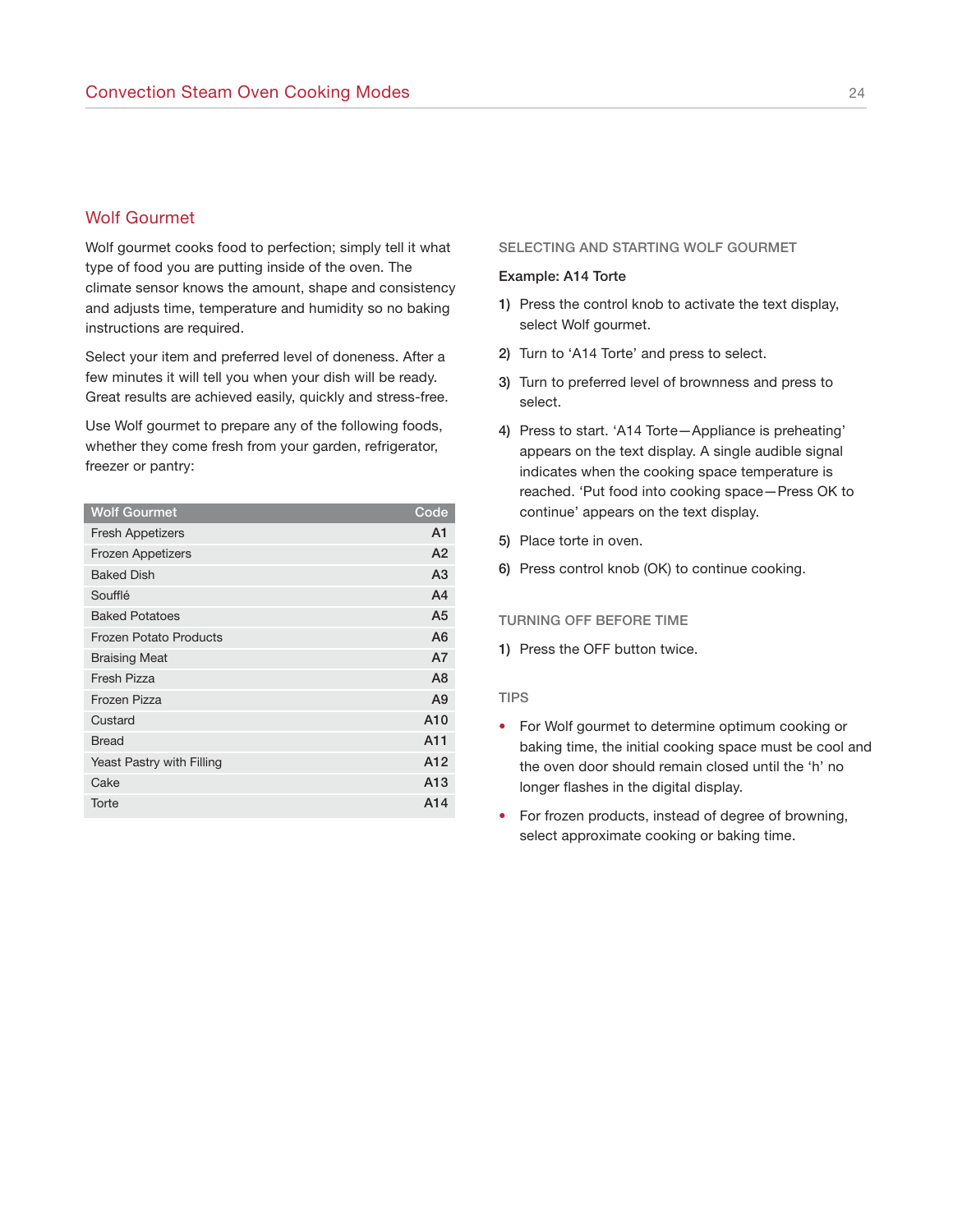### Slow Roast

Slow roast mode is the ultimate convenience. Insert the probe into your prepared meat, select a slow roast setting, tell the oven what time you want it done, and come home to a perfectly cooked meal.

#### **SELECTING AND STARTING SLOW ROAST**

- **1)** Press the control knob to activate the text display, turn to slow roast and press to select.
- **2)** Turn the knob until the cut of meat you are preparing appears in the display, press to select. For some slow roast selections, a choice of doneness is offered. Select your preferred level of doneness and press to confirm. The preset probe temperature appears in the left digital display. To adjust this temperature, press the TEMP button, turn the control knob to the desired temperature and press to select.
- **3)** The default operating time for all slow roast selections is 3.5 hours. Any duration between 2.5 and 4.5 hours can be selected in one minute intervals. To change the operating time, press the TIME button. Turn the control knob to the desired time and press to select.
- **4)** Slow roast can be started immediately or a if desired, a specific completion time can be chosen.
- **5)** To select a specific completion time, press the TIME button twice. 'Switch-off time' appears in the text display. The earliest completion time appears in the right hand digital display. Turn the control knob to select the desired completion time and press to select.
- **6)** Press the control knob to start slow roast. Convection  $\boxed{\circledcirc}$ , temperature probe  $\cancel{\check{P}}$  and operating time  $\cancel{\circ}$ symbols illuminate.

#### **TURNING OFF BEFORE TIME**

**1)** Press the OFF button twice. If the OFF button is pressed in advertently during operation, simply press the control knob to continue operation.

#### **TIPS**

- Optimal weight of meat: 1 to 4.5 pounds.
- Optimal meat thickness: at least 1.5 inches.
- Briefly sear the meat on all sides.
- Place the meat in a glass or porcelain roasting dish.
- Properly position the probe per instructions on page 14.
- Settings cannot be adjusted after the start.
- Cooking durations of 2.5 to 4.5 hours are possible.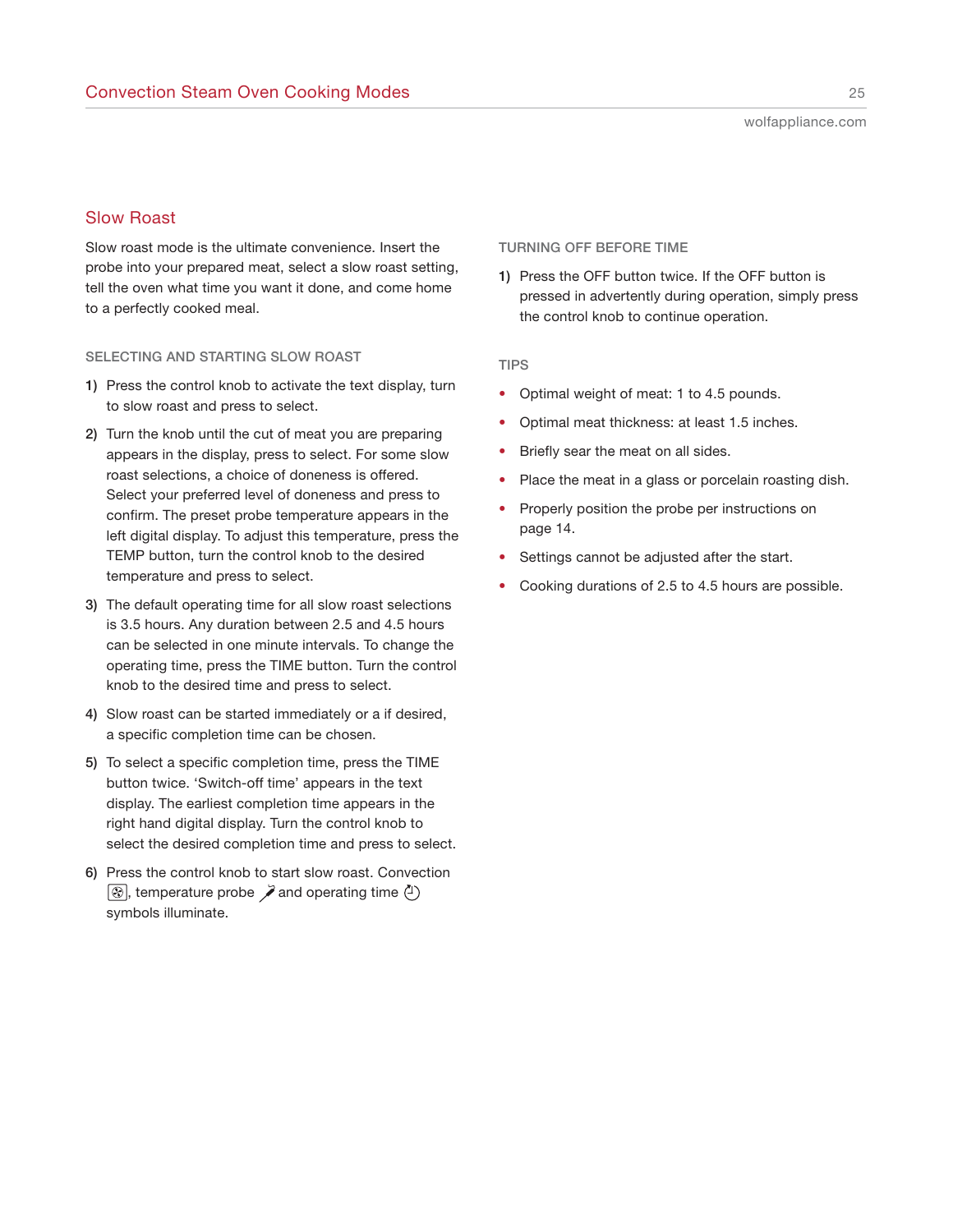### **SELECTING AND STARTING A RECIPE**

Use the recipes mode for an easy and fun way to cook entire meals from appetizers and entrees to desserts. The recipes are listed by code in the chart below and on the following pages.

The recipe collection harnesses the power of many different cooking modes. All you need to do is place your food into the cooking space, turn the control knob to recipes, make your selection, and choose the number of portions or level of browning. The oven determines the rest of the details for you and never overcooks, for delightful results.

The recipes mode is ideal if you are in a hurry, looking to try a new recipe, or need to prepare a variety of food for a party or social occasion.

| <b>Recipes</b>           | Code            |
|--------------------------|-----------------|
| Appetizers               | R1              |
| Fish in Puff Pastry      | R <sub>2</sub>  |
| <b>Fish Rolls</b>        | R <sub>3</sub>  |
| <b>Beef Stroganoff</b>   | R4              |
| <b>Beef Pot Roast</b>    | R <sub>5</sub>  |
| Pork Loin in Puff Pastry | R <sub>6</sub>  |
| Pasta Gratin             | R7              |
| <b>Eggplant Gratin</b>   | R <sub>8</sub>  |
| Flan                     | R <sub>9</sub>  |
| Pears in Red Wine        | <b>R10</b>      |
| Rolls                    | <b>R11</b>      |
| <b>Muffins</b>           | R <sub>12</sub> |
| Cake                     | R <sub>13</sub> |
| Focaccia                 | R <sub>14</sub> |

#### **RECIPES**

**R1 Appetizers** (approx. cook time—20 minutes)

1 (17.5-oz) package puff pastry sheets 2 tablespoons olive oil 4 tablespoons fresh oregano, chopped 3 tablespoons fresh thyme, chopped 1/2 cup (1 oz) Parmesan cheese, shredded

Unfold one sheet puff pastry on cutting board. Brush with olive oil. Sprinkle oregano, thyme and cheese over oil. Unfold the second sheet and carefully lay on top of herbs.

Press down lightly. Using pastry or pizza cutter, cut pastry into 1/2 inch strips. Tightly twist strips, keeping filling inside. Line solid pan with parchment paper and lay strips on paper, about 1 inch apart. Allow pastry to stand 15 minutes before placing in the oven. Slide pan into oven on rack position 1. Close oven door. Set oven to Recipes R1. Press OK. When oven chimes, remove pan from oven. Cut each appetizer into thirds. Serve immediately.

Makes 42 appetizers.

For more than one sheet of appetizers, use 2 racks at rack position 1 and 3. Timing is the same.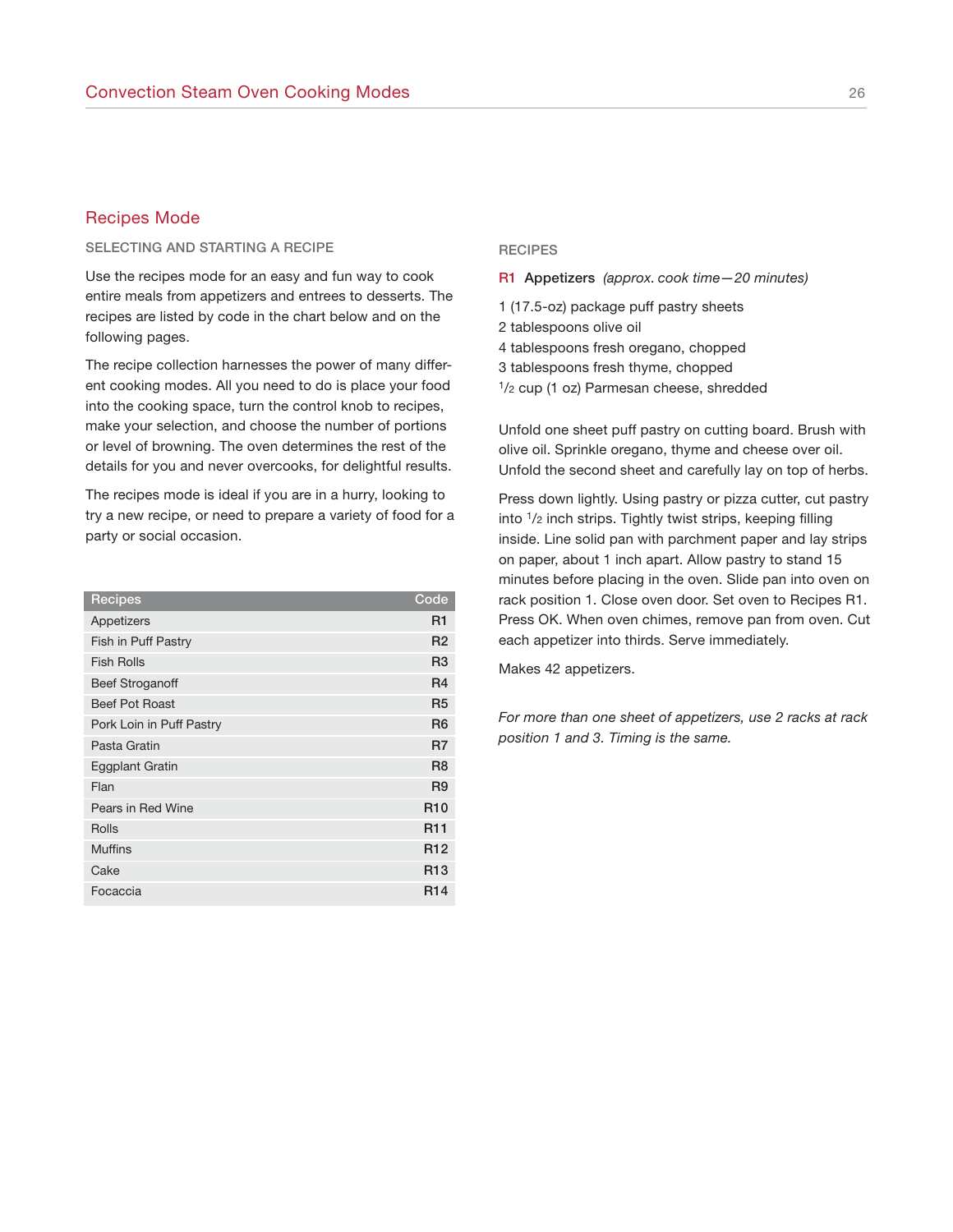### Recipes Mode

**RECIPES**

**R2 Fish in Puff Pastry** (approx. cook time—25 minutes)

1 red pepper 1 (5-inch) zucchini  $\frac{1}{2}$  (17.5-oz) package puff pastry sheets <sup>1</sup>/<sub>4</sub> cup parsley, chopped Kosher salt and freshly ground black pepper 4 (2-oz) fillets firm fish, cut into 3" x 2" portions

Cut red pepper into quarters. Remove seeds and cut each quarter lengthwise into four 1/4-inch strips. Set aside. Cut ends off zucchini and cut lengthwise into 1/4-inch slices. Set aside.

Line solid pan with parchment paper. Unfold and lay cool puff pastry onto cutting board. Cut into 4 equal squares. Stack one zucchini slice and 4 pepper strips on each square, laying them across connecting opposite corners. Sprinkle each with 1 tablespoon parsley. Season with salt and pepper. Lay one fillet on each stack and season again with salt and pepper. Pull 2 free corners of pastry over the fish and press lightly. Carefully place puff pastry bundles on parchment paper. Slide pan on rack position 1. Close oven door. Set oven to Recipes R2. Press OK. When oven chimes, remove pan from oven. Serve immediately.

Makes 4 servings.

#### **R3 Fish Rolls** (approx. cook time—10 minutes)

8 thin fish fillets, such as sole, flounder or turbot Kosher salt and freshly ground black pepper 1 ounce pine nuts, toasted 31/3 ounces arugula

Lay fish on cutting board. Season both sides with salt and pepper. Spread approx 11/2 teaspoons pine nuts and 1/3 ounce arugula on each fish. Roll fillets from pointed end. Secure with toothpicks. Grease perforated pan with nonstick spray and place fish bundles on pan. Slide pan on rack position 2. Close oven door. Set oven to Recipe R3. Press OK. When oven chimes, remove fish from oven and serve immediately.

### **R4 Beef Stroganoff** (approx. cook time—47 minutes)

1 (1 $3/4$  lbs) beef chuck roast, cut into  $1/4 \times 1/2$ -inch strips 2 teaspoons kosher salt 1 teaspoon freshly ground black pepper 1 tablespoon beef bouillon granules 1 yellow pepper, sliced into  $1/4$ -inch strips 1 red pepper, sliced into 1/4-inch strips 8 ounces mushrooms, sliced 1/4 inch thick 2 small yellow onions, sliced thin 2 (1-oz) packages dry gravy mix 1 tablespoon cornstarch 2 teaspoons paprika 11/2 cups heavy cream 1/4 cup tomato paste Cooked egg noodles, optional

Season beef with salt and pepper. Place beef in 13 x 9 inch baking dish. Mix in bouillon, peppers, mushrooms and onions.

Place oven rack in rack position 2. Place dish on rack. Close oven door. Set oven to Recipe R4 with 6 people. Press OK. When oven chimes, remove dish from oven and carefully pour liquid into 2-cup measuring cup and set aside. Return dish back in oven and press OK to continue cooking.

**To make sauce:** In 2-quart saucepan whisk gravy mixes, cornstarch and paprika. Mix in cream and tomato paste. Whisk in reserved 13/4 cups juice, adding water if needed to equal 1<sup>3</sup>/<sub>4</sub> cups cups. Place on Wolf cooktop over medium heat. Bring to a boil to thicken, stirring constantly.

When oven chimes, remove dish from oven and mix in sauce. Serve alone or over egg noodles.

Makes 5 to 6 servings.

Makes 4 to 6 servings.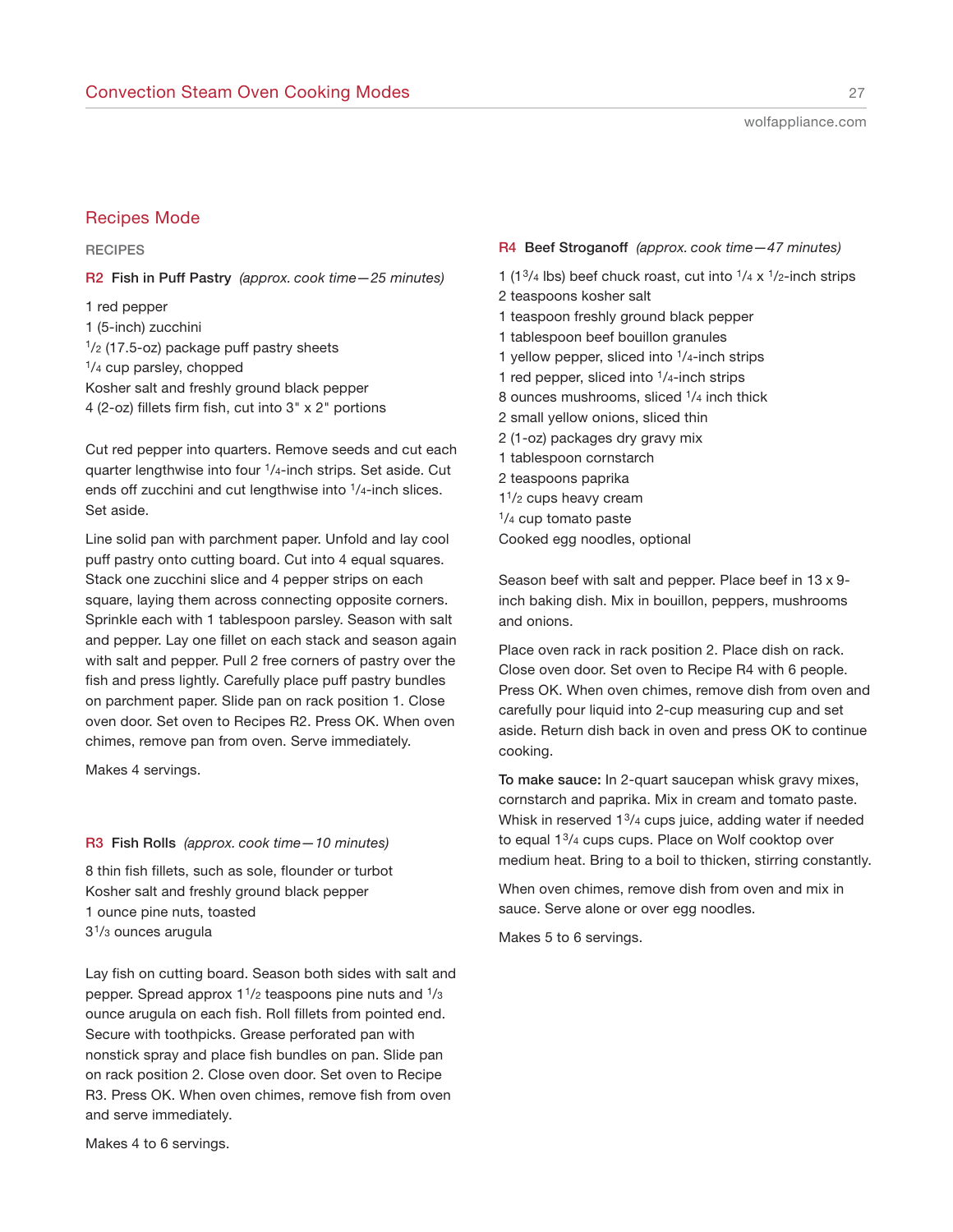### **RECIPES**

**R5 Beef Pot Roast** (approx. cook time—2 hours)

- 1 (21/2 lbs) beef chuck roast, cut into 3 pieces
- 2 carrots, peeled and quartered
- <sup>1</sup>/<sub>2</sub> small celery root or celeriac, peeled and quartered
- 2 small yellow onions, quartered
- 1 bay leaf
- 2 whole cloves
- 8 black peppercorns
- 4 cups vegetable stock

Place beef, vegetables and spices in 4-quart casserole dish. Pour vegetable stock over all.

Place oven rack in rack position 2. Place dish on rack. Close oven door. Set oven to Recipe R5. Press OK. When oven chimes, remove dish from oven and serve warm

Makes 5 to 6 servings.

#### **R6 Pork Loin in Puff Pastry** (approx. cook time—30 min)

 $\frac{1}{2}$  (17.5-oz) package puff pastry sheets 2 tablespoons stone ground mustard 1 (1 lb) pork tenderloin Kosher salt and freshly ground black pepper

Unfold pastry sheet on cutting board and cut in half. Spread 1 tablespoon mustard evenly across each pastry sheet. Cut pork in half lengthwise. Season with salt and pepper. Place one pork piece in the middle of each sheet, leaving 1 inch on each long end. Fold ends over the pork and tightly roll the sides around the pork, placing seam on the bottom under the pork. Line solid pan with parchment paper. Carefully place puff pastry bundles on paper. Slide pan on rack position 2. Close oven door. Set oven to Recipes R6. Press OK. When oven chimes, remove pan from oven. Remove bundles from paper using a metal spatula. Serve immediately.

Makes 4 to 6 servings.

### **R7 Pasta Gratin** (approx. cook time—30 minutes)

3 cups uncooked pasta (shells or elbow macaroni) 2 small yellow onions, sliced 1/2-inch thick 8 ounces mushrooms, sliced 3 ounces sliced dried ham or prosciutto, cut 1/2-inch slices 1 cup flat leaf parsley, coarsely chopped 5 ounces Italian or Parmesan cheese, shredded, divided 2 cups vegetable stock 1 cup heavy cream Kosher salt and freshly ground black pepper Dash nutmeg

Combine pasta, onions, mushrooms, ham, parsley and half Italian cheese into a greased 4-quart casserole. Stir in stock, cream, salt, pepper and nutmeg. Pour over pasta. Sprinkle remaining cheese on top. Position oven rack to rack position 1. Place uncovered casserole on rack. Close oven door. Set oven to Recipes R7. Press OK. When oven chimes, remove casserole from oven. Cover. Allow casserole to stand for 15 minutes. Serve warm.

Makes 6 (1 $\frac{1}{2}$  cups) servings.

**R8 Eggplant Gratin** (approx. cook time—30 minutes)

- 1 (14-oz) can tomatoes
- 1 clove garlic, minced
- 1 tablespoon fresh oregano, chopped (or 1 teaspoon dry)
- 1 tablespoon fresh thyme, chopped (or 1 teaspoon dry)
- 1 tablespoon olive oil
- Kosher salt and freshly ground black pepper

2 medium eggplants

1 cup (4 oz) grated Italian cheese

Place tomatoes in 3-quart bowl. Crush with fork or potato masher. Mix in garlic, herbs and olive oil. Season with salt and pepper. Spread  $1/2$  cup tomato sauce in bottom of 2  $1/2$ -quart greased casserole. Slice the top off each eggplant and cut into <sup>1</sup>/2-inch slices. Place slices evenly over tomatoes in dish. Spread remaining tomato mixture over eggplant slices. Sprinkle cheese on top. Place oven rack on rack position 2. Place dish on rack. Close oven door. Set oven to Recipe R8. Press OK. When oven chimes, remove dish from oven and serve immediately.

Makes 4 to 6 servings.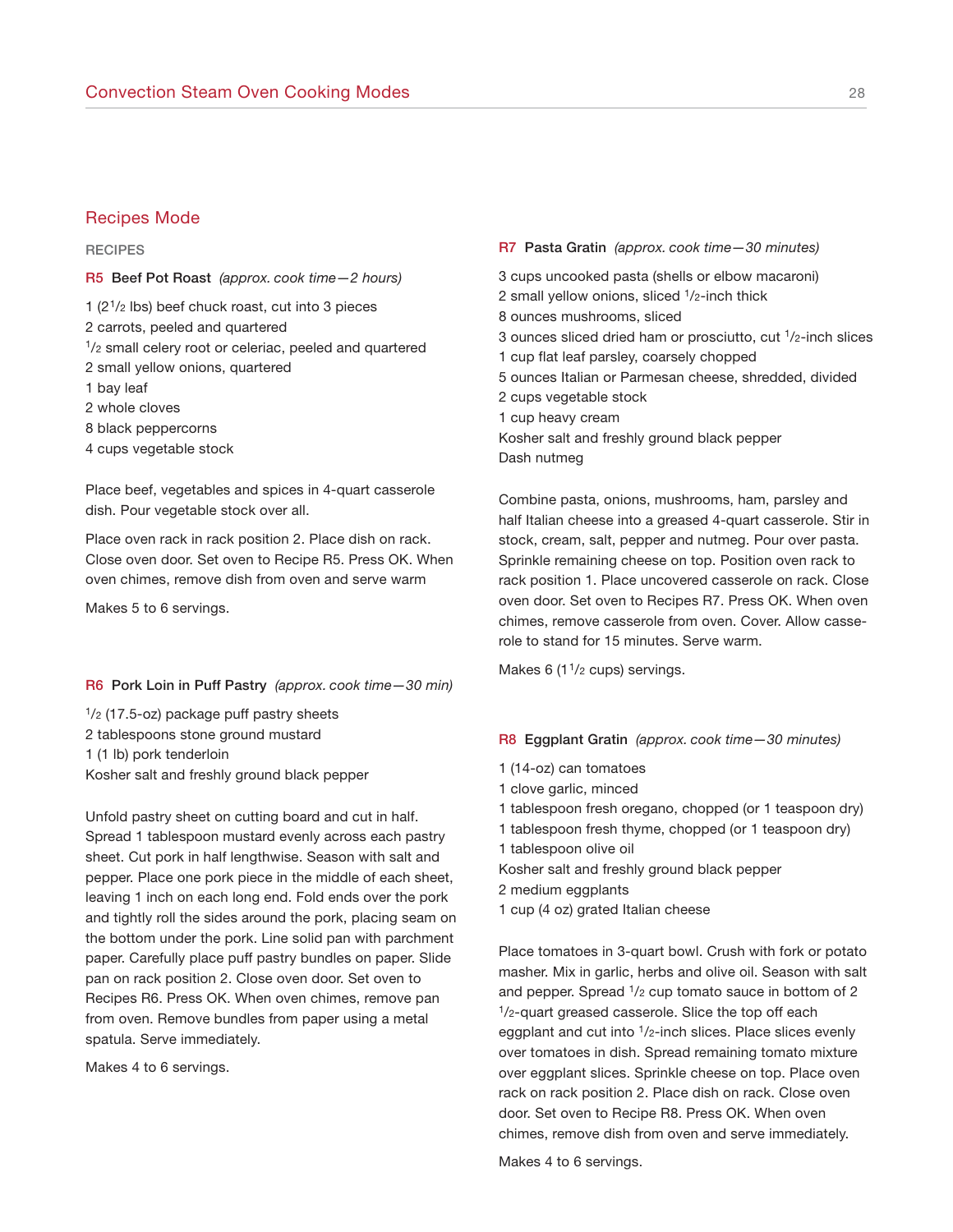### **RECIPES**

**R9 Flan** (approx. cook time—25 minutes)

 $1/2$  cup sugar, divided 1/2 cup orange juice 21/8 cups heavy or half-and-half cream 1 vanilla bean, split lengthwise 3 eggs, beaten

**To make sauce:** In 11/2-quart saucepan on Wolf cooktop over medium heat, place  $\frac{1}{4}$  cup sugar. Continue to heat 3 minutes or until sugar turns light brown. Gradually pour orange juice into pan and allow to reduce in half. Remove and pour evenly into four 6-oz ramekin dishes. Set aside.

In 2-quart saucepan over medium heat, place cream, remaining sugar and vanilla bean. Bring to a simmer, stirring constantly. Whisk eggs in 2-quart bowl. Slowly pour cream into eggs, a little at a time, beating after each addition. Pour mixture through a fine strainer evenly into the dishes over the orange sauce. Place dishes on perforated pan. Carefully slide on rack position 1. Close oven door. Set oven to Recipes R9. Press OK. When oven chimes, remove from oven. Allow to cool completely. Chill for at least 2 hours. To serve, run a knife around the edge of each dish. Turn flans upside down onto plate and pour any remaining sauce from dish over the top.

Makes 4 servings.

**R10 Pears in Red Wine** (approx. cook time—15 minutes)

1 cup red wine 1/4 cup sugar Seeds from 1 vanilla bean 5 to 6 pears, cut in half, seeds removed

In 13 x 9-inch baking dish, combine red wine, sugar and seeds from vanilla bean. Place pears, cut side down into wine mixture. Place oven rack on rack position 2. Place dish in cold oven on rack. Close oven door. Set oven to Recipes R10. Press OK. When oven chimes, remove pan from oven. Allow to cool slightly before serving warm.

Makes 10 to 12 servings.

### **R11 Rolls** (approx. cook time—33 minutes)

31/4 cups flour

3 tablespoons sugar

- 1 (.25-oz) package active dry yeast
- 1 teaspoon salt
- 1 cup very warm milk (120–130°F)
- 4 tablespoons butter, melted
- 2 tablespoons milk
- 1 teaspoon sugar
- 1 tablespoon butter, melted

In mixer bowl with dough hook, place flour, sugar, dry yeast and salt. Mix ingredients together on low speed for 2 minutes. Pour in milk and butter. Continue to mix for 5 minutes or until dough begins to form and pull away from the bowl. Remove dough hook and cover with damp cloth. Allow to rise at room temperature 1 to  $1\frac{1}{2}$  hours or until doubled in bulk.\*

On lightly floured surface, divide dough into 12 equal portions. Shape into balls and place in greased 12 x 8-inch glass dish. Cover with damp cloth and allow to rise about 1 hour or until doubled in bulk.

Place oven rack on rack position 2. Place dish on rack. Close oven door. Set oven to Recipes R11. Press OK. Mix 2 tablespoons milk, 1 teaspoon sugar and 1 tablespoon butter. When oven chimes, brush rolls with mixture. Press OK again. When oven chimes again, remove rolls and cool slightly before serving. Serve warm.

Makes 12 rolls.

\*Dough can be placed in a covered container in the refrigerator overnight. When ready to use, allow dough to set at room temperature for about 1 hour to warm before forming into rolls.

To check if the dough has doubled in bulk, stick 2 fingers into the dough about 1 inch down and quickly remove them. If the finger indents remain, then the dough has doubled in bulk. If the finger indents disappear, then the dough still needs to rise longer.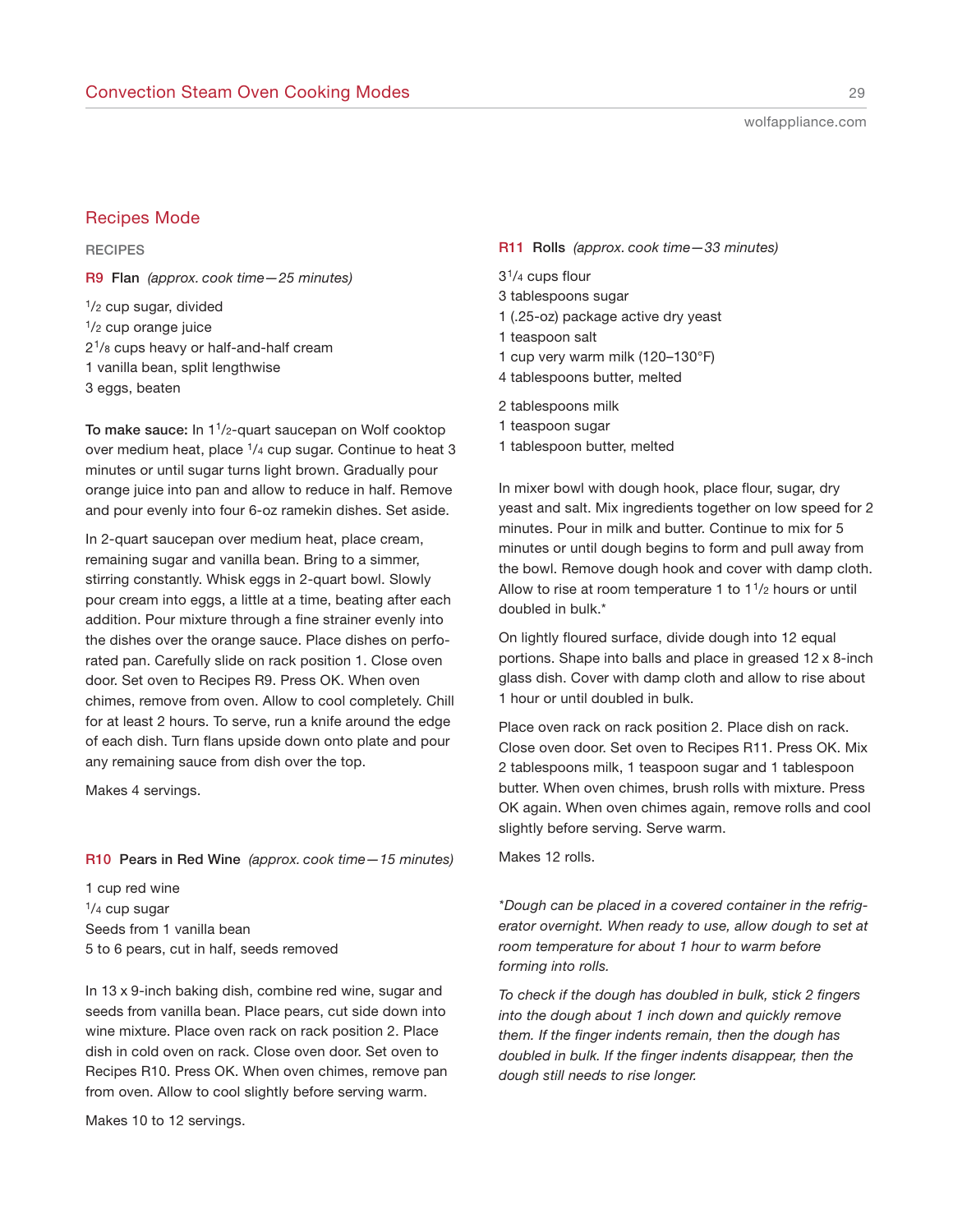### **RECIPES**

**R12 Muffins** (approx. cook time—35 minutes)

#### **For muffins:**

2 cups flour  $2/3$  cup sugar 2 teaspoons baking powder 1/<sub>2</sub> teaspoon baking soda 1/<sub>2</sub> teaspoon salt 1/4 teaspoon cinnamon 2 eggs 1 cup buttermilk  $1/2$  cup butter, melted 1 tablespoon lemon zest 1/2 teaspoon vanilla 1/4 cup plain yogurt 1 cup blueberries **For streusel:**

- $1/2$  cup flour 1/<sub>4</sub> cup butter, softened
- $1/4$  cup sugar
- 1/4 cup walnuts, chopped
- 1 tablespoon lemon zest
- 

In large mixing bowl with flat beater on low speed, combine flour, sugar, baking powder, baking soda, salt and cinnamon. In separate bowl, whisk together eggs, buttermilk, cooled butter, zest, vanilla and yogurt. Add egg mixture to mixing bowl and mix for 20 seconds, or until just combined. Remove bowl from mixer and hand mix blueberries into batter. Spray jumbo muffin pans with nonstick spray or use jumbo muffin pan liners. Divide batter evenly into 12 muffin cups.

**To make streusel:** Place flour butter, sugar, walnuts and lemon zest in small mixing bowl. Combine with hands or pastry blender until crumbly. Spoon mixture evenly on tops of muffins.

Place pan or muffin liners on perforated pan. Slide into cold oven on rack position 1. Close oven door. Set oven to Recipes R12. Press OK. When oven chimes, remove pan from oven. Allow to cool 5 minutes before removing from pan. Serve warm or cool and store in airtight container.

Makes 10 to 12 servings.

#### **R13 Cake** (approx. cook time—1 hour)

6 eggs, separated 1 cup sugar 1/4 cup water 1 teaspoon lemon extract 1 teaspoon lemon zest 1 cup cake flour <sup>1</sup>/<sub>2</sub> teaspoon cream of tarter 1/4 teaspoon salt Frosting or fresh fruit, optional

In large mixing bowl with flat beater on low speed, place egg yolks and sugar. Beat at medium speed for 2 minutes or until thick. Add water, lemon extract and zest. Beat until combined for 1 minute. Add flour and beat on low speed until combined. Set aside.

In another large clean mixing bowl with wire whisk, pour egg whites. Whip at high speed for about 30 seconds until frothy, but not stiff. Add cream of tartar and salt. Continue to whip whites to stiff peaks, but not dry.

Gently fold egg whites into egg yolk batter. Pour into ungreased 9-inch tube pan.

Place oven rack on rack position 1. Close oven door. Set oven to Recipes R13. Press OK. When oven chimes to indicate preheat is complete, place pan in middle of rack. Press OK. When oven chimes to indicate baking time is over, remove oven. Allow to cool 10 minutes before removing from pan. With long metal spatula loosen the cake from the sides and middle of cake. Push cake out of removable bottom and carefully loosen the cake from the bottom. Frost cake or serve with fresh fruit.

Makes 10 to 12 servings.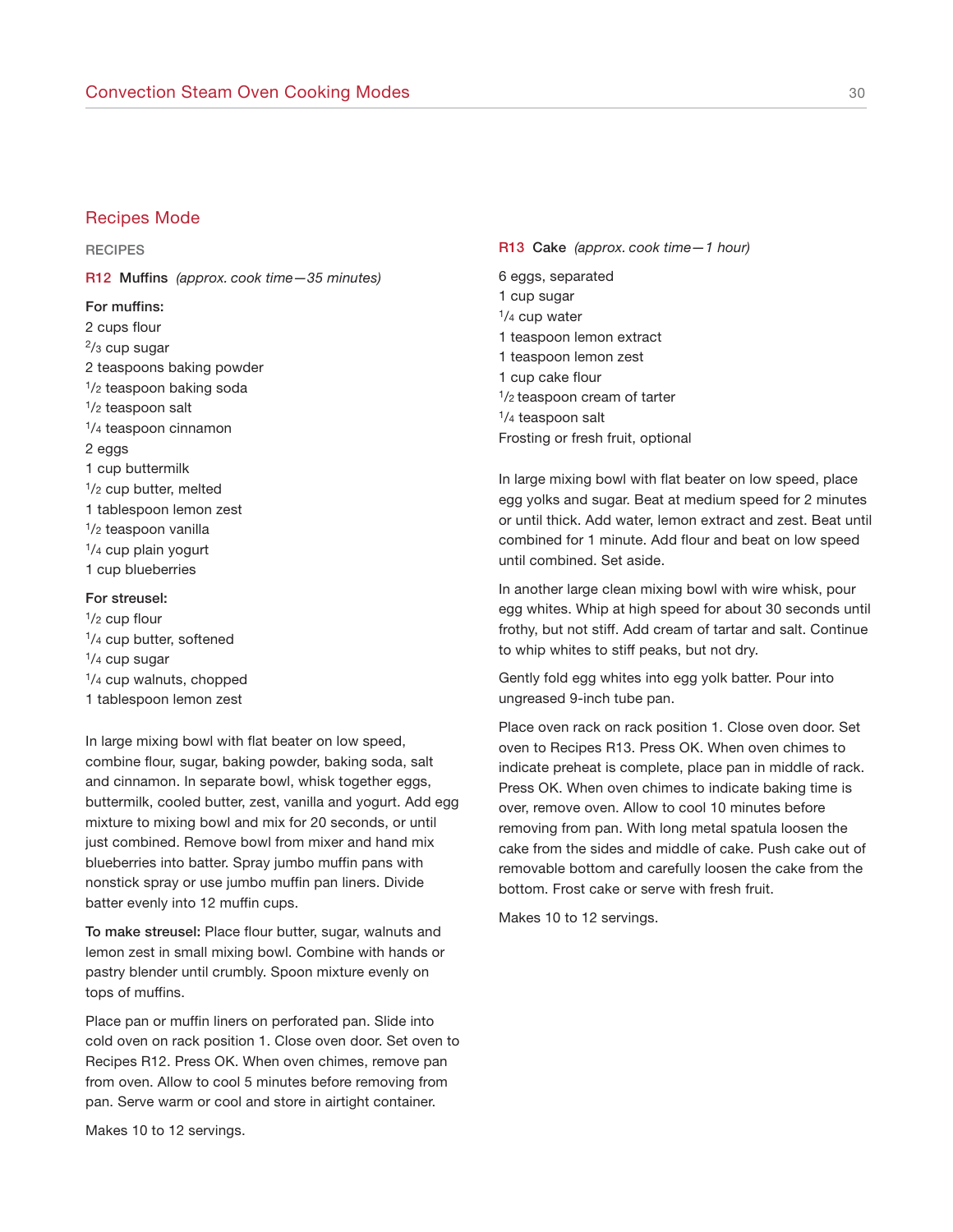**RECIPES**

**R14 Focaccia** (approx. cook time—40 minutes)

41/4 cups bread flour 1 (.25-oz) package active dry yeast 2 teaspoons Italian seasoning 1 teaspoon sugar 1 teaspoon salt  $1<sup>1</sup>/3$  cups warm water (105-115°F) 1 tablespoon olive oil Extra olive oil Coarse sea salt

In mixer bowl with dough hook, place flour, dry yeast, seasoning, sugar and salt. Mix ingredients together on low speed for 2 minutes. Pour in water and oil. Continue to mix for 5 minutes or until dough begins to form and pull away from the bowl.\* Increase speed to medium and knead the dough for 2 to 4 more minutes to form dough. Remove dough hook and cover with damp cloth. Allow to rise at room temperature 2 hours or until doubled in bulk.\*\*

On lightly floured surface, roll dough into a flattened ball. Place in greased 8-inch glass pie plate. Spread dough to fill the plate. Coat top with olive oil. Using fingers, poke holes about 1 inch into dough evenly across dough. Cover with dry cloth and allow to rise 1 hour. Coat top with olive oil again and poke holes evenly across dough. Sprinkle top with coarse sea salt.

Position oven rack to rack position 1. Place dish on rack. Close oven door. Set oven to Recipes R14. Press OK. When oven chimes, remove pan from oven. Remove from dish immediately.

Makes 1 loaf bread.

\*If dough is too dry, add additional water, 1 tablespoon at a time, until dough becomes moist. If dough is too moist, add additional flour, 1 tablespoon at a time, until dough becomes more dry.

\*\*To check if the dough has doubled in bulk, stick 2 fingers into the dough about 1 inch down and quickly remove them. If the finger indents remain, then the dough has doubled in bulk. If the finger indents disappear, then the dough still needs to rise longer.

### My Recipes

With my recipes you can add ten of your favorite recipes, and replace or edit them at any time. Recipes may also be copied into my recipes, and even edited as you see fit. Keep a record of your recipes on the following pages. Use my recipes to store cooking instructions for recipes you enjoy cooking or baking frequently.

#### **MAKING RECIPE SETTINGS**

- **1)** Press the control knob to activate the text display, turn to my recipes and press to select.
- **2)** Turn to the first empty recipe, 'My recipes—Recipe 1 (empty)' appears in the text display. Press the control knob to select and 'change' appears in the text display. Press to select and 'Step 1' appears in the text display.
- **3)** If using the probe, plug in the probe before entering the settings.
- **4)** Set desired operating mode, cooking space temperature, probe temperature and operating time for step 1.
- **5)** Turn the control knob to repeat the above sequence and enter additional steps.
- **6)** Press the control knob, 'Recipe 1 (empty)—save' appears in the text display. Press to save.

#### **COPYING A RECIPE**

- **1)** Press and turn the control knob to select the recipe to be copied and press to select.
- **2)** Turn until 'copy' appears in the text display and press to select.
- **3)** The desired (empty) storage space appears. Press to select. A storage space that is already being used can be overwritten.

#### **CLEARING A RECIPE**

- **1)** Press and turn the control knob to select the recipe.
- **2)** Turn the control knob until 'clear' appears in the text display and press to select. The recipe is deleted and the placeholder name, such as 'Recipe 1 (empty)', appears in the text display.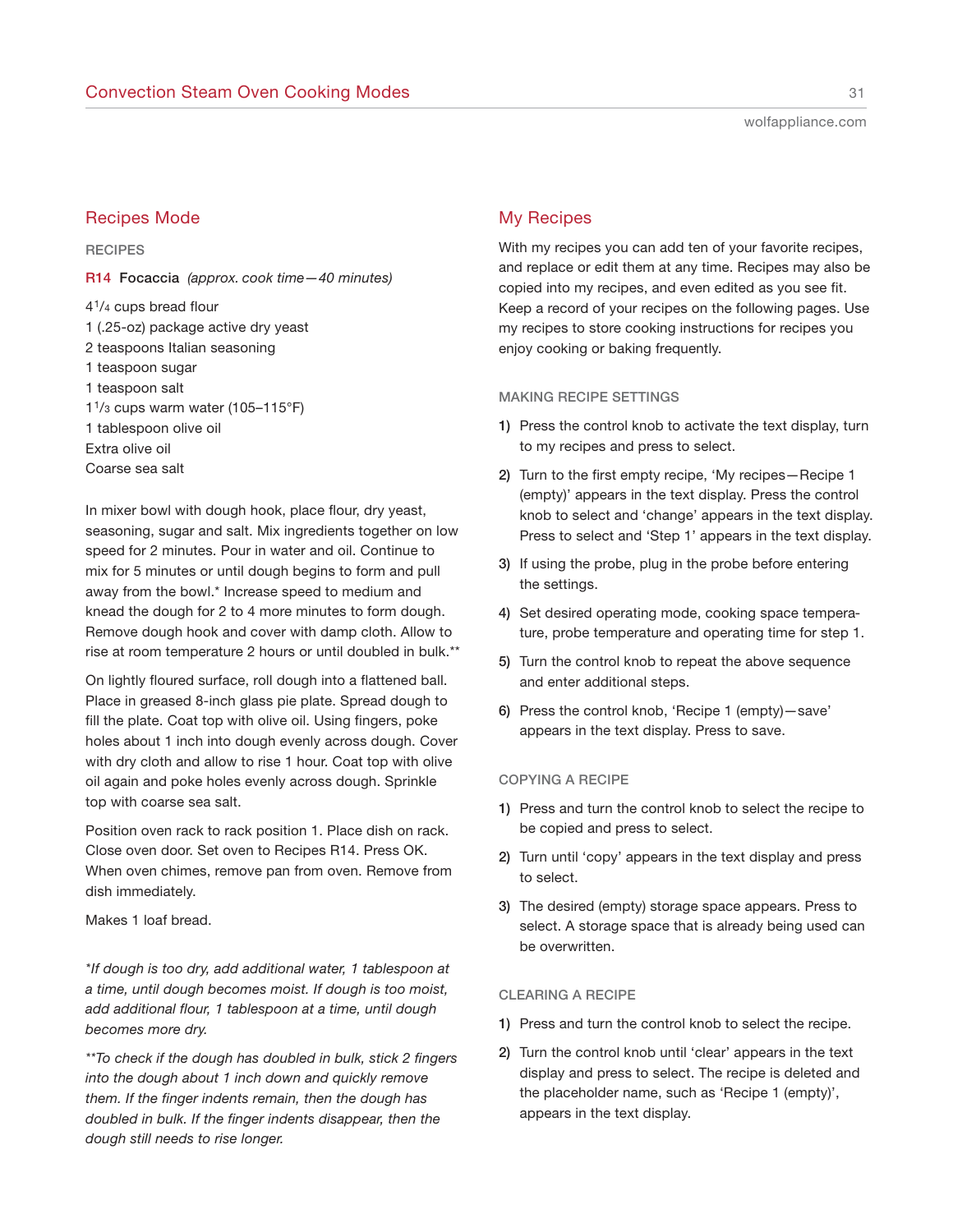## My Recipes

| <b>NOTES: MY RECIPES</b>                                                                                                                                                                                                                |                                                                                                                                                                                                                                      |
|-----------------------------------------------------------------------------------------------------------------------------------------------------------------------------------------------------------------------------------------|--------------------------------------------------------------------------------------------------------------------------------------------------------------------------------------------------------------------------------------|
| Recipe: <u>Alexander Alexander Alexander Alexander Alexander Alexander Alexander Alexander Alexander Alexander Alexander Alexander Alexander Alexander Alexander Alexander Alexander Alexander Alexander Alexander Alexander Ale</u>    |                                                                                                                                                                                                                                      |
| Code: with the contract of the contract of the contract of the contract of the contract of the contract of the contract of the contract of the contract of the contract of the contract of the contract of the contract of the          | Code: with a series of the series of the series of the series of the series of the series of the series of the series of the series of the series of the series of the series of the series of the series of the series of the       |
| Mode:                                                                                                                                                                                                                                   | Mode: Note: Note: Note: Note: Note: Note: Note: Note: Note: Note: Note: Note: Note: Note: Note: Note: Note: No                                                                                                                       |
|                                                                                                                                                                                                                                         | Temperature: <u>with a series of the series of the series of the series of the series of the series of the series of the series of the series of the series of the series of the series of the series of the series of the serie</u> |
| Probe:                                                                                                                                                                                                                                  | Probe: Note: Note: Note: Note: Note: Note: Note: Note: Note: Note: Note: Note: Note: Note: Note: No                                                                                                                                  |
| Notes:<br><u> 1980 - Johann Barbara, martxa alemaniar a</u>                                                                                                                                                                             | Notes: with the contract of the contract of the contract of the contract of the contract of the contract of the contract of the contract of the contract of the contract of the contract of the contract of the contract of th       |
|                                                                                                                                                                                                                                         |                                                                                                                                                                                                                                      |
|                                                                                                                                                                                                                                         |                                                                                                                                                                                                                                      |
|                                                                                                                                                                                                                                         |                                                                                                                                                                                                                                      |
|                                                                                                                                                                                                                                         |                                                                                                                                                                                                                                      |
|                                                                                                                                                                                                                                         |                                                                                                                                                                                                                                      |
| Recipe: New York Products and Contract Contract Contract Contract Contract Contract Contract Contract Contract Contract Contract Contract Contract Contract Contract Contract Contract Contract Contract Contract Contract Con<br>Code: |                                                                                                                                                                                                                                      |
| Mode:                                                                                                                                                                                                                                   | Code: with the contract of the contract of the contract of the contract of the contract of the contract of the contract of the contract of the contract of the contract of the contract of the contract of the contract of the       |
| <u> 1989 - Johann Barn, mars eta bat erroman erroman erroman erroman erroman erroman erroman erroman erroman err</u>                                                                                                                    | Mode:                                                                                                                                                                                                                                |
| Temperature: <u>with a series of the series of the series of the series of the series of the series of the series of the series of the series of the series of the series of the series of the series of the series of the serie</u>    | Temperature: <u>with a series of the series of the series of the series of the series of the series of the series of the series of the series of the series of the series of the series of the series of the series of the serie</u> |
| Probe:                                                                                                                                                                                                                                  | Probe: when the contract of the contract of the contract of the contract of the contract of the contract of the contract of the contract of the contract of the contract of the contract of the contract of the contract of th       |
| Notes:<br><u> 1980 - Jan Barbara Barbara, manazarta da kasas da kasas da kasas da kasas da kasas da kasas da kasas da kasa</u>                                                                                                          | Notes: with the contract of the contract of the contract of the contract of the contract of the contract of the contract of the contract of the contract of the contract of the contract of the contract of the contract of th       |
|                                                                                                                                                                                                                                         |                                                                                                                                                                                                                                      |
|                                                                                                                                                                                                                                         |                                                                                                                                                                                                                                      |
|                                                                                                                                                                                                                                         |                                                                                                                                                                                                                                      |
|                                                                                                                                                                                                                                         |                                                                                                                                                                                                                                      |
| Recipe: National Contract of the Contract of the Contract of the Contract of the Contract of the Contract of the Contract of the Contract of the Contract of the Contract of the Contract of the Contract of the Contract of t          | Recipe: New York Product of the Contract of the Contract of the Contract of the Contract of the Contract of the Contract of the Contract of the Contract of the Contract of the Contract of the Contract of the Contract of th       |
| Code: with the code of the contract of the code of the code of the code of the code of the code of the code of the code of the code of the code of the code of the code of the code of the code of the code of the code of the          | Code: with a state of the state of the state of the state of the state of the state of the state of the state of the state of the state of the state of the state of the state of the state of the state of the state of the s       |
| Mode:                                                                                                                                                                                                                                   | Mode:                                                                                                                                                                                                                                |
| Temperature:                                                                                                                                                                                                                            | Temperature:                                                                                                                                                                                                                         |
| Probe:                                                                                                                                                                                                                                  | Probe:                                                                                                                                                                                                                               |
| Notes:                                                                                                                                                                                                                                  | Notes:                                                                                                                                                                                                                               |
|                                                                                                                                                                                                                                         |                                                                                                                                                                                                                                      |
|                                                                                                                                                                                                                                         |                                                                                                                                                                                                                                      |
|                                                                                                                                                                                                                                         |                                                                                                                                                                                                                                      |
|                                                                                                                                                                                                                                         |                                                                                                                                                                                                                                      |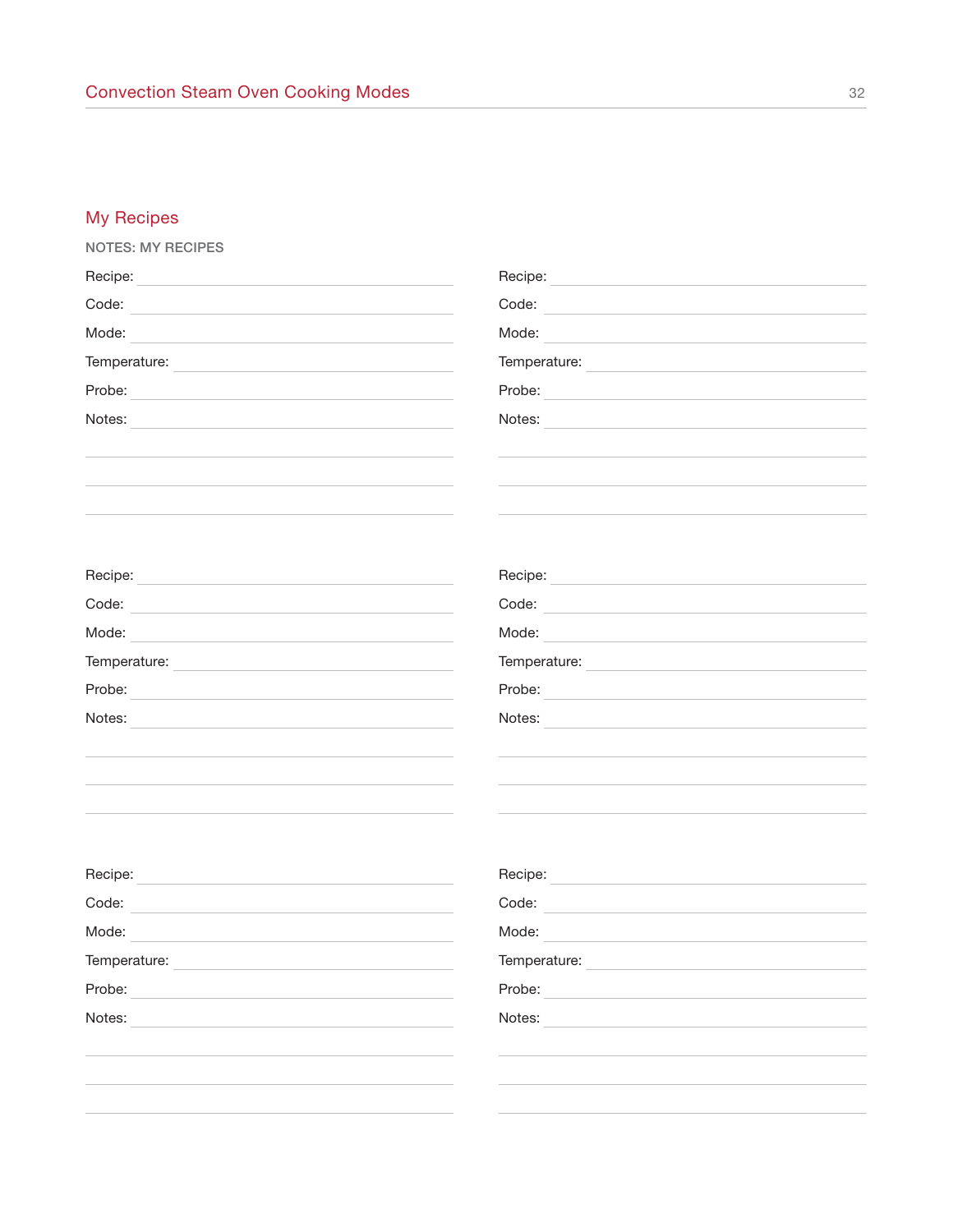## My Recipes

| Recipe: No. 1996. The Company of the Company of the Company of the Company of the Company of the Company of the Company of the Company of the Company of the Company of the Company of the Company of the Company of the Compa      | Recipe: <u>contract and contract and contract and contract and contract and contract and contract and contract of the set of the set of the set of the set of the set of the set of the set of the set of the set of the set of </u> |  |
|-------------------------------------------------------------------------------------------------------------------------------------------------------------------------------------------------------------------------------------|--------------------------------------------------------------------------------------------------------------------------------------------------------------------------------------------------------------------------------------|--|
| Code: with the code of the code of the code of the code of the code of the code of the code of the code of the code of the code of the code of the code of the code of the code of the code of the code of the code of the cod      | Code: New York Product of the Code:                                                                                                                                                                                                  |  |
| Mode:<br><u> 1989 - Andrea Andrew Maria (h. 1989).</u>                                                                                                                                                                              | Mode:                                                                                                                                                                                                                                |  |
|                                                                                                                                                                                                                                     | Temperature: <u>www.community.community.community.community.com</u>                                                                                                                                                                  |  |
| Probe:<br><u> 1980 - John Stein, mars and de Barbara (b. 1980)</u>                                                                                                                                                                  |                                                                                                                                                                                                                                      |  |
| Notes:                                                                                                                                                                                                                              | Notes:                                                                                                                                                                                                                               |  |
|                                                                                                                                                                                                                                     |                                                                                                                                                                                                                                      |  |
|                                                                                                                                                                                                                                     |                                                                                                                                                                                                                                      |  |
|                                                                                                                                                                                                                                     |                                                                                                                                                                                                                                      |  |
|                                                                                                                                                                                                                                     |                                                                                                                                                                                                                                      |  |
| Recipe: <u>contract and contract and contract and</u> contract and contract and contract and contract and contract and contract and contract and contract and contract and contract and contract and contract and contract and cont | Recipe: <b>Example 2019</b>                                                                                                                                                                                                          |  |
| Code: with the contract of the contract of the contract of the contract of the contract of the contract of the contract of the contract of the contract of the contract of the contract of the contract of the contract of the      |                                                                                                                                                                                                                                      |  |
| Mode: Note: Note: Note: Note: Note: Note: Note: Note: Note: Note: Note: Note: Note: Note: Note: Note: Note: No                                                                                                                      | Mode:                                                                                                                                                                                                                                |  |
| Temperature: <u>www.community.community.community.community.com</u>                                                                                                                                                                 | Temperature: National Account of the Contract of the Contract of the Contract of the Contract of the Contract of the Contract of the Contract of the Contract of the Contract of the Contract of the Contract of the Contract        |  |
| Probe:<br><u> 1980 - Jan Barbara (h. 1980).</u><br>1900 - Johann Barbara, frantziar idazlea (h. 1900).                                                                                                                              | Probe: Probe:                                                                                                                                                                                                                        |  |
| Notes:<br><u> 1989 - John Stein, Amerikaansk konst</u>                                                                                                                                                                              | Notes: Notes: Notes: Notes: Notes: Notes: Notes: Notes: Notes: Notes: Notes: Notes: Notes: Notes: No                                                                                                                                 |  |
|                                                                                                                                                                                                                                     |                                                                                                                                                                                                                                      |  |
|                                                                                                                                                                                                                                     |                                                                                                                                                                                                                                      |  |
|                                                                                                                                                                                                                                     |                                                                                                                                                                                                                                      |  |
|                                                                                                                                                                                                                                     |                                                                                                                                                                                                                                      |  |
|                                                                                                                                                                                                                                     |                                                                                                                                                                                                                                      |  |
| Recipe:                                                                                                                                                                                                                             | Recipe:                                                                                                                                                                                                                              |  |

| Code:        |
|--------------|
| Mode:        |
| Temperature: |
| Probe:       |
| Notes:       |
|              |
|              |
|              |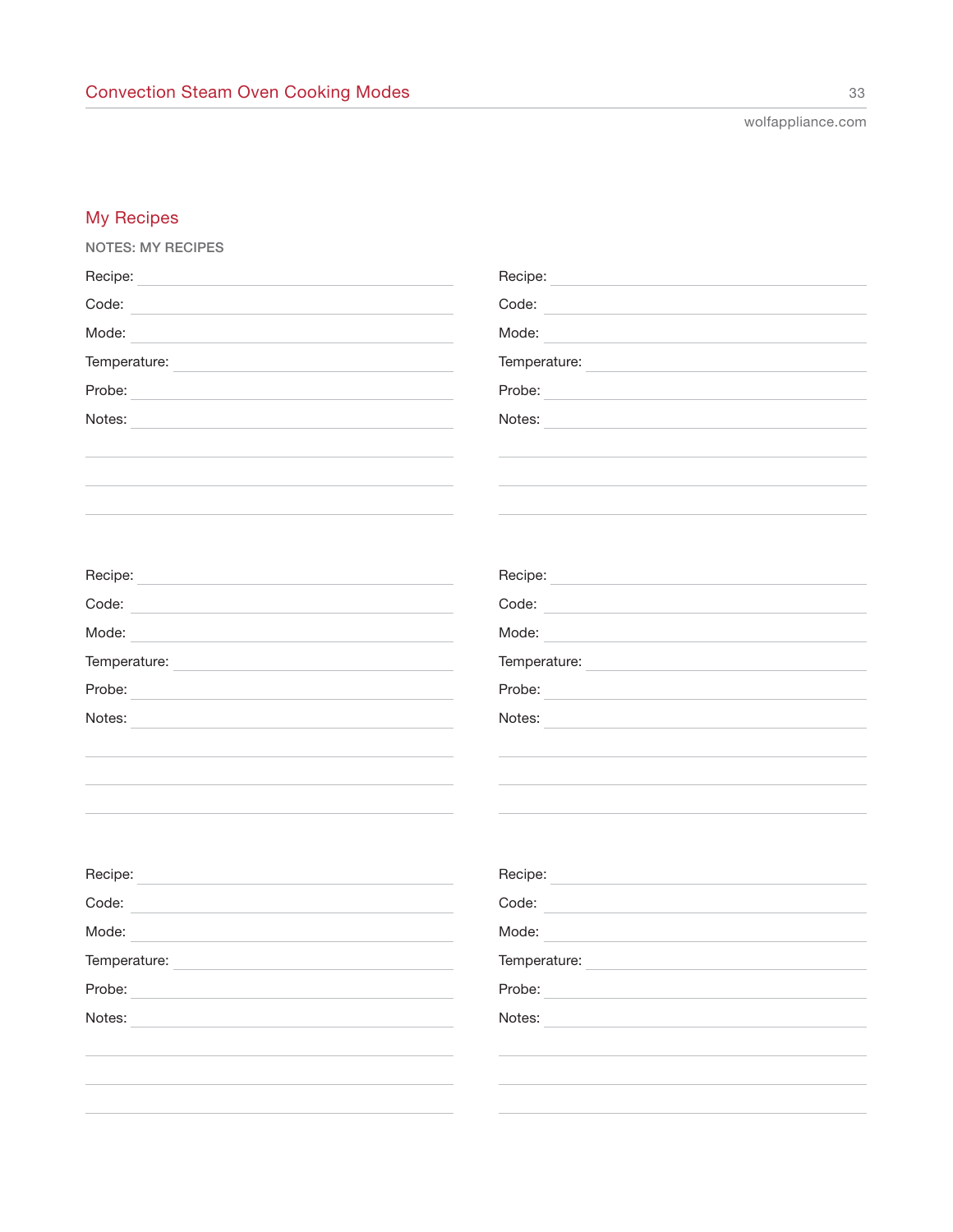### Keep Warm

Sometimes great food cannot be enjoyed when it's hot from the oven. Instead of cooling it, putting it in the refrigerator, and then warming it again in the microwave, simply use the keep warm mode. Food can even be plated and multiple dinner plates can be kept warm at once, making staggered mealtimes more convenient for you and your family.

The combination of convection and steam heat preserves food's taste, texture, looks and quality so every bite is as delicious as if it were fresh from the oven.

### **KEEPING COOKED FOOD WARM**

- **1)** Press the control knob to activate the text display, turn to keep warm and press to select. 'Keep warm—start' appears in the text display.
- **2)** Press the control knob to start.

### **TIPS**

- If the cooking space is already hot, open the oven door and allow it to cool down for 3 to 4 minutes before starting the keep warm function. This ensures food does not overcook.
- For highest quality, select a keep warm operating time of less than 1.5 hours.

### Cleanse

Cleanse mode is ideal for baby bottles and canning jars. Using steam in a contained environment, the cleanse process is less fussy, faster, and safer than conventional methods.

#### **CLEANSE**

- **1)** Press the control knob to activate the text display, turn to cleanse and press to select.
- **2)** Turn to the appropriate task, such as cleanse baby bottles or prepare jam jars, and press to select.
- **3)** Press the control knob to start.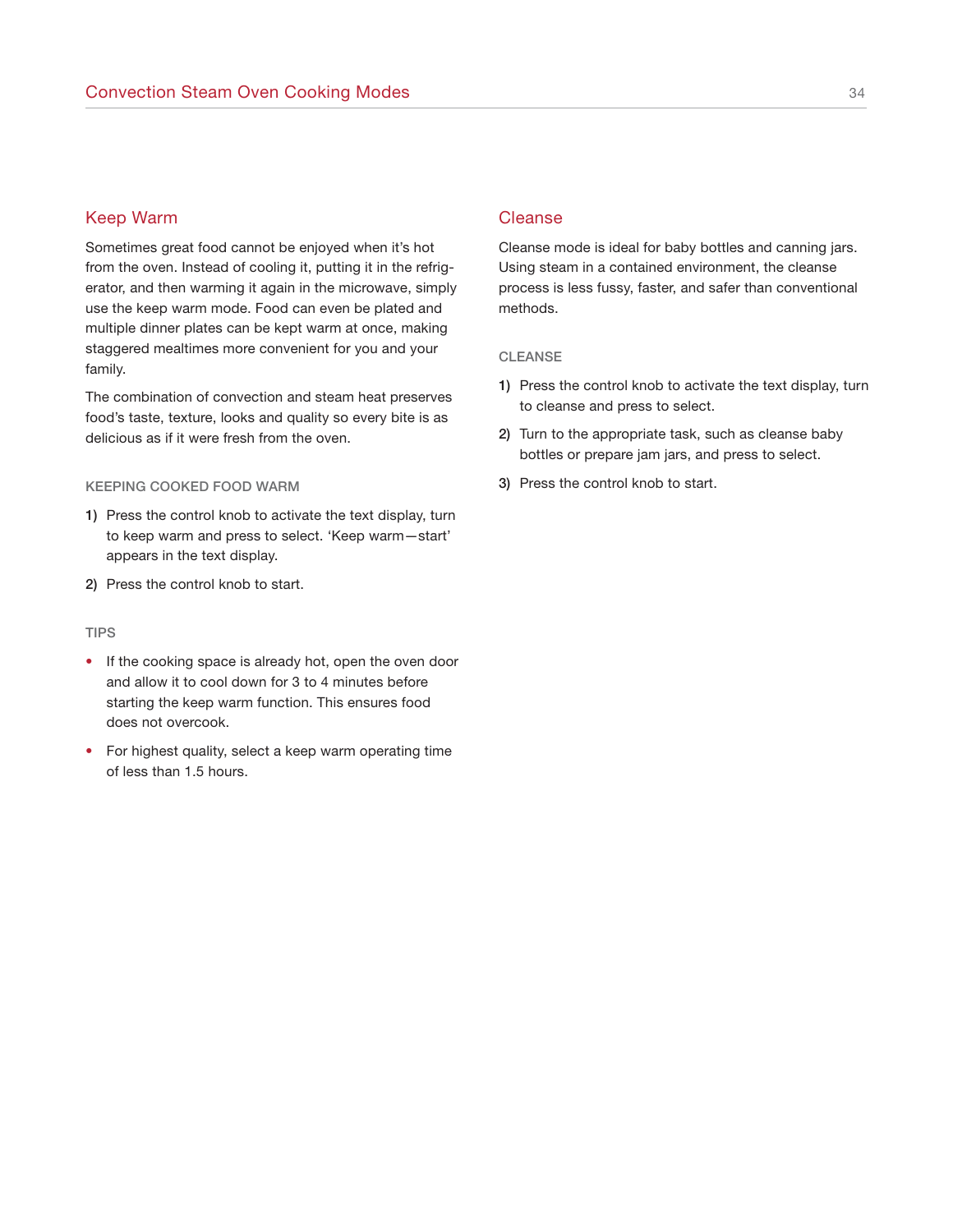### Care and Maintenance

Your Wolf convection steam oven, with its external boiler that reduces mineral buildup, requires minimal maintenance. Observing the following tips will ensure a long life of continued service and beauty.

#### **AVOIDING DAMAGE**

- Never use abrasive, caustic cleaning agents.
- Never use abrasive scouring pads, steel wool, etc. which can damage the surface.
- Do not place any protective insert or aluminum foil on the bottom of the cooking space.
- Keep the panel flap in front of the water tank unobstructed.
- Always use the control panel button to open the water tank door. Do not try to open the door manually.
- Do not use knives or cutting wheels on oven pans or other accessories.
- Do not use objects that can rust in the cooking space.
- Do not place items directly onto the bottom of the cooking space.
- Do not use silver cutlery in the cooking space.
- To prevent corrosion, allow the cooking space to dry and leave the oven door open in the at-rest position until the cooking space has cooled down.

**EMPTYING THE WATER TANK**

- Allow sufficient time for the oven to cool down completely before any cleaning or wiping.
- Leave the oven door open in the at-rest position to help cool down the cooking space before cleaning and prevent corrosion.
- The water in the water tank can be hot. If 'Do not remove water tank' appears in the text display, the temperature of the residual water is still over 175°F.
- For safety reasons, the residual water is not pumped back until its temperature drops below 175°F. Any operating mode can be started at any time.
- When the oven is turned off, residual water is pumped back into the water tank. 'Water is being pumped off' appears in the text display.
- Don't let water sit. Once the water has been pumped back, the water tank may be removed, emptied and dried. When the water is pumped back, or after the steam phase, the water tank can be very hot.
- Only refill the water tank with fresh, cold tap water. Never fill it with demineralized, filtered, or distilled water.
- When the symbols are no longer illuminated and the text display is dark the oven is off.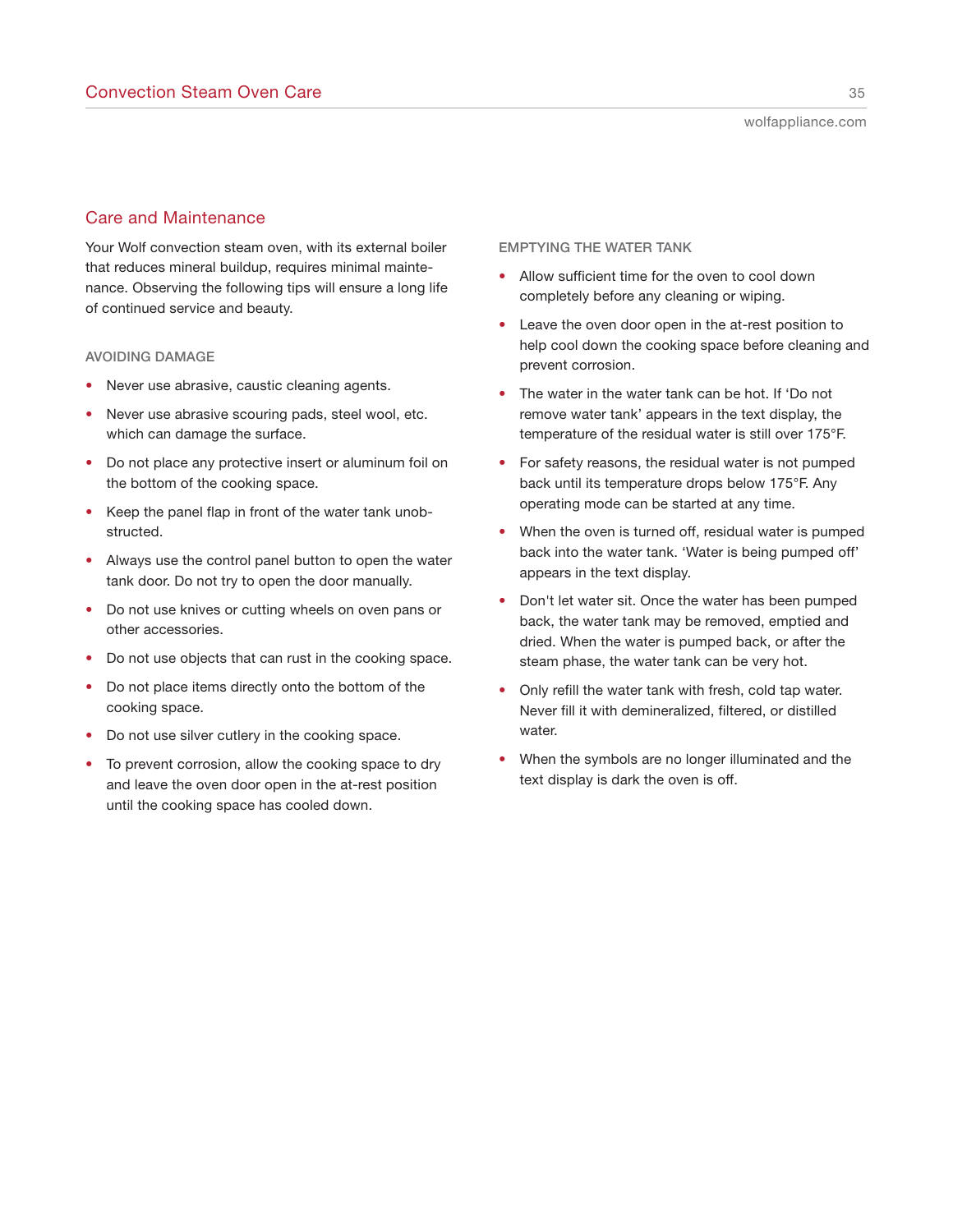### Cleaning

Thanks to an external boiler only steam (no water) enters the cooking space, minimizing lime scale deposits and making clean up easy.

#### **INTERIOR CLEANING**

- Close the door to the at-rest position after every use. Once cool, the interior should be wiped of any excess moisture. Never use abrasive cleaners.
- For general cleaning, initiate the steam mode at 175°F for 30 minutes. This will loosen fat and cooking debris from the oven. Turn the oven off and wipe the interior with a cloth. If desired, dampen a clean cloth with lemon juice and wipe away water and blue tarnish spots.
- Spray degreasers may be used as necessary. Easy-Off $^{\circledR}$ Fume Free Oven Cleaner may be used for stubborn stains. When using an oven cleaner, verify the oven is off and completely cool. Remove the oven racks and rack guides. Spray cleaner onto the oven walls, ceiling and floor. Take extra care to ensure oven cleaner is not sprayed into the convection fan on the back wall. To apply cleaner to the back wall, spray cleaner onto a sponge and carefully apply. Close the door and allow cleaner to penetrate stains for 2 hours. After 2 hours, open the door and wipe the interior with a damp cloth or paper towel. Initiate steam mode at 210°F for 20 minutes. Turn the oven off and use a cloth or paper towel to remove any water that has pooled in the center of the oven. Close door to the at-rest position and allow the oven to dry completely.
- Do not spray the inside or outside of the oven with water.
- Do not use a steam cleaner.
- Wire oven racks and rack guides may be cleaned in the dishwasher.
- Over time the cooking space acquires a golden hue. This is a normal property of stainless steel and does not affect operation, or the quality of cooking or baking.

#### **EXTERIOR CLEANING**

- Clean with a soft cloth dampened with water and a little dish soap. For metallic surfaces, rub in the direction of the original polish lines. Dry with a soft cloth.
- Do not spray the inside or outside of the oven with water.
- Do not use a steam cleaner.

#### **ACCESSORY CLEANING**

- The solid and perforated stainless steel pans, wire oven racks and rack guides can be cleaned in the dishwasher.
- Watermarks in the water tank can be removed using a standard descaler.
- If the water tank valve drips, descale it.
- Do not clean the probe or water tank in the dishwasher.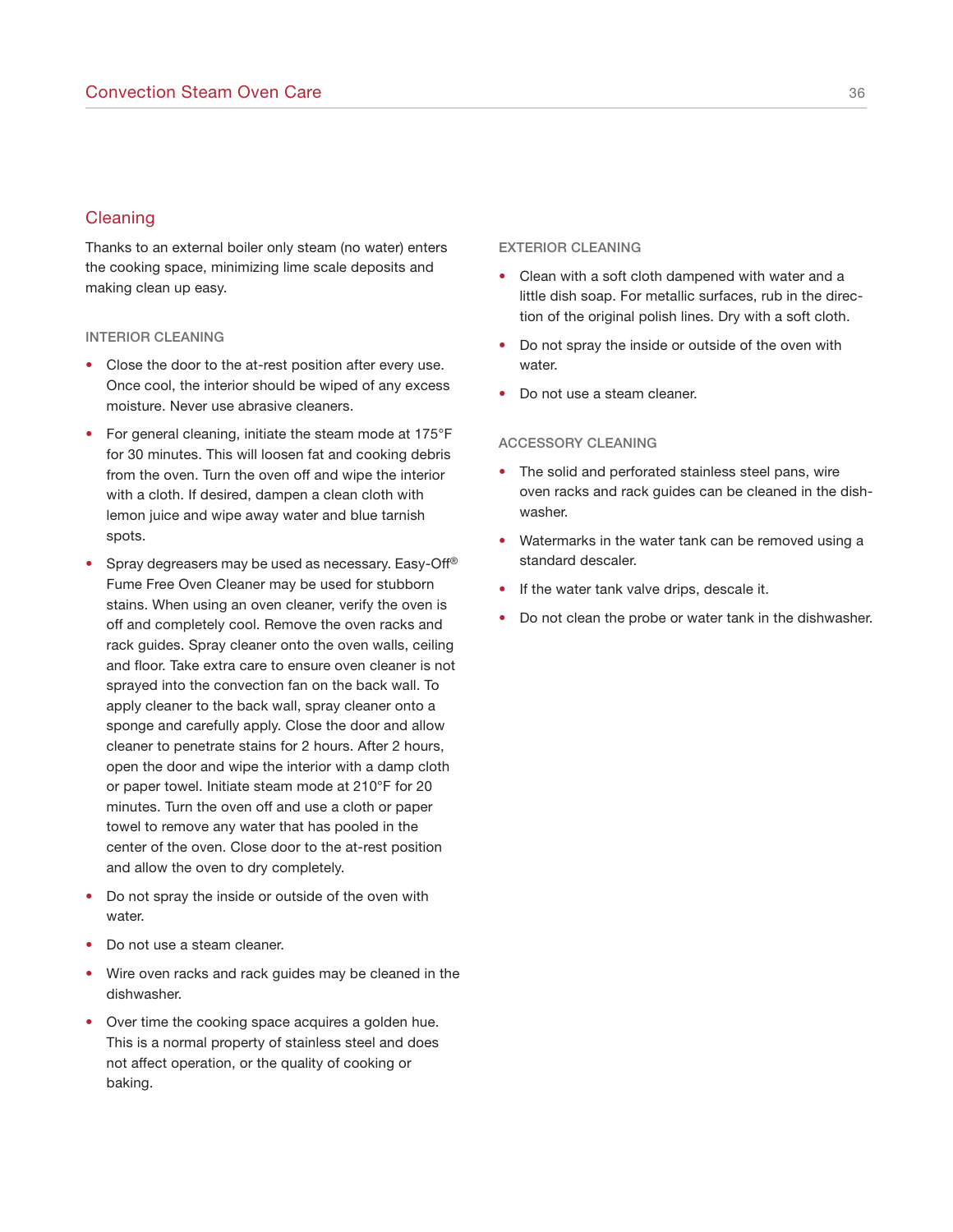### Cleaning

**REMOVING THE OVEN DOOR**

On occasion you may choose to completely remove the oven door for a thorough cleaning. Please exercise caution, as the door weighs approximately 18 lbs (8 kg).

#### **To remove the oven door:**

- **1)** Open the oven door completely.
- **2)** Flip the latches on both door hinges forward to the open position. Refer to the illustration below.
- **3)** Close the oven door to the at-rest position and lift forward and out.

#### **To reinstall the oven door:**

- **1)** From the front, guide both oven door hinges into the openings.
- **2)** Open the oven door as far as it will go and flip the latches back to the closed position.



**Oven door hinge latch.**

### **REPLACING THE DOOR SEAL**

For safety reasons, the door seal must be replaced by Wolf factory certified service.

### **REPLACING A DEFECTIVE LIGHT BULB**

In the case of a defective light bulb please contact Wolf factory certified service.

#### **REMOVING RACK GUIDES**

#### **To remove rack guides:**

- **1)** Unscrew the knurled nuts in the front of the rack guides in a counterclockwise direction.
- **2)** Pull the rack guides to the side of the threaded studs and remove from the front.

### **To reinstall rack guides:**

- **1)** Insert the rack guides into openings in the back wall of the cooking space and position onto the threaded studs.
- **2)** Place the knurled nuts on the threaded studs and tighten securely in a clockwise direction.



**Remove rack guides.**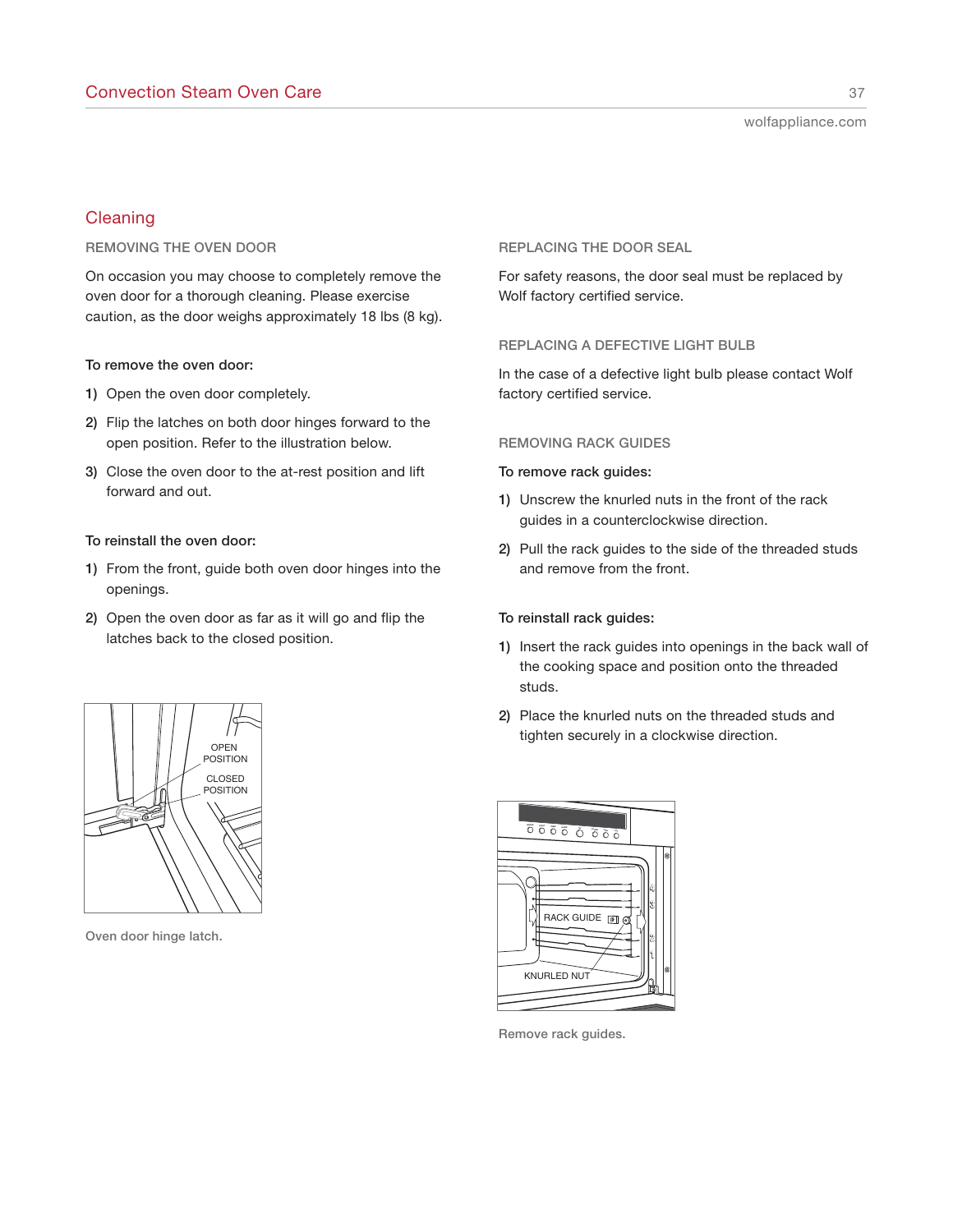### Running the Descale Program

Limescale deposits are a natural result of steam creation and will slowly build up inside of the external boiler and water lines.

The oven removes any guesswork and tells you when it is time to run the descale program. 'Boiler scaled up please descale!' appears in the text display. We recommend that you run the descale program whenever the message appears. Failure to descale appropriately will cause damage and impair function.

Descaling takes about 45 minutes.

How often the oven notifies you to run the descale program is based on the water hardness that you specified when you personalized your settings. If you do not specify a hardness, the default setting is Hard.

Using steam four times a week for 30 minutes, the oven recommends descaling every 6–18 months. Refer to the chart below.

| <b>Descaling</b>                                |                                                       |
|-------------------------------------------------|-------------------------------------------------------|
| <b>WATER HARDNESS</b><br>Soft<br>Medium<br>Hard | <b>FREQUENCY</b><br>18 months<br>9 months<br>6 months |
|                                                 |                                                       |

If you are unsure about the hardness of your cold tap water, test strips may be purchased at a local home improvement center.

Operating time remaining for steaming until the next descaling is determined by pressing the control knob, and turning to 'User settings—Descaling'.

### **DURGOL® DESCALER**

Durgol® contains highly effective decalcification acids for a gentle yet professional level of descaling.

Only use Durgol® brand descaling solution, following manufacturer instructions. Other descaling solutions may not be effective or contain foam-creating additives that will damage the oven.

Remove splashes immediately with water.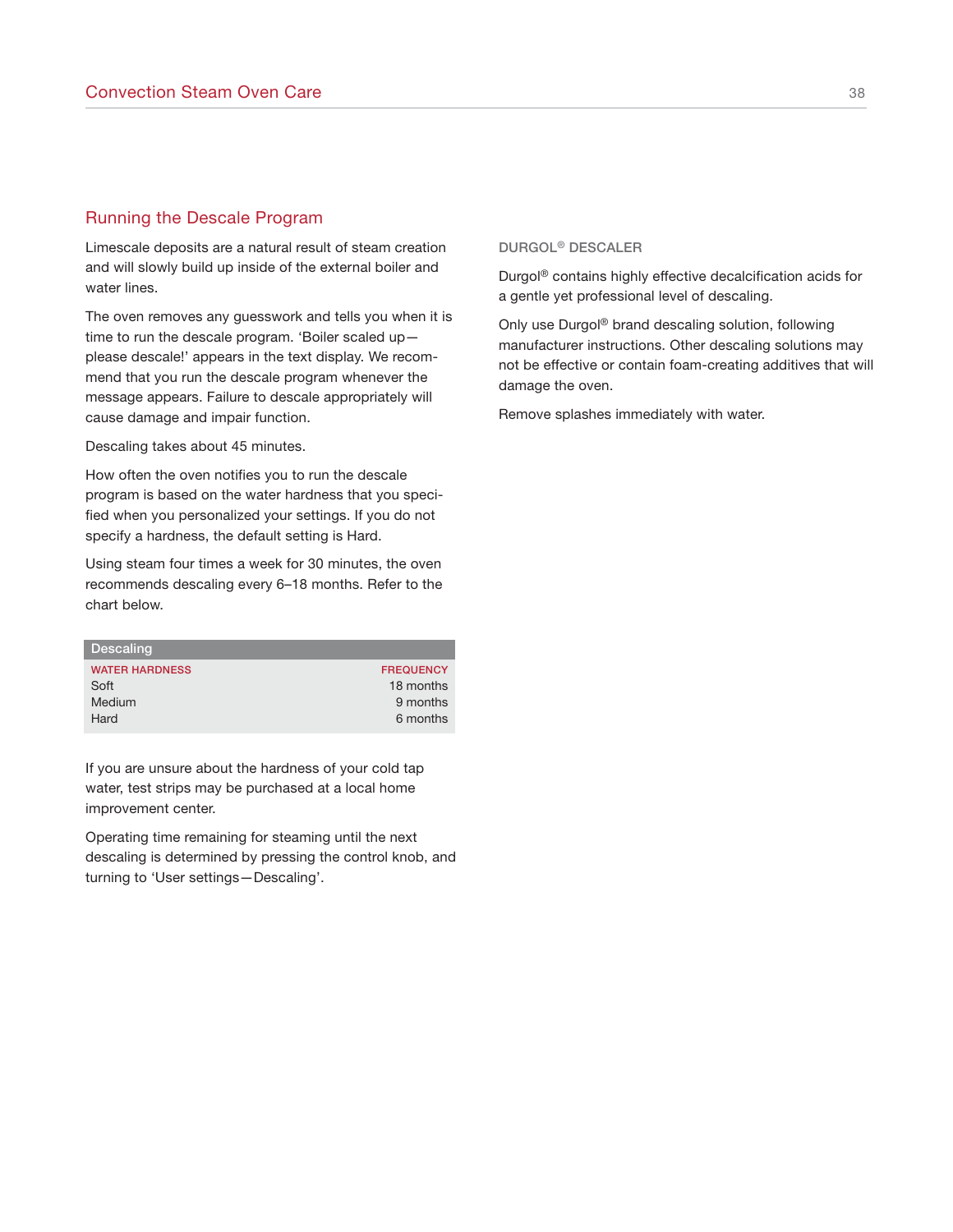### Running the Descale Program

**RUNNING THE DESCALE PROGRAM**

For safety reasons, the descale program cannot be interrupted or stopped once it is started.

- **1)** Press the OFF button.
- **2)** Press the control knob to activate the text display, turn to descale, press to select. 'Descale—Descale appliance' appears in the text display.
- **3)** Press to select. 'Descale appliance—start' appears.
- **4)** Press again to confirm. 'Add 1 pt (0.5 L) descaler—and press OK' appears.
- **5)** Pour the entire contents of the descaler solution bottle into the water tank. Position the water tank into the water tank compartment.
- **6)** Press the control knob to confirm. 'Descale appliance—running' appears in the text display. After about 30 minutes, 'Pour away descaler—Add 2 pt (1 L) water' appears in the text display.
- **7)** Remove the water tank and fill with cold tap water to cool and dilute the solution before pouring it down the drain.

### **A CAUTION**

**Failure to dilute the solution before discarding may discolor sink and drain.**

- **8)** Fill the tank with cold tap water and reinsert it into the compartment. The rinsing phase starts automatically. 'Descale appliance—1st rinsing cycle' appears in the text display. After about 45 minutes 'Pour away water—Descaling completed' appears in the text display. Depending on the level of soil in the rinse water, the oven will determine whether additional rinse cycles are necessary. If prompted, follow the directions on the screen for additional rinse cycles.
- **9)** Once the rinse cycles are complete, remove, empty and dry the water tank. If necessary, wipe the bottom of the cooking space with a soft cloth.

wolfappliance.com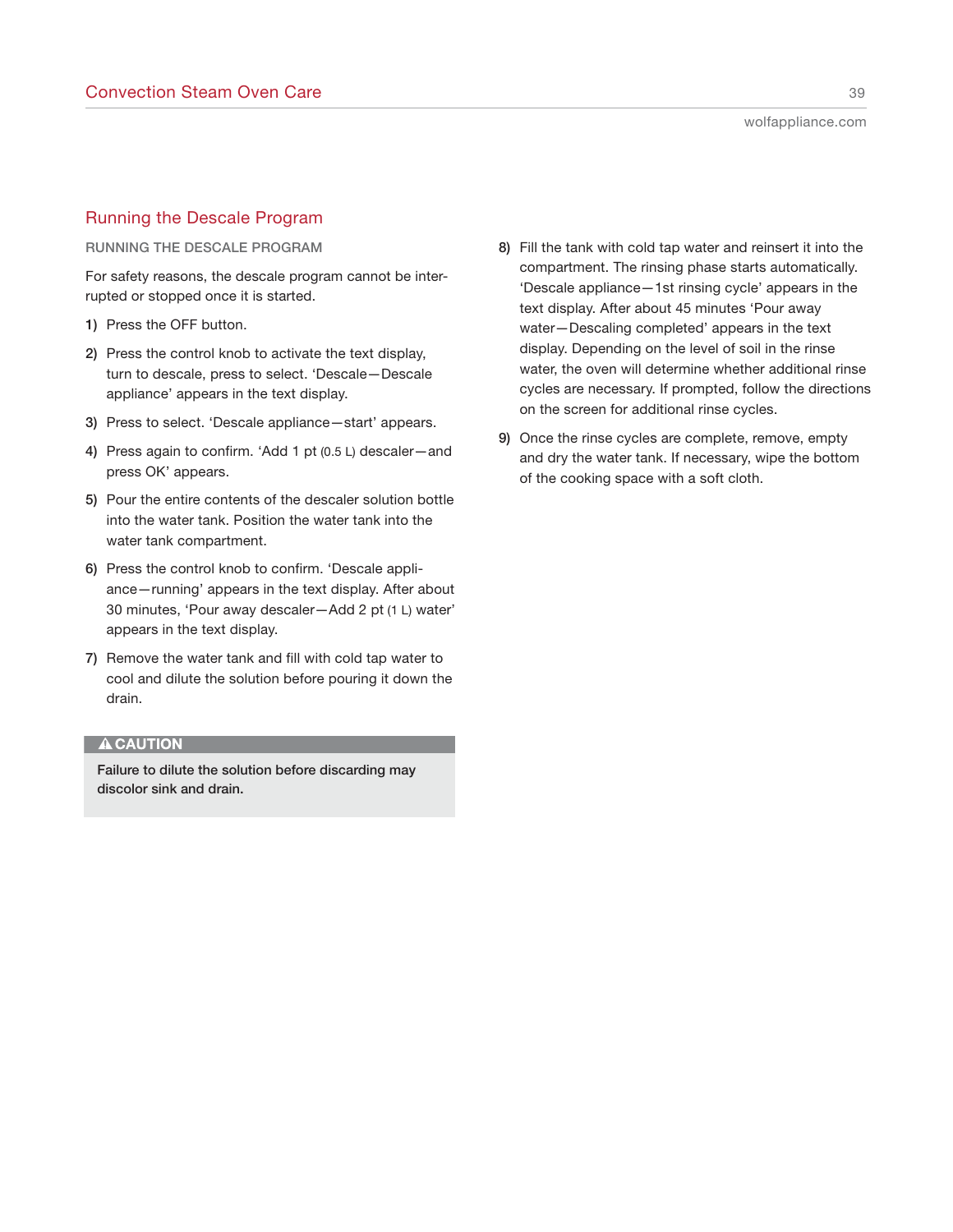### **Troubleshooting**

If your Wolf convection steam oven is not operating properly, use the following troubleshooting guide before calling Wolf factory certified service. This guide will save you time and trouble and may help you avoid the expense of a service call.

#### **Oven does not operate; displays are not illuminated.**

- Check the household fuse or circuit breaker to see if it has been blown or tripped. A power outage may also have caused a disruption in service.
- No electricity is being supplied to the oven. Have an electrician verify that the oven is connected to a proper electrical circuit.

#### **Illumination is not working.**

• The light bulb is defective, call Wolf factory certified service.

#### **Oven starts making noise during operation.**

• The oven may emit switching and pumping sounds during operation. Such sounds are normal.

#### **Oven pans are difficult to remove from oven.**

Some combinations of heat, moisture and food placement may cause the convection steam oven pans to warp, but will return to their original shape when cool. This is normal and will not permanently damage the pans, but may make them difficult to remove from the oven. To help prevent warping pans, place food as evenly as possible in the pans and remove pans from the oven as soon as the cooking process is complete. In situations where even food placement is not possible, place food in an oven safe vessel and place it directly on an oven rack.

#### **'Fill water tank' appears in the text display.**

Fill the water tank and return it to the water tank compartment.

#### **'Do not remove water tank' appears in the text display.**

• For safety reasons, the water in the boiler is not pumped off until the temperature of the water drops below 175°F. If there is enough cold water in the water tank, the boiler will be automatically filled. This will cool down the water in the boiler. If there is not enough cold water in the water tank, it will take longer to cool down (this can take up to 30 minutes).

### **'Boiler scaled up, please descale!' appears in the text display.**

- The boiler in the oven has mineral buildup: Run the Descale program.
- **'Appliance blocked, descaling necessary' appears in the text display.**
- If the message does not disappear after repeating the descaling process several times, note down the error message in full and call Wolf factory certified service.

#### **Resetting error message.**

Various situations including an interruption in the power supply can lead to an error message.

- **1)** Cancel the error message by pressing the OFF button.
- **2)** Disconnect the power supply for about 1 minute.
- **3)** Reconnect the power supply.
- **4)** If the error message still appears contact Wolf factory certified service.

#### **Setting the time after a power failure.**

12:00 flashes in the right digital display and the time  $\bigoplus$ symbol flashes. 'Power failure—Set time' appears in the text display.

- **1)** Turn the control knob to set the hour and press to select.
- **2)** Repeat for minutes.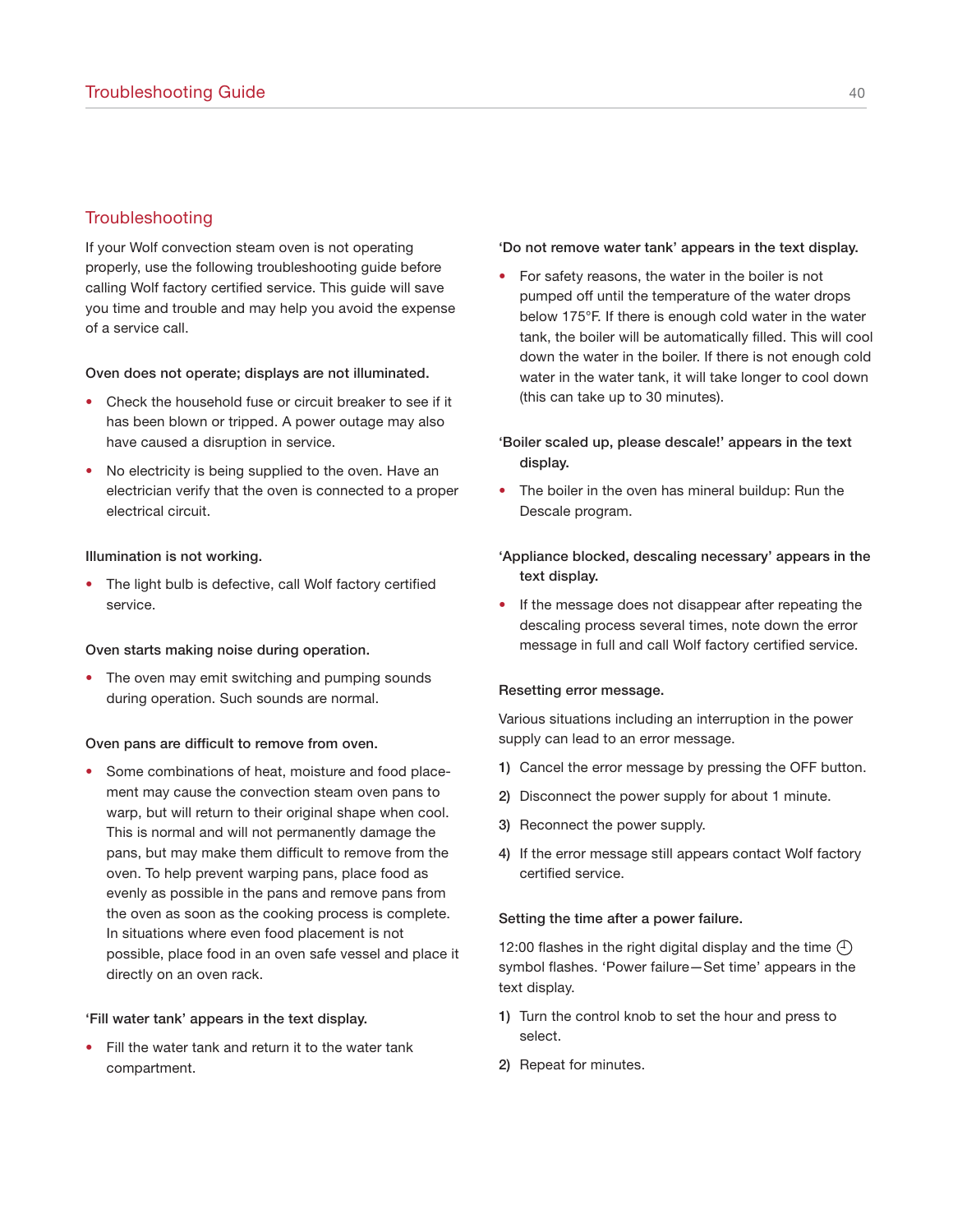### **Troubleshooting**

### **Technical data.**

- External dimensions: Refer to the installation guide.
- Electrical connection: Refer to identification plate 1.
- Note for testing institutes: The energy efficiency class according to EN 50304/EN 60350 is determined using convection humid. Placing thermocouples between the appliance door and the seal can cause leaks and hence erroneous measurements. The usable volume within the meaning of EN 50304/EN 60350 is obtained with the rack guides disassembled.
- General note: Maximum load capacity: 3 kg.
- Measurement of the temperature in the cooking space: The temperature of the cooking space is measured when the cooking space is empty according to an internationally accepted standard. Own measurements may be inaccurate and are not suitable for checking the accuracy of the temperature.

### Tips on Saving Energy

The Wolf convection steam oven is built to consume minimal energy. Observing the following tips can help you to achieve even more energy savings.

#### **OPERATION**

- Choose convection humid mode over convection mode when possible. Convection humid uses comparatively less energy.
- The oven is equipped with automatic energy-saving stand-by. To reduce power consumption to an absolute minimum, select 'Time display—invisible' in the user settings. All safety functions remain active.
- Avoid opening the oven door frequently.
- Only turn on illumination if needed.
- Use residual heat. For cooking times over 30 minutes, turn the oven off 5 to 10 minutes before the end of cooking time. (Exceptions include soufflé, sponge, choux pastry and puff pastry.)
- Preheat the cooking space only when necessary.

### **PACKAGING**

Packaging materials including cardboard, plastic film and polystyrene that may be collected for recycling.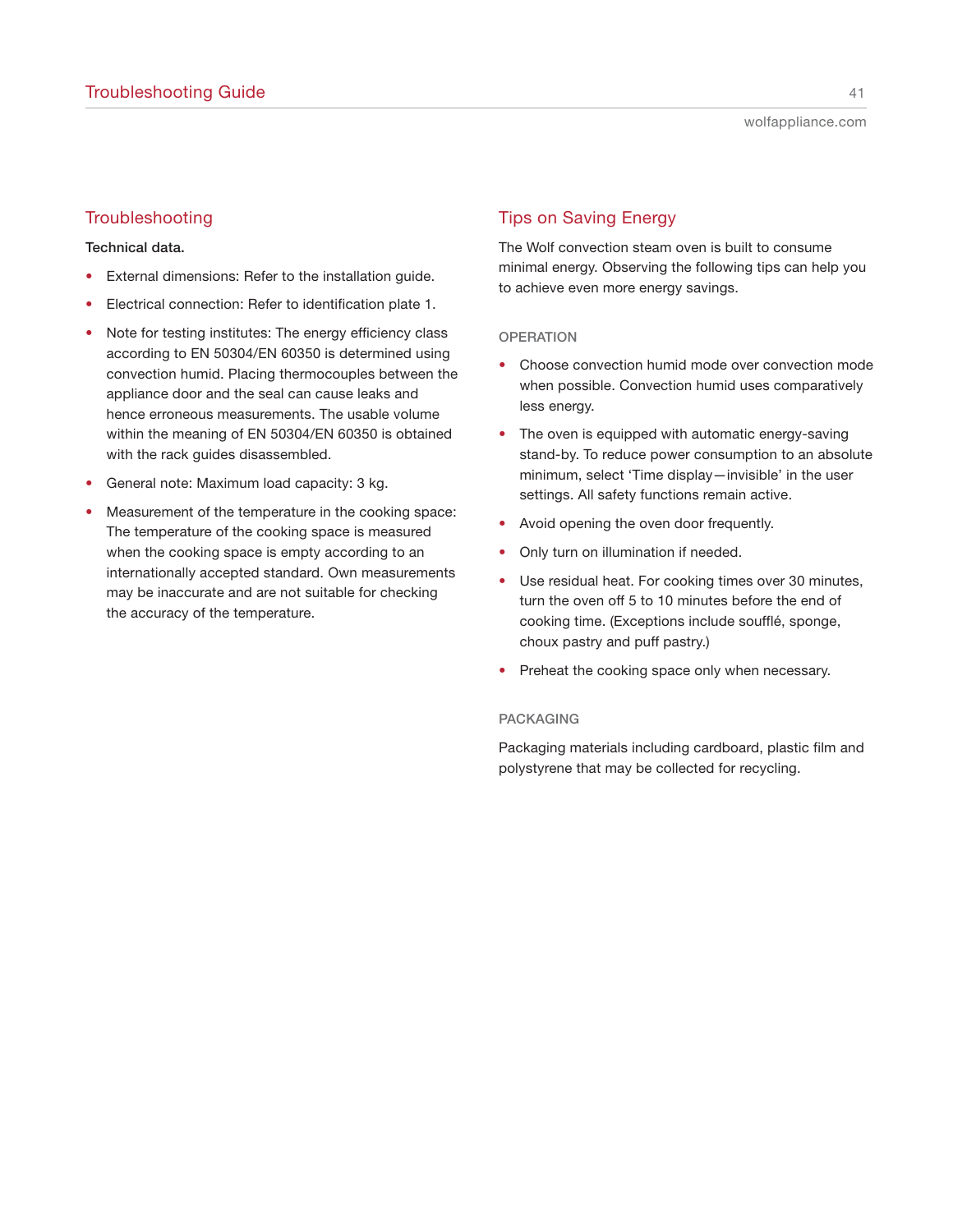### Service Information

When requesting information, literature, replacement parts or service, always refer to the model and serial numbers of your Wolf convection steam oven. This information is found on the product rating plate located on the left oven side trim. The oven door must be open to view the rating plate. For location of the rating plate, refer to the illustration on page 7. Record the rating plate information below for future reference.

Serial Number:

Installation Date:

Wolf Factory Certified Service:

Phone:

Authorized Wolf Dealer:

Phone: **Phone: Phone: Phone: Phone: Phone: Phone: Phone: Phone: Phone: Phone: Phone: Phone: Phone: Phone: Phone: Phone: Phone: Phone: Phone: Phone: Phone: Phone: Phone: Phone:** 

#### **BEFORE CALLING FOR SERVICE**

Before calling Wolf factory certified service, refer to the troubleshooting guide on pages 40–41.

#### **PRODUCT REGISTRATION**

Register your new Wolf product today so that we may ensure your satisfaction. You may register by one of the following options:

- 1) Mail in the completed Wolf product registration card.
- 2) Register online at **wolfappliance.com**.
- 3) Register by phone by calling Wolf customer care at **800-222-7820**.

The model and serial numbers of your unit are printed on the enclosed Wolf product registration card. If you provide us with your e-mail address, we will send you exciting new product updates and recipes as they become available, along with information on special events.

The information and images in this guide are the copyright property of Wolf Appliance, Inc. Neither this guide nor any information or images contained herein may be copied or used in whole or in part without the express written permission of Wolf Appliance, Inc. ©Wolf Appliance, Inc. all rights reserved.

Wolf, Wolf & Design, Wolf Gourmet, W & Design and the color red as applied to knobs are registered trademarks and service marks of Wolf Appliance, Inc. Sub-Zero, Sub-Zero & Design, Dual Refrigeration, Constant Care and The Living Kitchen are registered trademarks and service marks of Sub-Zero, Inc. (collectively, the "Company Marks.") All other trademarks or registered trademarks are property of their respective owners in the United States and other countries.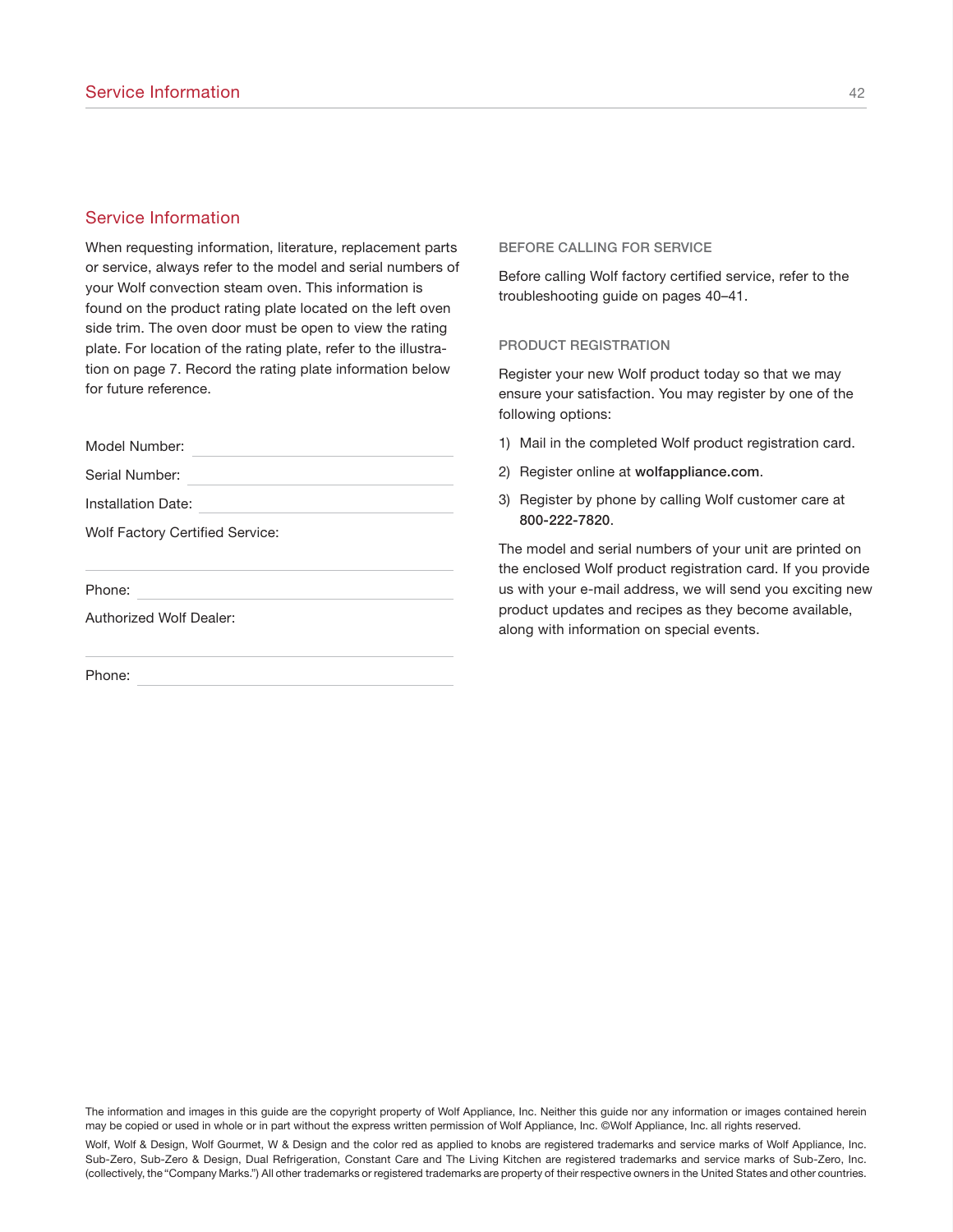## Wolf Appliance Products Limited Warranty

FOR RESIDENTIAL USE ONLY

#### **FULL TWO YEAR WARRANTY\***

labor to repair or replace, under normal residential use, any part of the product that proves to be defective in materials or workmanship. All service provided by Wolf Appliance under the above warranty must be performed by Wolf factory certified service, unless otherwise specified by Wolf Appliance, Inc. Service will be provided during normal business hours.

#### **LIMITED FIVE YEAR WARRANTY**

For five years from the date of original installation, Wolf Appliance will repair or replace the following parts that prove to be defective in materials or workmanship: gas burners (excluding appearance), electric heating elements, blower motors (ventilation hoods), electronic control boards, magnetron tubes and induction generators. The part(s) will be repaired or replaced, free of charge, with the owner paying for all other costs including labor. All service provided by Wolf Appliance under the above warranty must be performed by Wolf factory certified service, unless otherwise specified by Wolf Appliance, Inc. Service will be provided during normal business hours.

#### **TERMS APPLICABLE TO EACH WARRANTY**

The warranty applies only to products installed for normal residential use. The warranty applies only to products installed in any one of the fifty states of the United States, the District of Columbia or the ten provinces of

**THE REMEDIES DESCRIBED ABOVE FOR EACH WARRANTY ARE THE ONLY ONES THAT WOLF APPLIANCE, INC. WILL PROVIDE, EITHER UNDER THIS WARRANTY OR UNDER ANY WARRANTY ARISING BY OPERATION OF LAW. WOLF APPLIANCE, INC. WILL NOT BE RESPONSIBLE FOR ANY CONSEQUENTIAL OR INCIDENTAL DAMAGES ARISING FROM THE BREACH OF THIS WARRANTY OR ANY OTHER WARRANTY, WHETHER EXPRESS, IMPLIED OR STATUTORY.**

Some states do not allow the exclusion or limitation of incidental or consequential damages, so the above limitation or exclusion may not apply to you. This warranty gives you specific legal rights and you may also have other legal rights that vary from state to state.

Appliance, Inc., P.O. Box 44848, Madison, WI 53744; check the contact & support section of our website, wolfappliance.com or call 800-222-7820.

\*Replacement filters for ventilation hood recirculating kits are not covered by the product warranty.